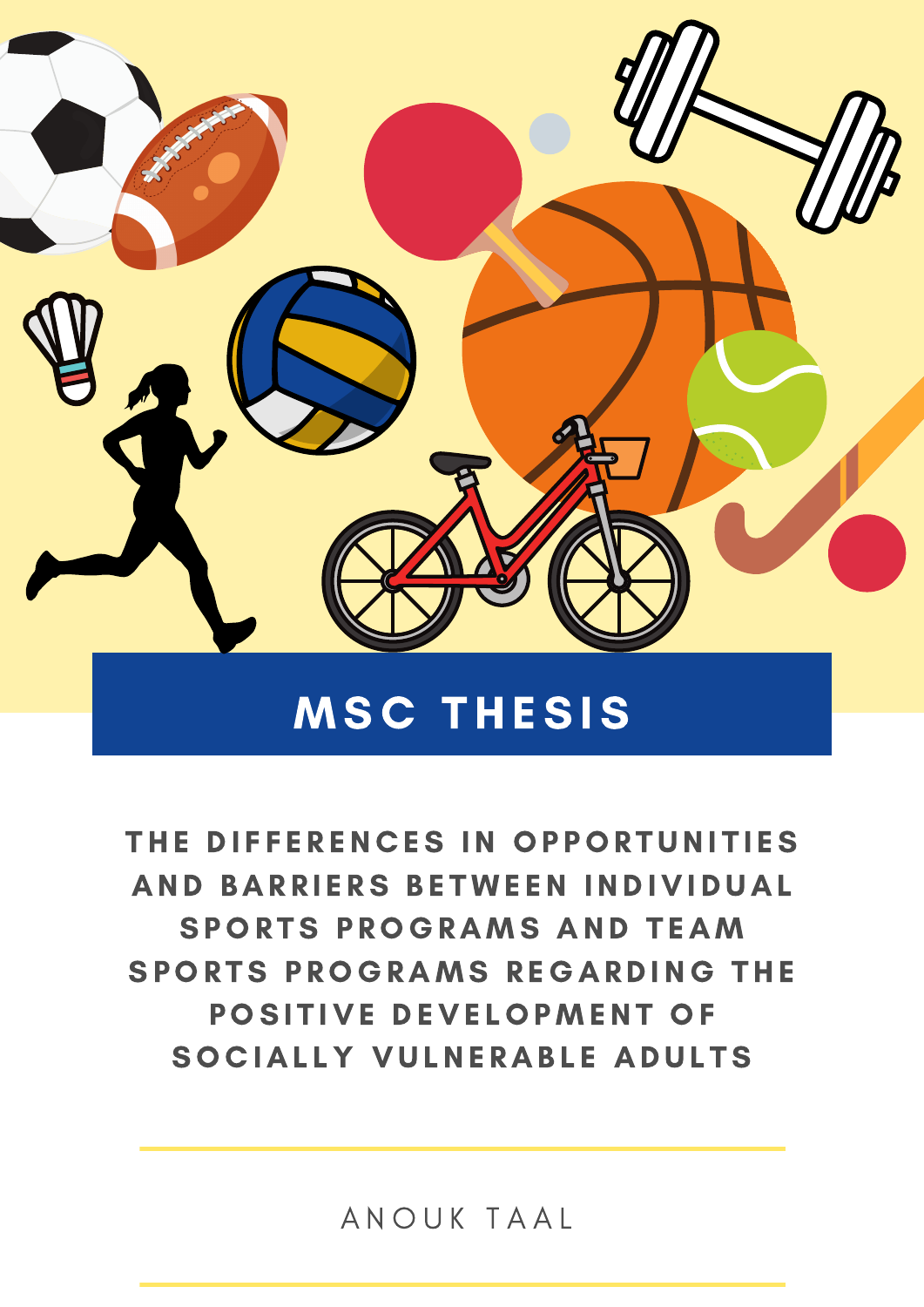# MSc Thesis

The differences in opportunities and barriers between individual sports programs and team sports programs regarding the positive development of socially vulnerable adults

Anouk Taal

# Wageningen University and Research Health and Society MSc Communication, Health, and Life Sciences

Student ID: 1011740

<span id="page-1-0"></span>Supervisors: dr. Kirsten Verkooijen and Güven Alarslan MSc

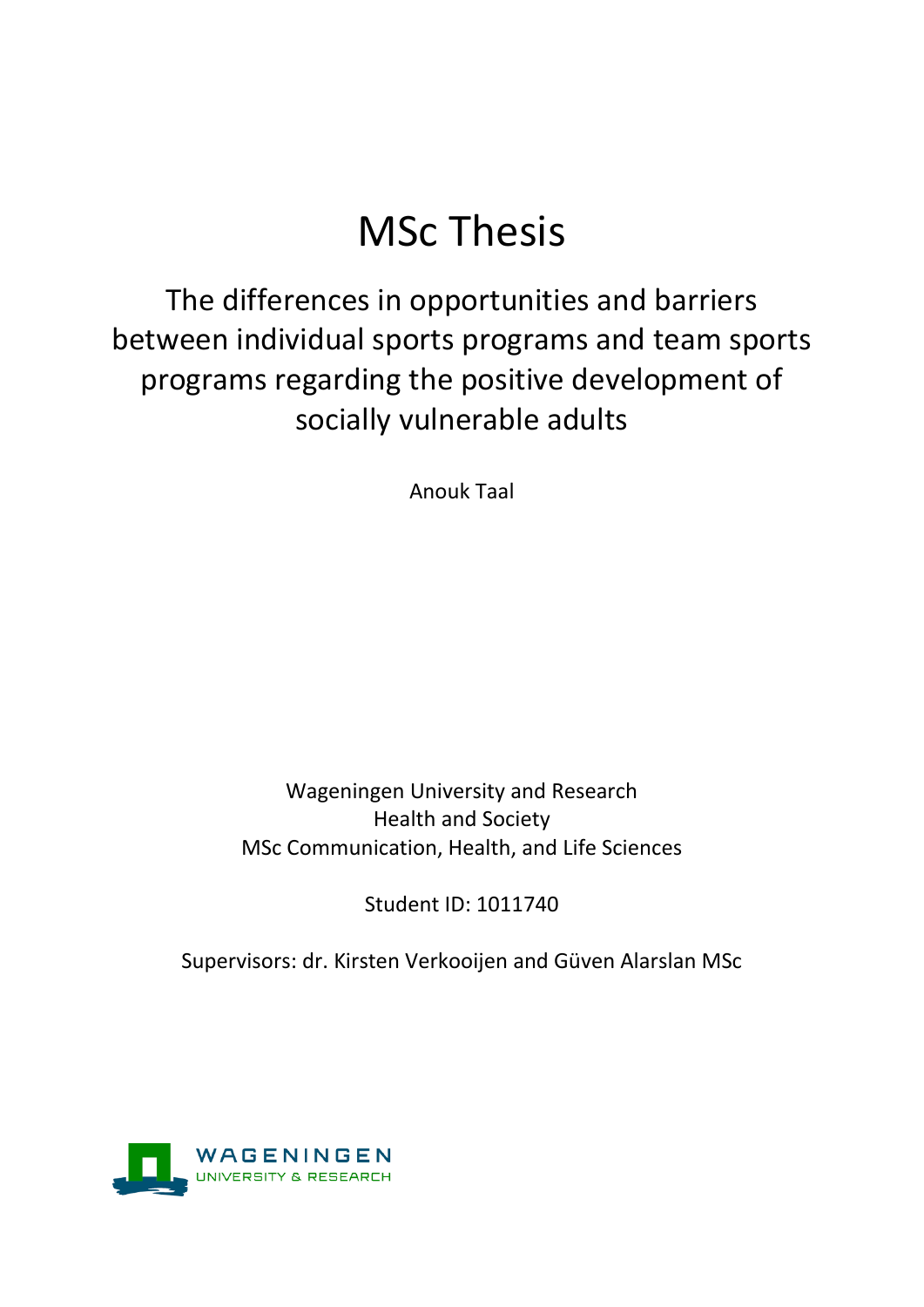# Abstract

**Introduction:** participation in sports could be an effective vehicle for social inclusion. Sport can improve physical and mental health, provide opportunities for personal development, and contribute to community cohesion. However, participation in sports is not self-evident for socially vulnerable adults. Individual sports programs and team sports programs have been established that are accessible for this target group. However, little research has been done on the differences between individual and team sports programs regarding the development of socially vulnerable adults. The aim of this research is to gain new insights into the opportunities and barriers of individual sports programs and team sports programs regarding the development of socially vulnerable adults. **Methods:** this study included a literature review to identify what is already known about the differences between individual sports programs and team sports programs with regard to the development of socially vulnerable individuals and to people in general. In addition, an expert interview ( $n = 1$ ) was conducted with the aim of finding out how individual sports programs and team sports programs are structured. Lastly, semi-structured interviews ( $n = 7$ ) were conducted with the aim of gaining more insights into the experiences of coaches regarding the development of socially vulnerable adults in individual sports programs and team sports programs. **Results:** the data showed that individual sports programs and team sports programs provide sufficient opportunities to promote physical, mental and social development among socially vulnerable adults. No barriers were found when participating in team sports programs and only two barriers, continuation of exercising and developing collaboration skills, were found when participating in individual sports programs. It is of great value if the sports programs are offered in a group, due to the ability to expand the social network. Furthermore, the priority should be on keeping socially vulnerable adults enthusiastic about sporting so that they stay motivated to continue exercising and not have to worry about their physical improvements. In addition, it is important to carefully consider the personal goals and needs of socially vulnerable adults and determine which sports they are most comfortable with so that sports programs can be customized to each individual. **Discussion:** this thesis is the first study that has focused on the differences in opportunities and barriers between individual sports programs and team sports programs regarding the development of socially vulnerable adults, which makes this thesis unique. Yet, future research should focus on the effect of group size on the development of socially vulnerable adults, as exercising in a group is considered of great importance as well as personal attention. Furthermore, future research should investigate how socially vulnerable adults experience their personal development during participation in sports programs, which could be an added value in optimizing sports programs.

**Key words:** socially vulnerable adults, individual sports programs, team sports programs, opportunities, barriers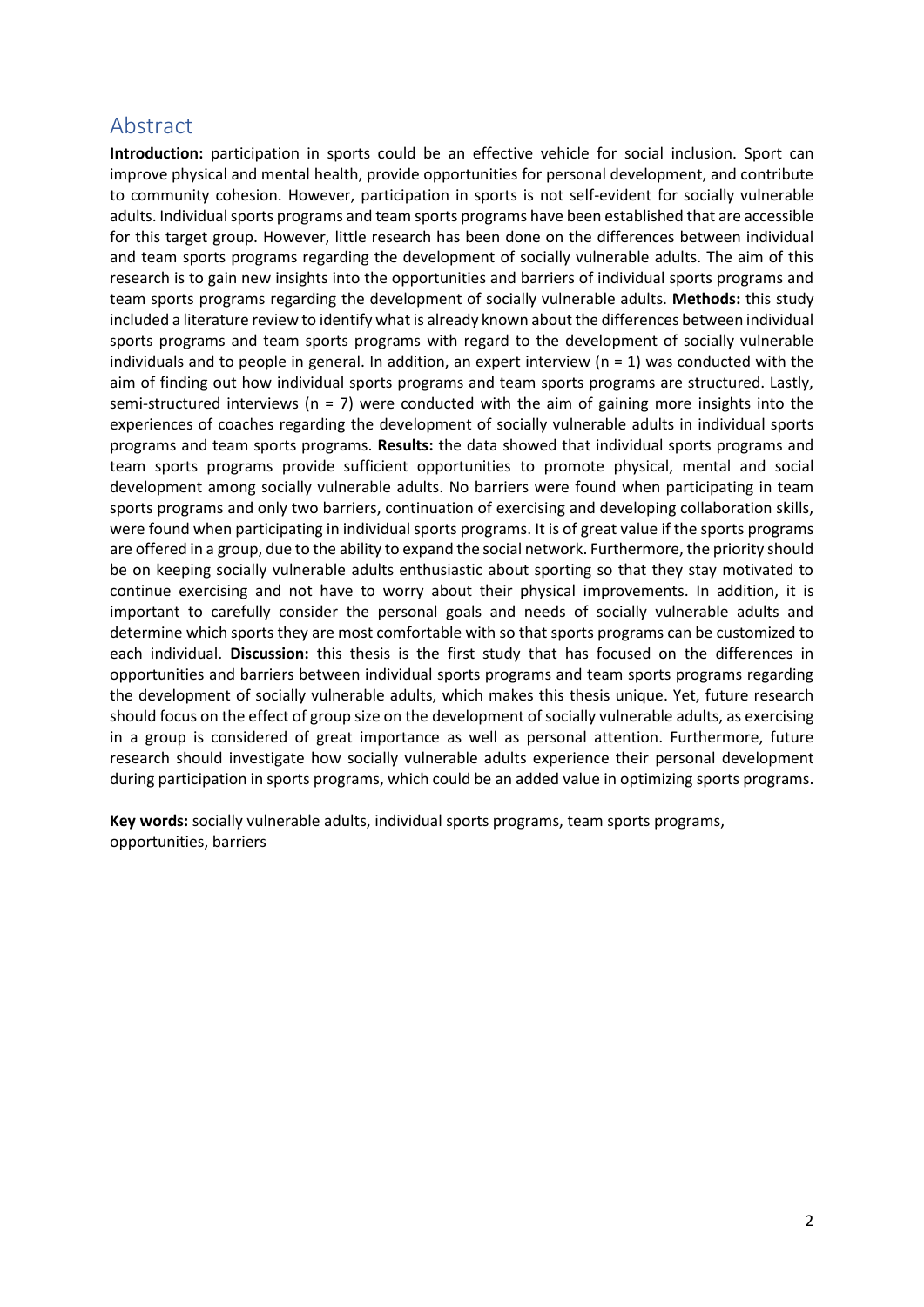# Table of contents

| 1. |                                                                                                                                                                                             |
|----|---------------------------------------------------------------------------------------------------------------------------------------------------------------------------------------------|
| 2. |                                                                                                                                                                                             |
| 3. |                                                                                                                                                                                             |
|    |                                                                                                                                                                                             |
|    |                                                                                                                                                                                             |
|    |                                                                                                                                                                                             |
| 4. |                                                                                                                                                                                             |
|    |                                                                                                                                                                                             |
|    |                                                                                                                                                                                             |
|    |                                                                                                                                                                                             |
|    |                                                                                                                                                                                             |
| 5. |                                                                                                                                                                                             |
|    |                                                                                                                                                                                             |
|    | 5.1.1. Difference in continuation between individual and team sports programs 16                                                                                                            |
|    | 5.1.2. Differences between individual sports programs and team sports programs in terms of                                                                                                  |
|    | 5.1.3. Differences between individual sports programs and team sports programs in terms of                                                                                                  |
|    | 5.1.4. Opportunities and barriers of individual sports programs and team sports programs 19                                                                                                 |
|    |                                                                                                                                                                                             |
|    | 5.2.1. Low-threshold sports programs in terms of physical and sport skills 21                                                                                                               |
|    |                                                                                                                                                                                             |
|    | 23                                                                                                                                                                                          |
|    |                                                                                                                                                                                             |
|    | 5.2.5. Social interaction, connection, and collaboration in sports programs  24                                                                                                             |
|    |                                                                                                                                                                                             |
|    |                                                                                                                                                                                             |
|    | 5.2.8. General consideration; preference for individual sports programs or team sports programs                                                                                             |
|    |                                                                                                                                                                                             |
|    |                                                                                                                                                                                             |
|    | 6.1.1. First research question: what are the differences in opportunities and barriers between<br>individual sports programs and team sports programs regarding the development of socially |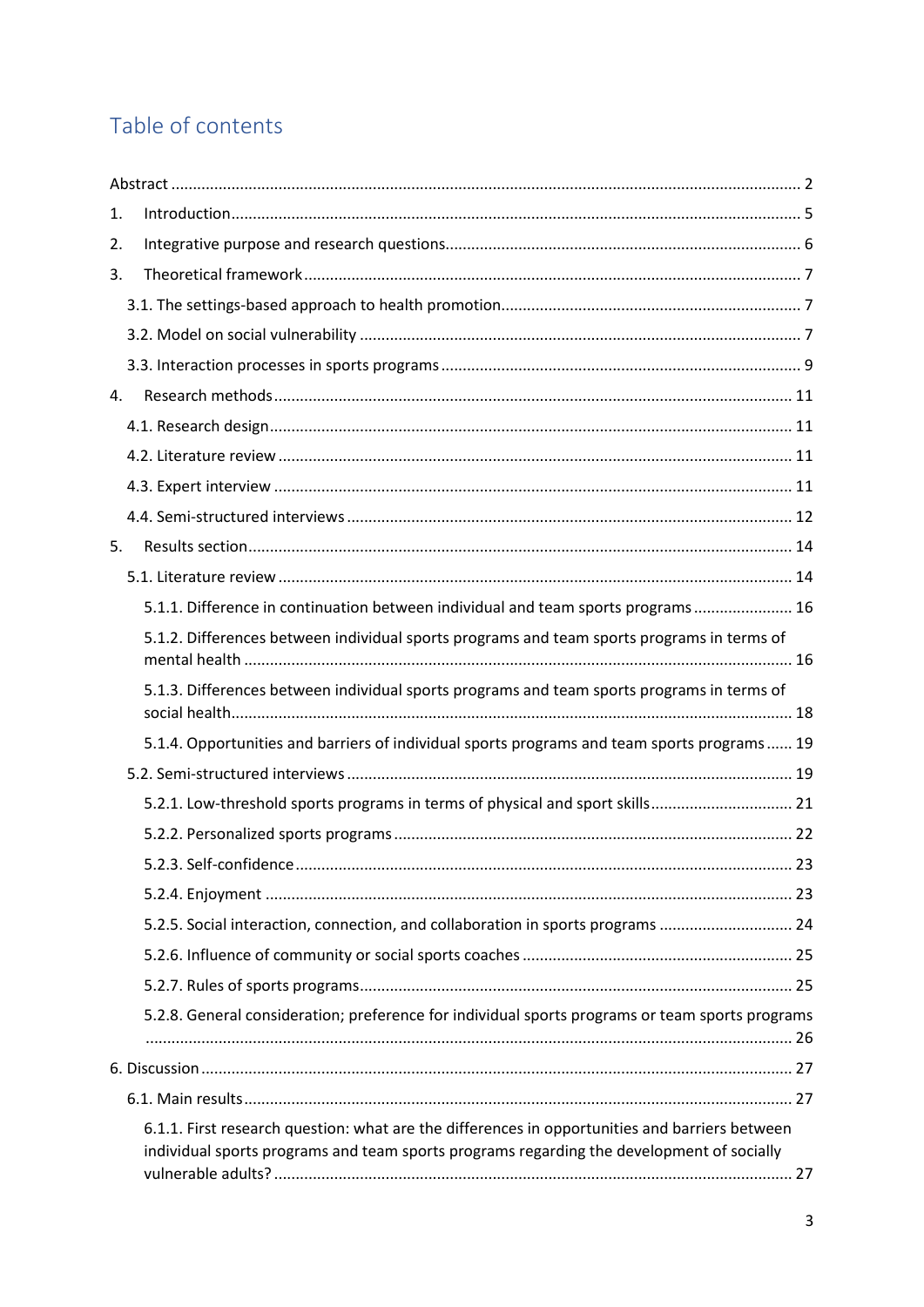| 6.1.2. Second research question: what are the implications of the found opportunities and         |  |
|---------------------------------------------------------------------------------------------------|--|
| barriers for the design and implementation of sports programs for socially vulnerable adults? 29  |  |
|                                                                                                   |  |
|                                                                                                   |  |
|                                                                                                   |  |
|                                                                                                   |  |
| Appendix II. Interview format and interview questions semi-structured interviews with coaches  39 |  |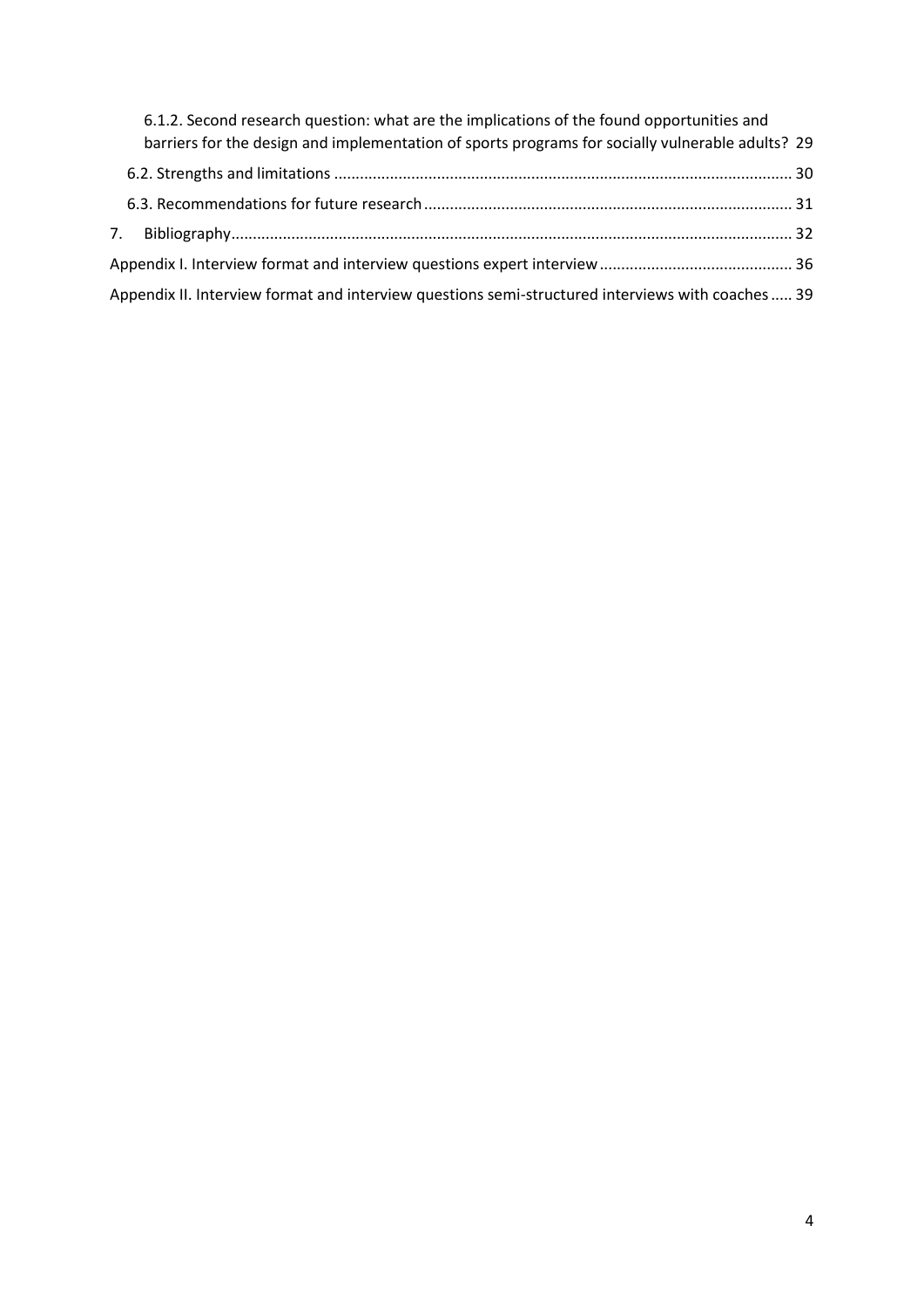## <span id="page-5-0"></span>1. Introduction

In the Netherlands, social exclusion is a persistent problem. In 2018, four percent of the Dutch population aged 16 years and older were socially excluded (Centraal Bureau voor de Statistiek [CBS], 2020). Social exclusion is a broad concept that can be described as the result of a situation or condition in which people experience a combination of interrelated problems that can exclude them from various processes in society (Bailey, 2007). Examples of these interrelated problems are unemployment, low income, poor health, poor physical and social skills, and poor housing (Bailey, 2007), which is prevalent among risk groups such as ethnic minorities, prisoners, drug users, the homeless and immigrants (Fernández-Gavira et al., 2017). Due to the broad definition, social exclusion can take many forms in society, including a lack of access to power, knowledge, services, facilities, choice, and opportunities (Bailey, 2007) and can involve multiple domains, such as employment, social participation, education, and health (Schaillée et al., 2019). According to Van den Brink et al. (2015), people are considered socially vulnerable and could be socially excluded when "the burden of experienced problems and setbacks is too great for their available carrying capacity" (p.7). These people have difficulty overseeing the perceived imbalance of various problems and setbacks that keep them excluded from society (Van den Brink et al., 2015).

Participation in sport could address multiple aspects of social exclusion, including improving health, providing opportunities for personal development, and contributing to community cohesion (Collins & Kay, 2014). Research has shown that sports programs provide both improved physical and mental health and are of great importance on a social and societal level (Sherry & Strybosch, 2012; Van der Veken et al., 2020b; De Greef et al., 2012; Andersen et al., 2018). Moreover, participating in sports leads to increased self-esteem and self-confidence (Sherry & Strybosch, 2012; Van der Veken et al., 2020b). In addition, sport provides development in effective communication, relationship management and certain skills needed to stay connected to society (Sherry & Strybosch, 2012; De Greef et al., 2012). The effect of sports on the development of people can make people less socially excluded and better participate and function in society (Theeboom, 2011). Participation in sport is, however, not self-evident for socially vulnerable adults. Socially vulnerable adults often find themselves in a downward spiral (Van der Veken et al., 2020a) in which inadequate access to basic resources, such as food and housing, can lead to poor health (Van der Veken et al., 2020a). Poor health, in turn, can make access to sport and preventive health services more difficult (Van der Veken et al., 2020a). In addition, regular sports clubs are less accessible to socially vulnerable adults as they often experience financial, geographical, and socio-cultural barriers which can limit participation in sport (Van der Veken et al., 2020a). In the Netherlands, the Life Goals foundation has been founded to develop and establish accessible and goal-oriented sports programs (Life Goals, n.d.-a). According to the Life Goals foundation, sport is a vehicle to stimulate personal and societal development. The foundation's goal is to inspire socially vulnerable adults towards a positive future with a better grip on their lives (Life Goals, n.d.-a; Life Goals, n.d.-b). It perceives sport and exercise as of great value for personal development, as a source of new energy and as a sense of belonging (Life Goals, n.d.-a).

Within sports programs for socially vulnerable adults different types of programs can be distinguished. The most important differentiation is between individual sports programs and team sports programs. Individual sports programs are sports programs in which a sport is played where no other person is required to compete together (Pluhar, 2019). The opponent is not included. Examples of individual sports are boxing, dancing, and running (Pluhar et al., 2019). On the other hand, team sports programs are sports programs where a sport is played together with at least two other people, such as soccer and basketball (Sociaal en Cultureel Planbureau, 2003). However, it is important to note that individual sports are not always practiced alone. Individual sports can easily be practiced in a group, for example, running in a group or dancing with a group and the instructor (Sociaal en Cultureel Planbueau, 2003).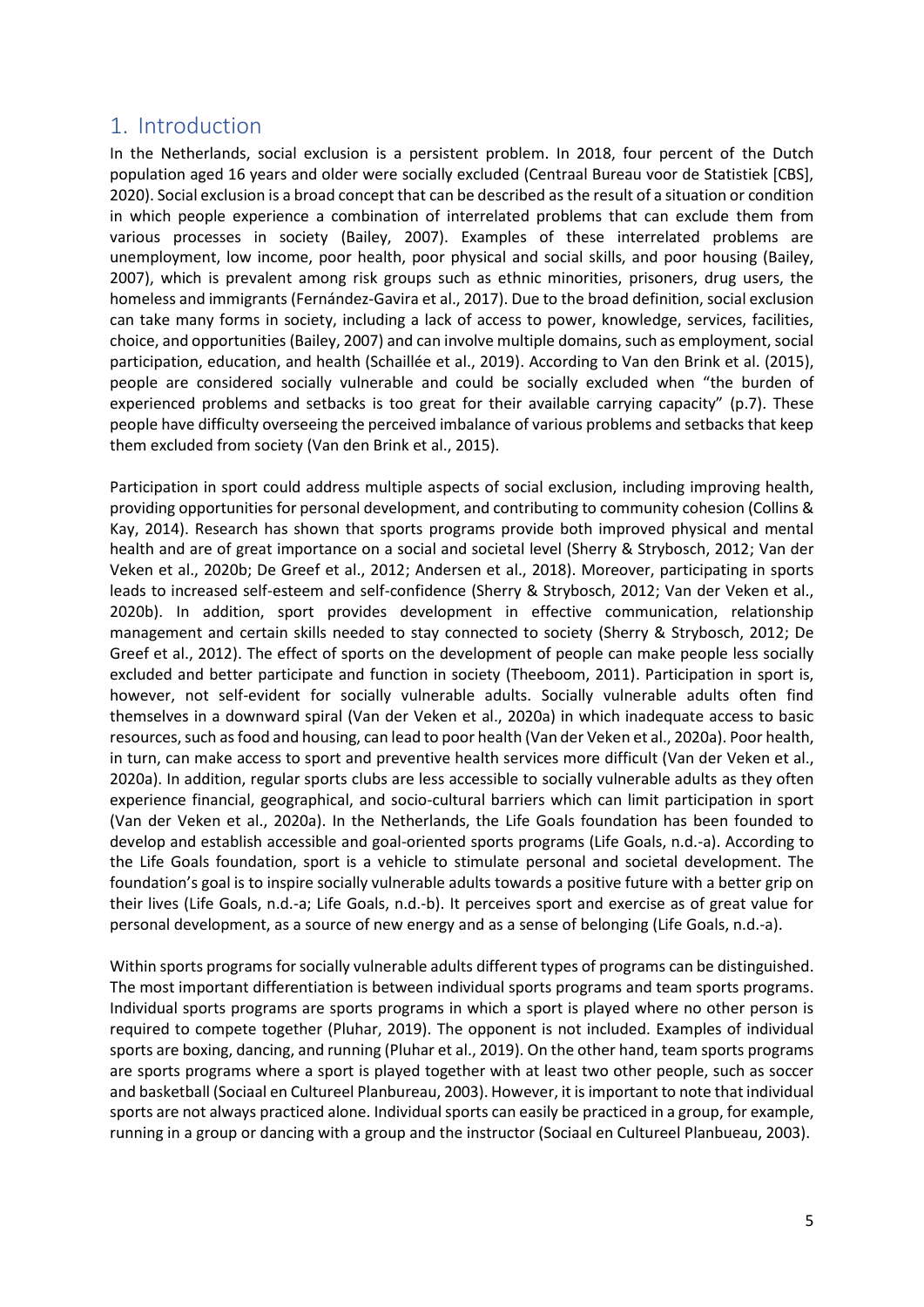Current research mostly focuses on the effects of sports program activities regarding the development among target groups, such as adolescents and socially vulnerable youth (Son & Berdychevsky, 2022; Super et al., 2018). However, little research has been done on the differences in outcomes between individual sports programs and team sports programs with regard to socially vulnerable adults. What are differences in opportunities and barriers between individual sports programs and team sports programs for socially vulnerable adults? What are the implications of these differences for the design and implementation of the different sports programs? It can be assumed that the type of sports programs may be of great importance on a difference in development among socially vulnerable adults since the context of individual sports programs and team sports programs could differ. By gaining new insights with this research into the opportunities and barriers of both sports programs, future sports programs can be optimized and the opportunity to stay connected to society can be increased for socially vulnerable adults.

# <span id="page-6-0"></span>2. Integrative purpose and research questions

The aim of this research is to gain insights into the differences between individual sports programs and team sports programs established for socially vulnerable adults. Besides, the study illuminates where opportunities and barriers lie in both individual sports programs and team sports programs regarding the development of socially vulnerable adults. It investigates which aspects of the different sports programs are perceived as positive and which aspects are perceived as negative in the literature and according to one expert and seven coaches of the Life Goals foundation. With the results, future sports programs can be optimized with the aim of a more optimal inclusion of socially vulnerable adults in society.

The research questions for this study are formulated as follows:

- 1) What are the differences in opportunities and barriers between individual sports programs and team sports programs regarding the development of socially vulnerable adults?
- 2) What are the implications of the found opportunities and barriers for the design and implementation of sports programs for socially vulnerable adults?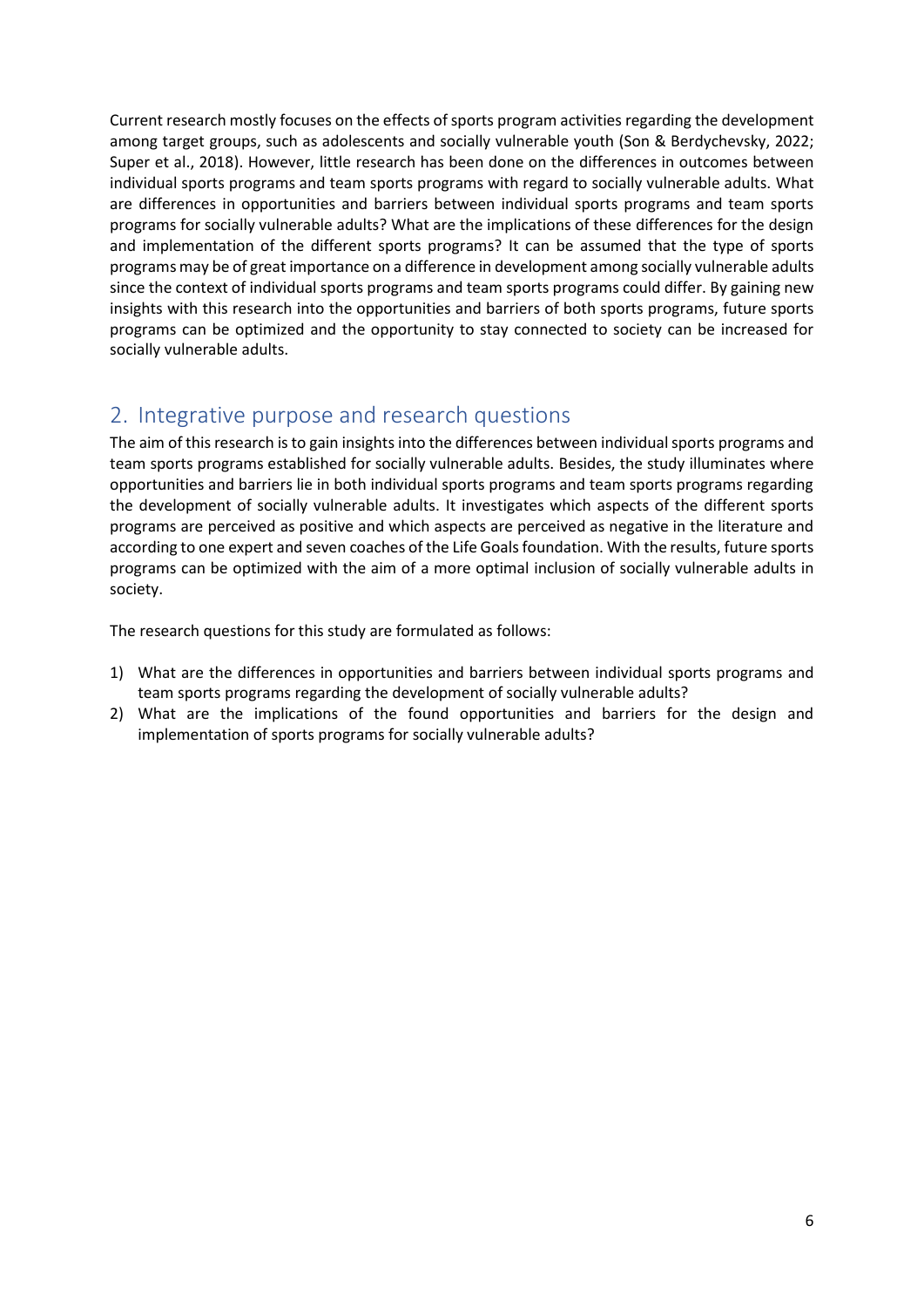# <span id="page-7-0"></span>3. Theoretical framework

This research aims to identify the differences in opportunities and barriers between individual sports programs and team sports programs regarding the development of socially vulnerable adults. To do so, it is important to understand how a sports setting can influence the development of socially vulnerable adults. Using the settings-based approach to health promotion and the model on social vulnerability, more insight is obtained into the importance of the entire environment of a sports program regarding the development of socially vulnerable adults. In addition, interaction processes in sports programs are discussed.

#### <span id="page-7-1"></span>3.1. The settings-based approach to health promotion

As mentioned in the introduction, participation in sport can be considered as a means of social inclusion for socially vulnerable adults as it contributes to improving physical and mental health, building a broader social network, and improving effective communication and relationship management skills (Collins & Kay, 2014; Sherry & Strybosch, 2012; Andersen et al., 2018). Taking the positive outcomes into account, sports programs can be considered as a setting for health promotion. Health promotion is, according to the World Health Organization [WHO], defined as "the process of enabling people to increase control over, and to improve their health" (Nutbeam & Kickbusch, 1998, p.351). It refers to the promotion of health toward a state of complete physical, mental, and social well-being. However, in order to achieve a state of complete well-being, it is important that as an individual or as a group one is able to identify personal needs and determine how to achieve them, as well as learn to cope with the environment or have the ability to change the environment (WHO, 1986). The settings-based approach to health promotion emphasizes the importance of the whole system of the setting, rather than just individual responsibility, in promoting health (Geidne et al., 2019). According to the WHO (1998), a setting is defined as "the place or social context in which people engage in daily activities in which environmental, organizational and personal factors interact to affect health and well-being" (Nutbeam & Kickbusch, 1998, p.362). Each setting consists of its own complex interactions between personalities, circumstances and coincidences and daily activities, making each setting unique (Poland et al., 2009). The settings-based approach considers the social, physical, and organizational contexts in which people are perceived as objects of an intervention, rather than people defined by that particular setting (Poland et al., 2009). The settings-based approach offers an opportunity to place practice in its social context, improve interventions for specific contextual eventualities, integrate critical factors in the organizational context affecting behaviour, and improve settings themselves to be more health stimulating (Poland et al., 2009).

The present study compared two different sports settings: a sports setting where an individual sports program was offered and a sports setting where a team sports program was offered. The settingsbased approach was used to investigate how different sports programs can function as a health promoting setting and how sports programs can give socially vulnerable adults the opportunity to become less vulnerable. Hereby the opportunities and barriers of both sports programs regarding the development of socially vulnerable adults were examined. The settings-based approach can contribute to the reduction of health inequalities and can ensure a fair and inclusive society (Dooris, 2009).

#### <span id="page-7-2"></span>3.2. Model on social vulnerability

The model on social vulnerability elaborates on the importance of the whole system around settings and places settings within the social structures of society (Vettenburg, 1998). The social structures and institutions of society can have a major impact on the social problem of social exclusion. The structures and institutions can function as sources for maintaining exclusionary processes (Haudenhuyse et al., 2012). The model on social vulnerability refers to the disrupted relationships that socially vulnerable people have with the institutions of society (Vettenburg, 1998; Haudenhuyse et al., 2012). Hence, the negative experiences of socially vulnerable people with various institutions of society, including family,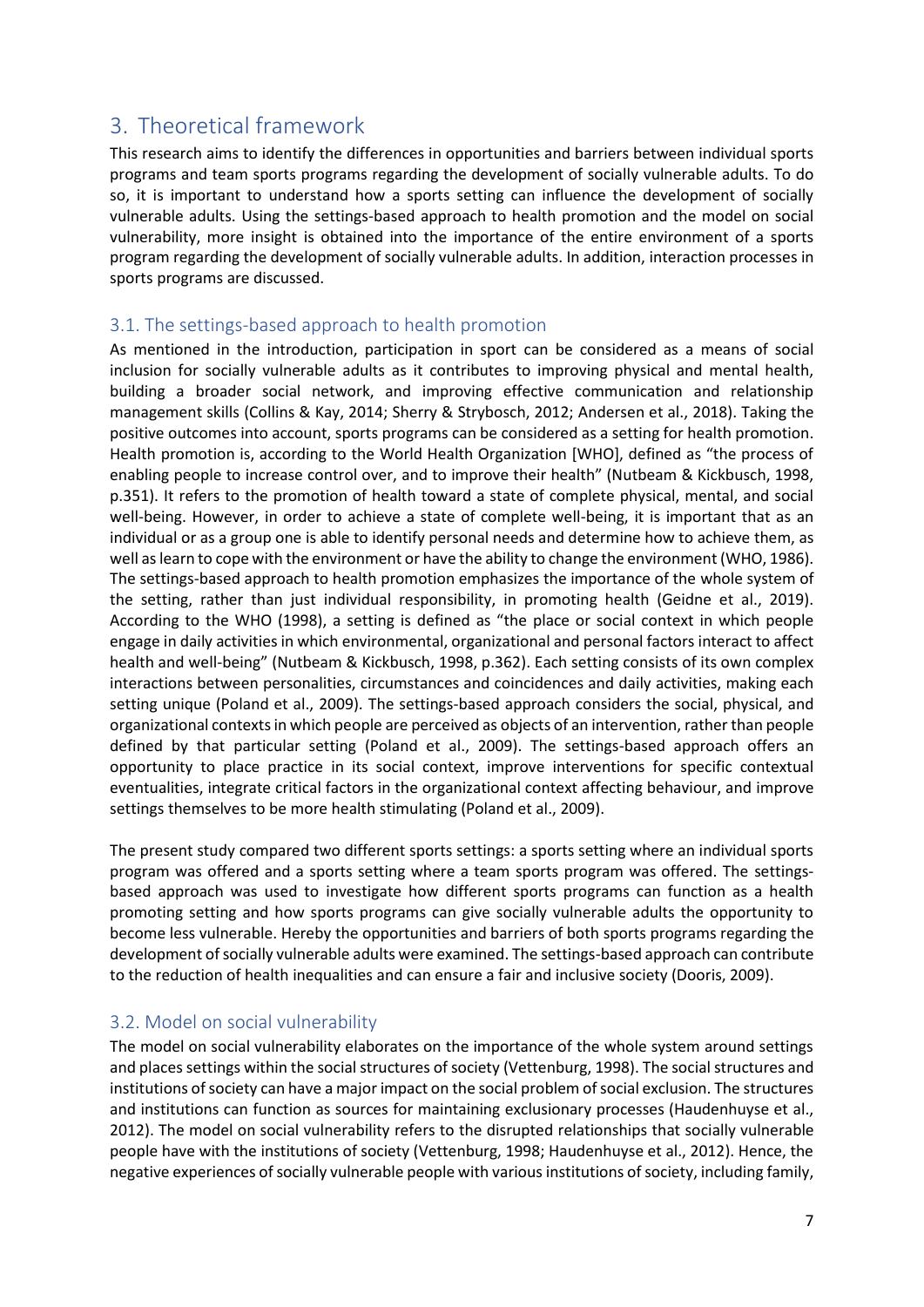school, labour market, health care, and justice are central to this model (Haudenhuyse et al., 2012). The negative experiences that socially vulnerable people have with institutions can have a negative impact on their lives and result in social disconnectedness and unfavourable prospects for employment and future ambitions (Haudenhuyse et al., 2012; Haudenhuyse et al., 2013). Socially vulnerable people can more easily become excluded from society as a result of stigmatization, sanctioning and selfperception of incompetence due to low ambitions and a lack of success stories throughout the life course (Haudenhuyse et al., 2013).

Originally, the model on social vulnerability was based on the development of socially vulnerable youth in a school setting (Vettenburg, 1998). According to Vettenburg (1998), population groups or individuals are called socially vulnerable if "they derive little benefit from their contacts with social institutions but are mainly and recurrently confronted with the negative effects of these institutions" (p. 194). Vulnerability is an interactional concept in which a group or an individual is always vulnerable to something. Vettenburg (1998) applied the model to youth who are vulnerable to social institutions. The reason why youth are vulnerable to social institutions is that this population group belongs to the lower social class in society (Vettenburg, 1998). The interests and needs of youth cannot be met and it can be difficult for youth to defend themselves against negative stereotypes that surround them (Vettenburg, 1998). Hence, it is important to strengthen the social ties between youth and social institutions. Vettenburg (1998) chose to describe the process of strengthening social ties between youth and institutions through a school setting. A school is an institution that is of great importance in the vulnerability process, due to the developments that youth go through at school. They develop social ties that will connect them with the entire society (Vettenburg, 1998). However, Haudenhuyse et al. (2013) applied the model on social vulnerability to socially vulnerable youth in a sports setting. According to Haudenhuyse et al. (2013), sports programs can be seen as a tool to reduce the broken relationships and to strengthen the social ties between youth and social institutions. Sports has the potential to positively influence factors, such as social perspectives, moral development, and social bonding, which are associated with social vulnerability. Participation in sport can be seen as a positive influence on, for example, active citizenship, diversion from antisocial and criminal activities, moral development, and social development (Haudenhuyse et al., 2013).

The present study also applies the model on social vulnerability of Vettenburg (1998) to a sports setting. However, this study focusses on socially vulnerable adults. The model on social vulnerability is also applicable to socially vulnerable adults, as participation in a sports program cannot only have benefits for socially vulnerable youth but can lead to personal change for each individual which, in turn, can result in broader, positive societal effects, such as supporting social inclusion (Sherry, 2010; Sherry & Strybosch, 2012). Socially vulnerable adults also have the need to develop social ties that will connect them to society. Hence, it is important to apply the model on social vulnerability to socially vulnerable adults. The model in Figure 1 provides a schematic representation of the social interaction processes within the context of an organization that develops sports programs for socially vulnerable adults. The model is based on Vettenburg's (1998) model on social vulnerability and it is based on the applied version of Haudenhuyse et al. (2013) to a sports setting. Central to the model are interaction processes between the coach, activities and regulations situated within the context of a sports environment (Haudenhuyse et al., 2013). The sports environment, in turn, is embedded in a broader network of social institutions. The model places adults within a broader social context, namely the household, neighbourhood, and social stratification (Haudenhuyse et al., 2013).

The model on social vulnerability, applied to the development of socially vulnerable adults in a sports setting, can provide a means to investigate the opportunities and barriers of different sports programs regarding the development of socially vulnerable adults. The model makes it possible to look more closely at the activities and interaction processes between socially vulnerable adults, the sports context, and institutions of society. The model emphasis the effect of choice of sports activities and the way they are offered, in an individual sports program or a team sports program, on the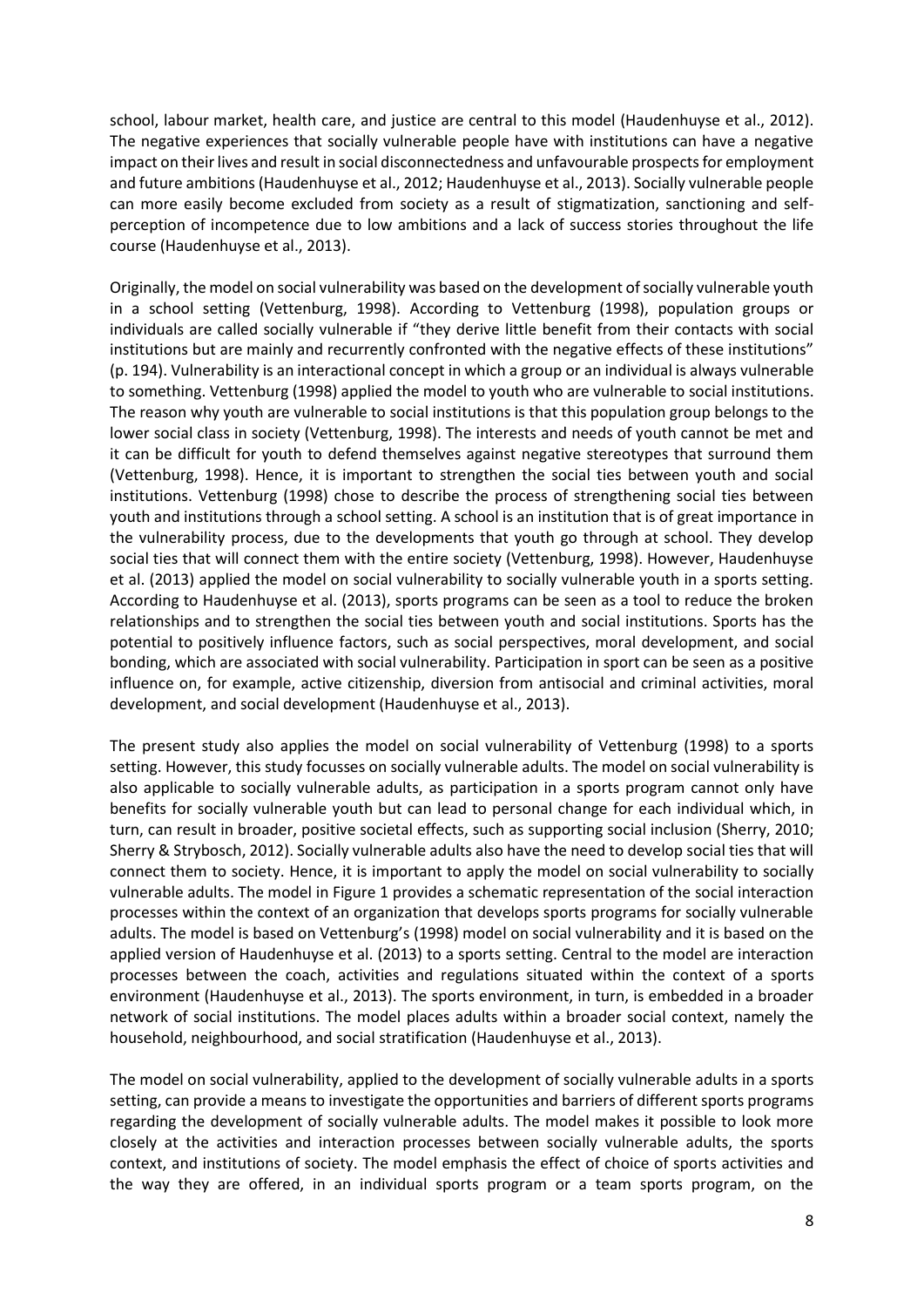commitment and status of socially vulnerable adults. In addition, the model highlights that the background characteristics of a coach and the way a coach interacts with socially vulnerable adults can play a role in the affection and attachment of socially vulnerable adults (towards the sports program). Moreover, the model shows that organizational rules, for example, arriving on time to a training session or participating sober in a sports program, can affect the development of socially vulnerable adults.



Figure 1. *Model on social vulnerability applied to the development of socially vulnerable adults in a sports setting (Vettenburg, 1998; Haudenhuyse et al., 2013)*

#### <span id="page-9-0"></span>3.3. Interaction processes in sports programs

An important aspect of both approaches is the social context in which sports programs are given. The social context is the environment in which interpersonal relationships can be built (Martin et al., 2013), and is shaped by the interaction processes between socially vulnerable adults and between participant and coach. However, the way interaction processes take place can differ in individual sports programs and team sports programs. Team sports programs are always done together with others, while an individual sports program can either be done alone with a coach or in a group (Pluhar et al., 2019; Sociaal en Cultureel Planbureau, 2003).

The background characteristics of a coach and the way a coach interacts with socially vulnerable adults can play a major part in the social context. According to Drummond et al. (2021), the development of skills and enjoyment of sport are partly attributed to the quality of the coach's guidance. Coaches can keep participants motivated and engaged in sport (Drummond et al., 2021; Sagat et al., 2021). Besides, a supportive and caring environment contributes positively to the experiences of socially vulnerable adults in relation to a sports program and can ensure the development of empathy, control of emotions and encourage them to engage in pro-social behaviours (Haudenhuyse et al., 2013). Sharing decisions, giving responsibility, and offering tailored support can also impact the developmental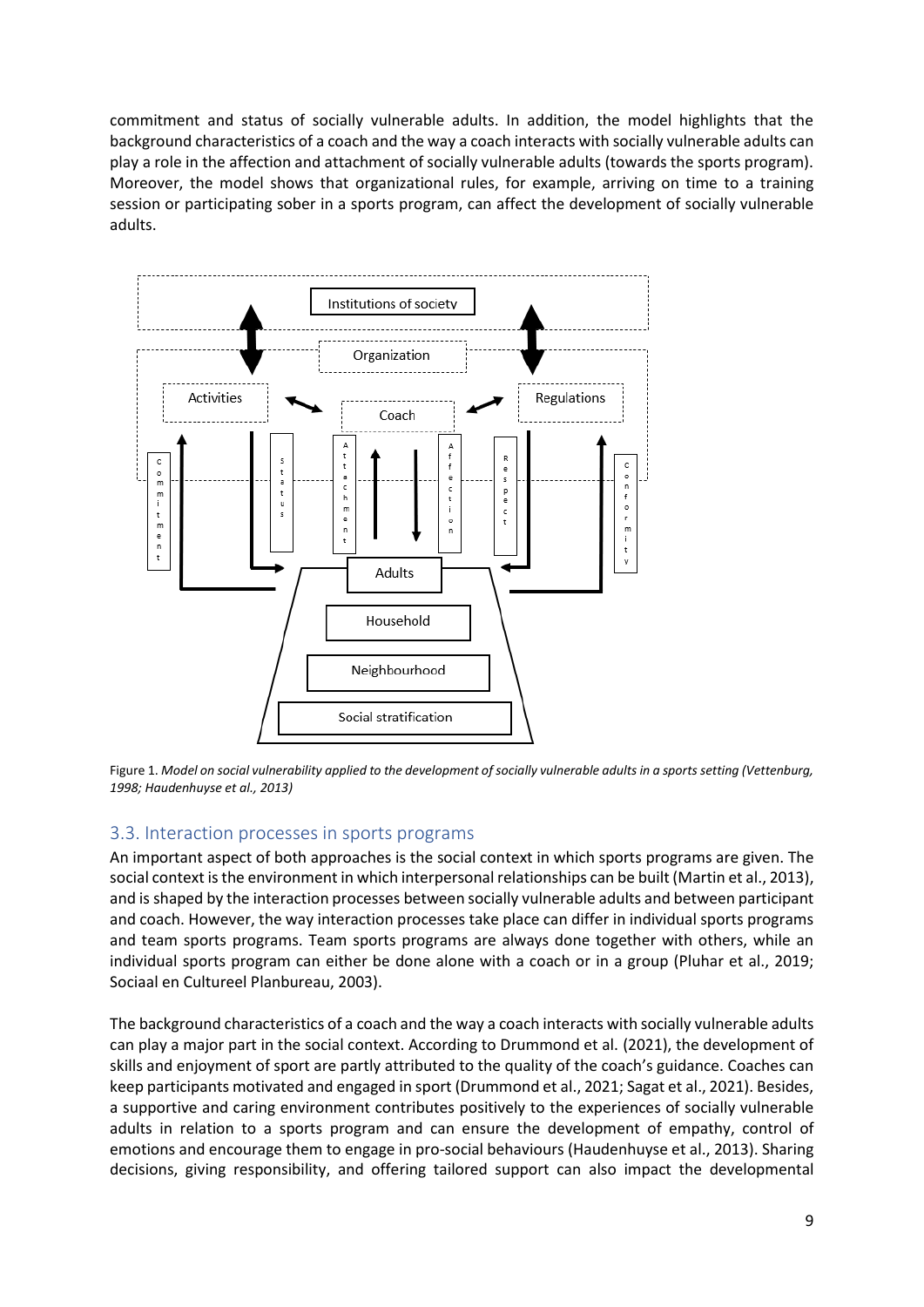process. It is important for coaches to be able to strike a balance between offering support and the degree of authority (Haudenhuyse et al., 2013). So, focussing on individual growth rather than focussing on rules (Haudenhuyse et al., 2013). Besides, coaches should encourage socially vulnerable adults to strive for empowerment, which therefore is not just about following the rules in a sports setting, but looking beyond those rules(Haudenhuyse et al., 2013). Therefore, coaches and regulations can give socially vulnerable adults the opportunity to develop physically, mentally, and socially within the capabilities of the sports programs.

Research also indicates that coaches play an important role in the process of transferring and enhancing life skills (Marsollier et al., 2020; Pierce et al., 2016). Life skills can be defined as "internal personal assets, characteristics and skills such as goal setting, emotional control, self-esteem, and hard work ethic that can be facilitated or developed in sport and are transferred for use in non-sport settings" (Gould & Carson, 2008, p.60). Coaches can develop trusting relationships with their participants and intentionally pursue life skills (Pierce et al., 2016). Therefore, coaches can act as a confidant giving socially vulnerable adults the opportunity to develop physically, mentally, and socially. However, the social context of individual sports programs and team sports programs may differ. Socially vulnerable adults may experience individual sports activities and team sports activities differently, which may result in developmental differences at the physical, mental, and social levels.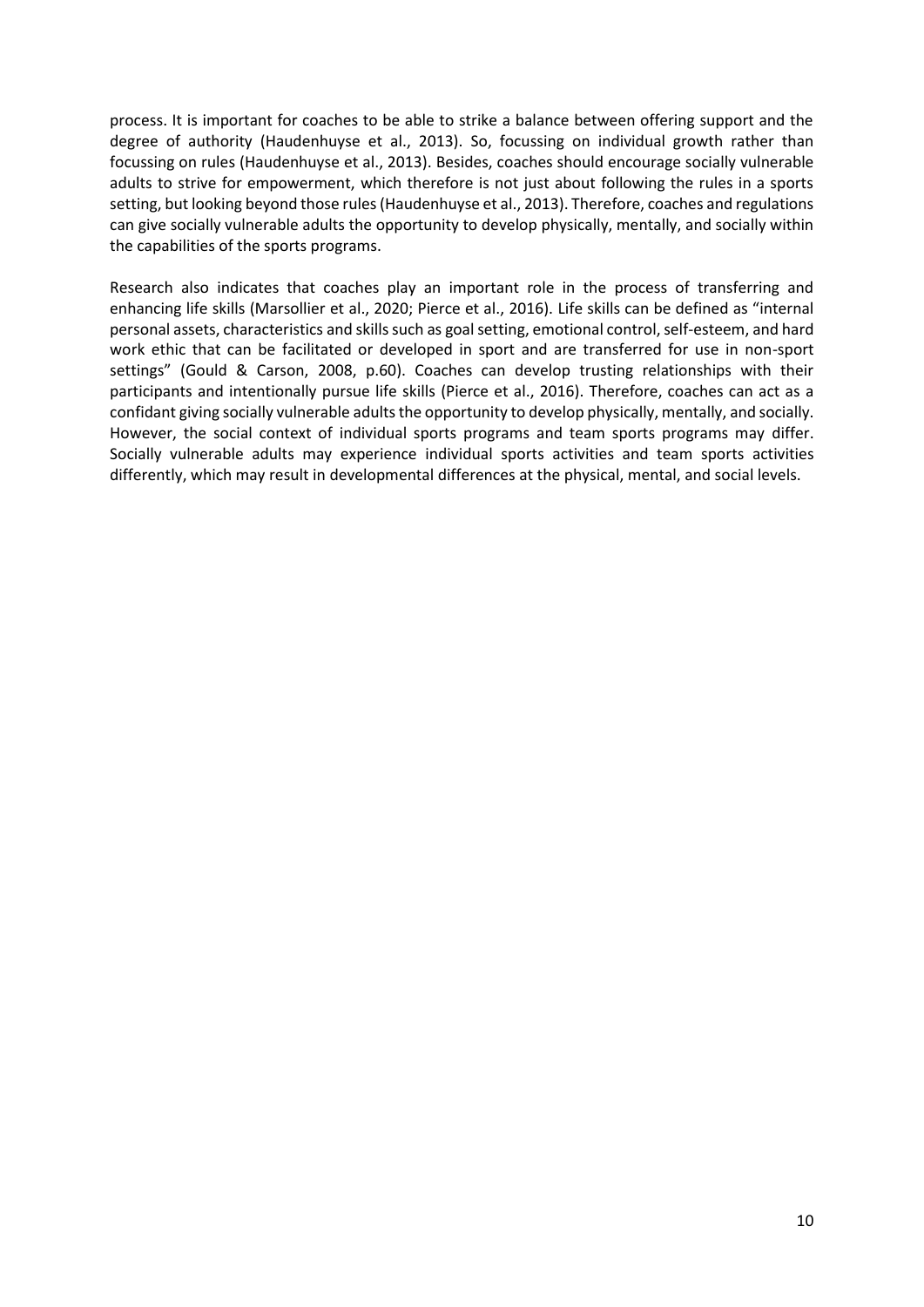## <span id="page-11-0"></span>4. Research methods

#### <span id="page-11-1"></span>4.1. Research design

Multiple research methods were combined to provide answers to the two formulated research questions. First, a literature review was conducted. In addition, an expert interview with the coordinator of the Life Goals Academy was conducted. Lastly, semi-structured interviews were conducted with seven coaches of the Life Goals foundation. The different methods are described in more detail below.

#### <span id="page-11-2"></span>4.2. Literature review

The aim of the literature review was to find out what is already known about the differences between individual sports programs and team sports programs with regard to positive and negative effects on the development of socially vulnerable groups. The literature review also shed light on the opportunities and barriers of the different types of sports and sports programs on the development of people in general. The literature review was also used to develop a topic list and served as a guide for questions for the semi-structured interviews with coaches of the Life Goals foundation.

For the collection of relevant scientific articles, the databases Scopus and Web of Science were used. Two search terms were used in both databases. The results of all searches were combined in the literature review. Table 1 provides an overview of the two search terms used in these databases:

Table 1*. Search terms used in Scopus and Web of Science*

|            | ("team") AND ("individual") AND ("sport*" OR "physical exercise*" OR "physical activity") AND ("social" OR<br>"skill*" OR "develop*"))                                   |
|------------|--------------------------------------------------------------------------------------------------------------------------------------------------------------------------|
| <u>. .</u> | ("team") AND ("individual") AND ("sport*" OR "physical exercise*" OR "physical activity") AND ("vulnerable"<br>OR "disadvantaged" OR "marginalised" OR "mental health")) |
|            |                                                                                                                                                                          |

The articles found (n = 5358) with these search terms were screened on title and abstract. It is important to note that many duplicate articles were found between the two databases. This resulted in a higher number of found articles than it actually was. This was followed by a full text review if the title and abstract contained relevant information. In addition, relevant articles were found by the snowball approach. The snowball approach involved using the literature lists of relevant articles in order to find other relevant articles for the literature review. No new articles were screened when no more relevant articles came up with the two search terms.

A thematic content analysis was conducted to identify, analyse, and report on themes within the research topic about the differences in opportunities and barriers between individual sports programs and team sports programs regarding the development of socially vulnerable adults. These opportunities and barriers were divided into six categories: individual sports activities, team sports activities, individual sports coach, team sports coach, individual sports rules, and team sports rules. These six categories were based on Vettenburg's (1998) model on social vulnerability and the applied version of Haudenhuyse et al. (2013) to a sports environment. The two categories related to the activities of individual sports programs and team sports programs were divided into three subcategories: physical health, mental health, and social health. The codes that were created were divided into the six categories and the three subcategories. These codes were created using the topics that had been covered in the relevant articles. The constructed categories and codes formed the basis for the codebook and analysis of the semi-structured interviews with the coaches of the Life Goals foundation.

#### <span id="page-11-3"></span>4.3. Expert interview

An expert interview with the coordinator of the Life Goals Academy was conducted with the aim of finding out how individual sports programs and team sports programs of the Life Goals foundation are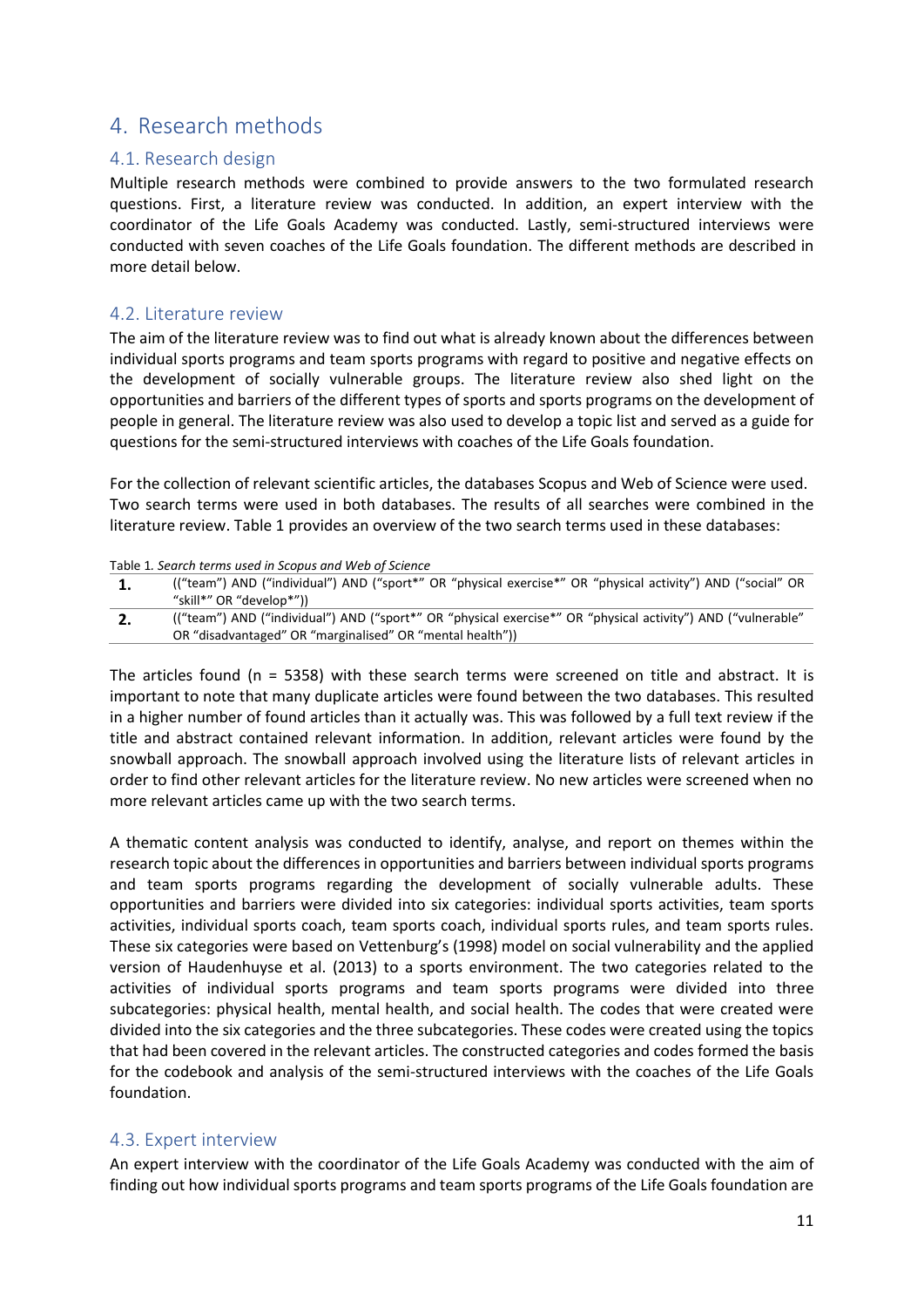structured. The Life Goals Academy is the knowledge centre of the Life Goals foundation that offers a wide range of courses with the aim of promoting the level of expertise in the field of sport as a tool (Life Goals, n.d.-c). The expert interview allowed for more insight into the type of sports programs offered by the Life Goals foundation, which type of sports activities are offered and the informed choices behind them, and what they would like to achieve with the different sports programs. In addition, the potential opportunities and barriers of the different sports programs of the Life Goals foundation were explored. The expert interview served as a starting point to develop a topic list and several interview questions for the semi-structured interviews with coaches of the Life Goals foundation. In addition, the expert interview was used to expand the codebook to include codes on topics that were not yet identified in the literature review.

A semi-structured interview was conducted with the coordinator of the Life Goals Academy. The coordinator of the Life Goals Academy was chosen because this expert is involved in developing sports programs for the Life Goals foundation. Therefore, the expert is expected to have a lot of knowledge in terms of the differences in individual sports programs and team sports programs, the reasons behind the sports activities and programs offered, and what the organization would like to achieve with the different sports programs. The expert interview was conducted online via Microsoft Teams and was held in Dutch. The interview questions that were prepared in advance can be found in Appendix I. The interview lasted approximately 45 minutes and was audio recorded, in consultation with the expert.

After the expert interview was conducted, the interview was transcribed verbatim in Microsoft Word. After transcribing, the expert interview was analysed with a focus on the three points mentioned earlier: differences in individual sports programs and team sports programs, reasons behind the sports activities offered, and the goals of the foundation regarding the different sports programs. The topics that had not yet identified in the literature review were converted to a code and added to the codebook. In this way, the codebook for the analysis of the semi-structured interviews with the coaches of the Life Goals foundation was expanded.

#### <span id="page-12-0"></span>4.4. Semi-structured interviews

Semi-structured interviews with seven coaches of the Life Goals foundation were conducted with the aim of gaining more insight into the experiences of the coaches with regard to individual sports programs and team sports programs. What do the coaches consider as opportunities and barriers to the different sports programs? For which kind of individuals would they recommend participation in an individual sport and for whom a team sport, or do they not perceive such differences? Since the coaches experience the development of socially vulnerable adults up close, interviewing them creates an overview of how they perceive the various opportunities and barriers to the individual and team sport programs.

The interviewees were selected by the coordinator of the Life Goals Academy. Contact with the coordinator was accomplished through the supervisors of this study. Thereafter, one-on-one contact with the Life Goals Academy coordinator took place via email. The Life Goals Academy coordinator contacted the coaches to ask if they were willing to participate in this study. If the coaches agreed, contact information was provided to the researcher. The coaches were selected based on three criteria. The first criterion was that coaches who were selected, spoke English or Dutch. The second criterion was that coaches were familiar with the different sports programs offered by the Life Goals foundation. The last criterion was that the coaches who were selected trained socially vulnerable adults in individual sports programs, team sports programs or both types of sports programs. Table 2 provides an overview of the seven coaches who were interviewed and the type of sports programs given by them. The semi-structured interviews were conducted online via Microsoft Teams and were held in Dutch. The interview questions that were prepared in advance can be found in Appendix II. The interviews lasted approximately 45 minutes and were audio recorded, in consultation with the coach.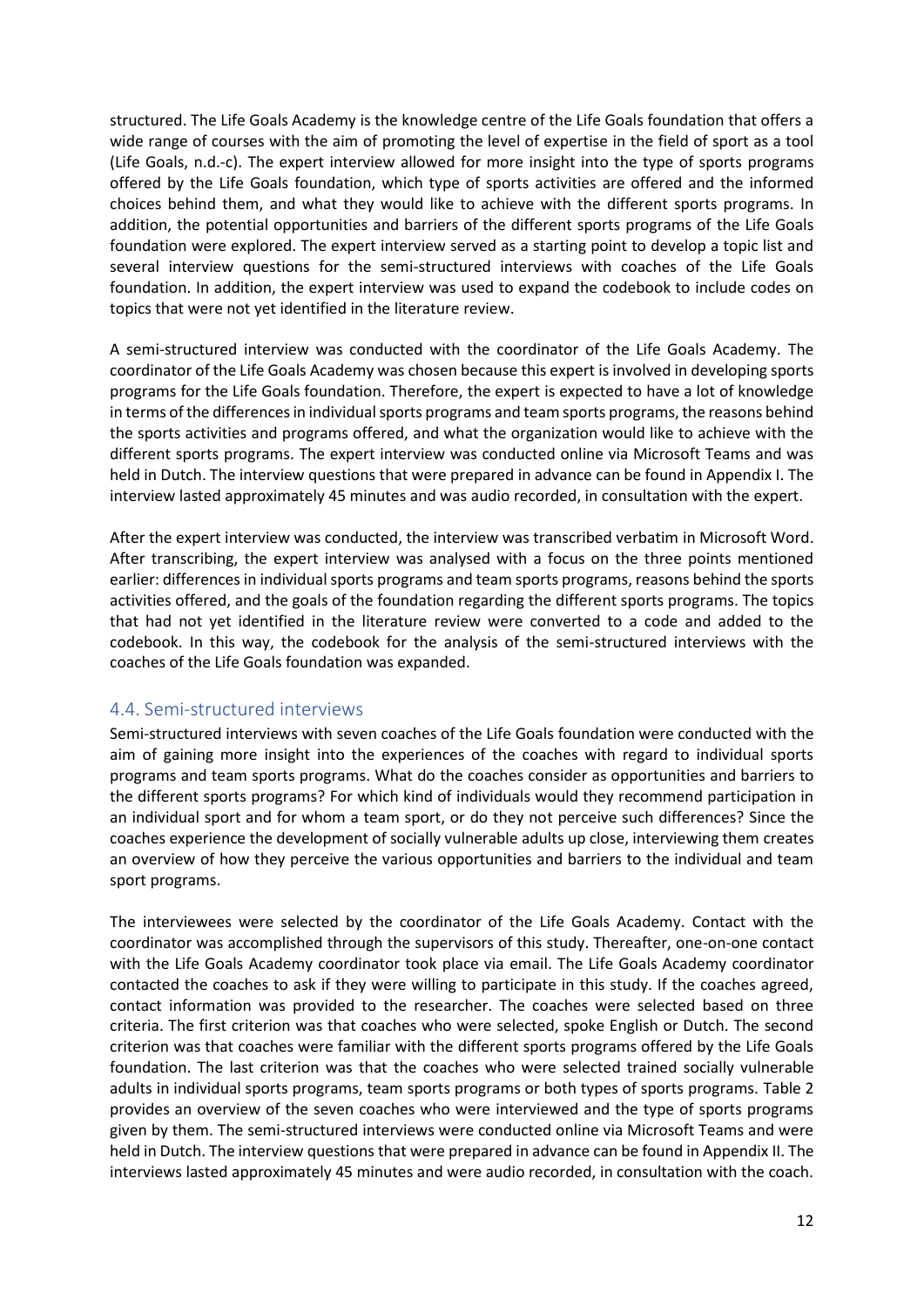|                | sport       |                                                                                                                                                                                                                                                              |
|----------------|-------------|--------------------------------------------------------------------------------------------------------------------------------------------------------------------------------------------------------------------------------------------------------------|
| 1              | <b>Both</b> | Sports and game activities program, for example bootcamp,<br>badminton, tennis, soccer. Interviewee does not structurally offer one<br>sport in this program.                                                                                                |
| $\overline{2}$ | Both        | Bootcamp program and sports and game activities program, for<br>example hockey, archery, diskgolf, soccer, table tennis, mountain<br>biking, rollerblading, kayaking, canoeing. Interviewee does not<br>structurally offer one sport in this last program.   |
| 3              | <b>Both</b> | Soccer, hiking, fitness, mountain biking, padel. Interviewee indicated<br>that 95% of the participants' demand can be met. Interviewee does<br>not structurally offer one sport.                                                                             |
| 4              | Both        | Soccer program, fitness program and sports and game activities<br>program. Interviewee does not structurally offer one sport in this last<br>program.                                                                                                        |
| 5              | Both        | Soccer program and sports and game activities program, for example<br>korfball, noughts and crosses. Interviewee does not structurally offer<br>one sport in this last program.                                                                              |
| 6              | Individual  | Kickboxing program, fitness program, yoga program and bootcamp<br>program.                                                                                                                                                                                   |
| 7              | <b>Both</b> | Bootcamp program, different ball sports, for example volleyball,<br>soccer, and camping sports, for example badminton, frisbee. In<br>addition, cycling lessons and swimming lessons are also offered.<br>Interviewee does not structurally offer one sport. |

Table 2. *Type of sports programs (individual in a group or team sport) and type of sports given by the interviewees* **Interviewee Individual in a group or team Type of sports**

Once the data were collected, the interviews were transcribed verbatim. After transcribing, relevant information was extracted from the transcript by coding. A codebook was created in advance with codes that were expected to be relevant to this study, or in other words, coding was done in a deductive manner. The literature review and the expert interview were used as a basis for the codebook. Besides, coding was also done in an inductive manner which means that during the analysis of the transcripts, new codes were added to the codebook if that particular code was still missing. The new codes were indicated by an \* in the codebook. Coding was done in the program Atlas.ti.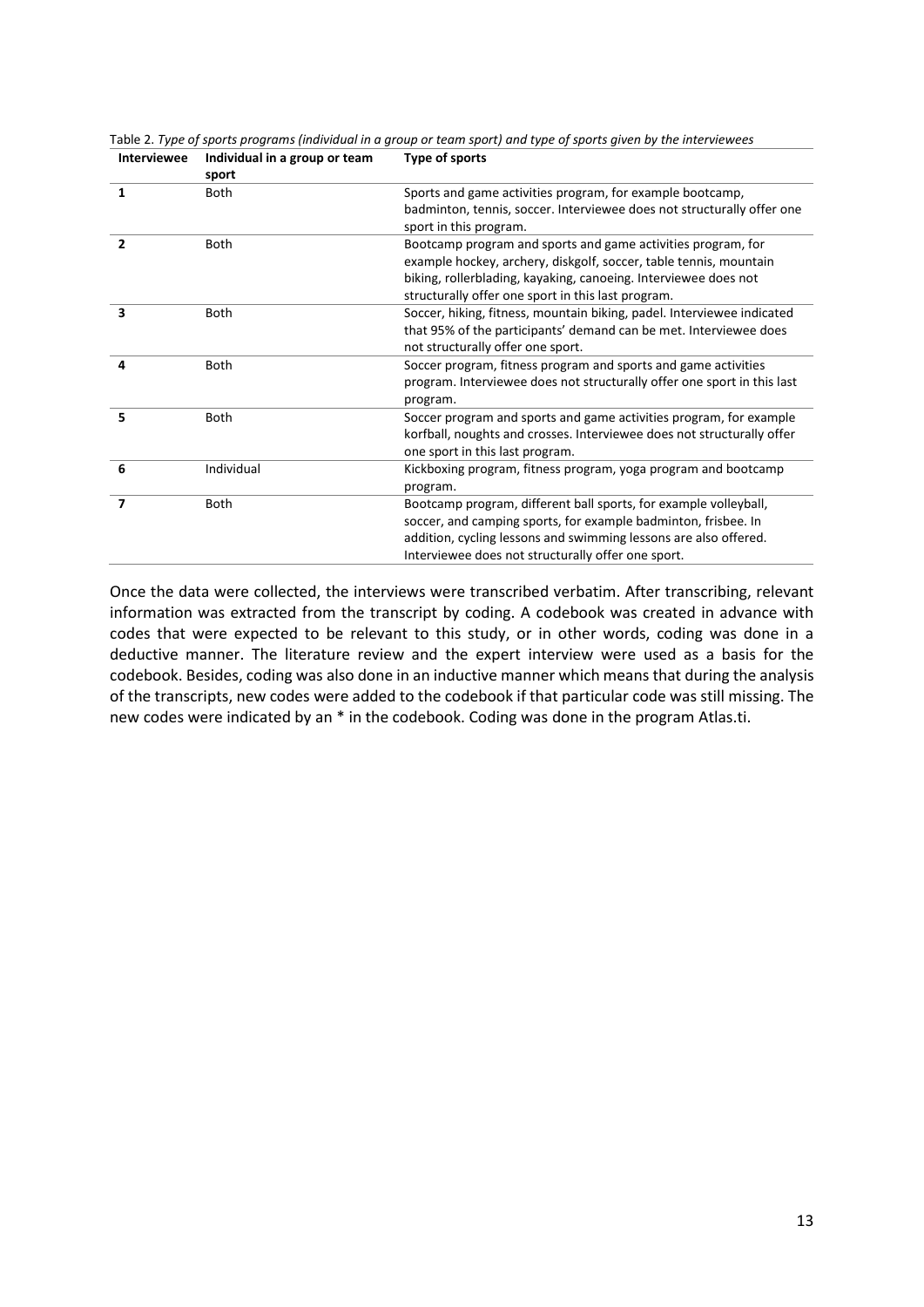## <span id="page-14-0"></span>5. Results section

#### <span id="page-14-1"></span>5.1. Literature review

The literature review looked at the positive and negative effects of sports programs developed for socially vulnerable groups. Moreover, it examined the opportunities and barriers of the different types of sports and sports programs on the development of people in general. This literature review included eight empirical studies. An overview of the characteristics of each study is provided in Table 3. Thereafter, several advantages and disadvantages of both individual sports programs and team sports programs are discussed that were identified in the literature. This is followed by a discussion of opportunities and barriers that emerged from the findings of the literature review.

| Authors,<br>publication<br>year | Study<br>design              | <b>Study</b><br>population                                                                                                                                                                                    | Study aim                                                                                                                                                                                                                                                                 | Type of sports                                                                                                                                                                                                                                                                                                                                                                                                                                                                                   | <b>Outcomes</b>                                                                                                                                                                                                                                                               |
|---------------------------------|------------------------------|---------------------------------------------------------------------------------------------------------------------------------------------------------------------------------------------------------------|---------------------------------------------------------------------------------------------------------------------------------------------------------------------------------------------------------------------------------------------------------------------------|--------------------------------------------------------------------------------------------------------------------------------------------------------------------------------------------------------------------------------------------------------------------------------------------------------------------------------------------------------------------------------------------------------------------------------------------------------------------------------------------------|-------------------------------------------------------------------------------------------------------------------------------------------------------------------------------------------------------------------------------------------------------------------------------|
| Kovalenko et<br>al., 2020       | Case-<br>control<br>study    | 198 participants<br>between the<br>ages of 18 and<br>22.                                                                                                                                                      | To investigate<br>the influence<br>of physical<br>activity on<br>students'<br>psychological<br>well-being.                                                                                                                                                                | The specific types of<br>sports were not<br>mentioned.                                                                                                                                                                                                                                                                                                                                                                                                                                           | Students who<br>periodically engaged in<br>physical activity had<br>the highest<br>psychological well-<br>being. In addition,<br>students who<br>participated in a team<br>sport scored higher<br>than students who<br>preferred individual<br>forms of physical<br>activity. |
| Laborde et al.,<br>2016         | Cross-<br>sectional<br>study | 1200<br>participants<br>between the<br>ages of 18 and<br>25. Of these<br>1200<br>participants,<br>600 were non-<br>athletes and<br>600 were<br>athletes. Both<br>groups included<br>300 men and<br>300 women. | To investigate<br>the<br>differences on<br>positive PTLID<br>(i.e.,<br>perseverance,<br>positivity,<br>resilience,<br>self-esteem,<br>and self-<br>efficacy)<br>between<br>athletes and<br>non-athletes<br>and between<br>athletes from<br>individual and<br>team sports. | Individual sports:<br>archery, athletics,<br>badminton, boxing,<br>canary wrestling,<br>cycling, fencing, judo,<br>jump swimming, golf,<br>gymnastics, karate,<br>padel, rhythmic<br>gymnastics, sailing,<br>surf, swimming, table<br>tennis, taekwondo,<br>tennis, triathlon,<br>weight-lifting and<br>windsurfing.<br>Team sports:<br>basketball, beach-<br>volley, indoor soccer,<br>field hockey, soccer,<br>handball, roller<br>hockey, volleyball,<br>synchronized<br>swimming, rugby, and | Participants scored<br>higher on positive<br>PTLID than non-<br>athletes. In addition,<br>among athletes,<br>participants who<br>participated in<br>individual sports<br>scored higher than<br>those who participated<br>in team sports.                                      |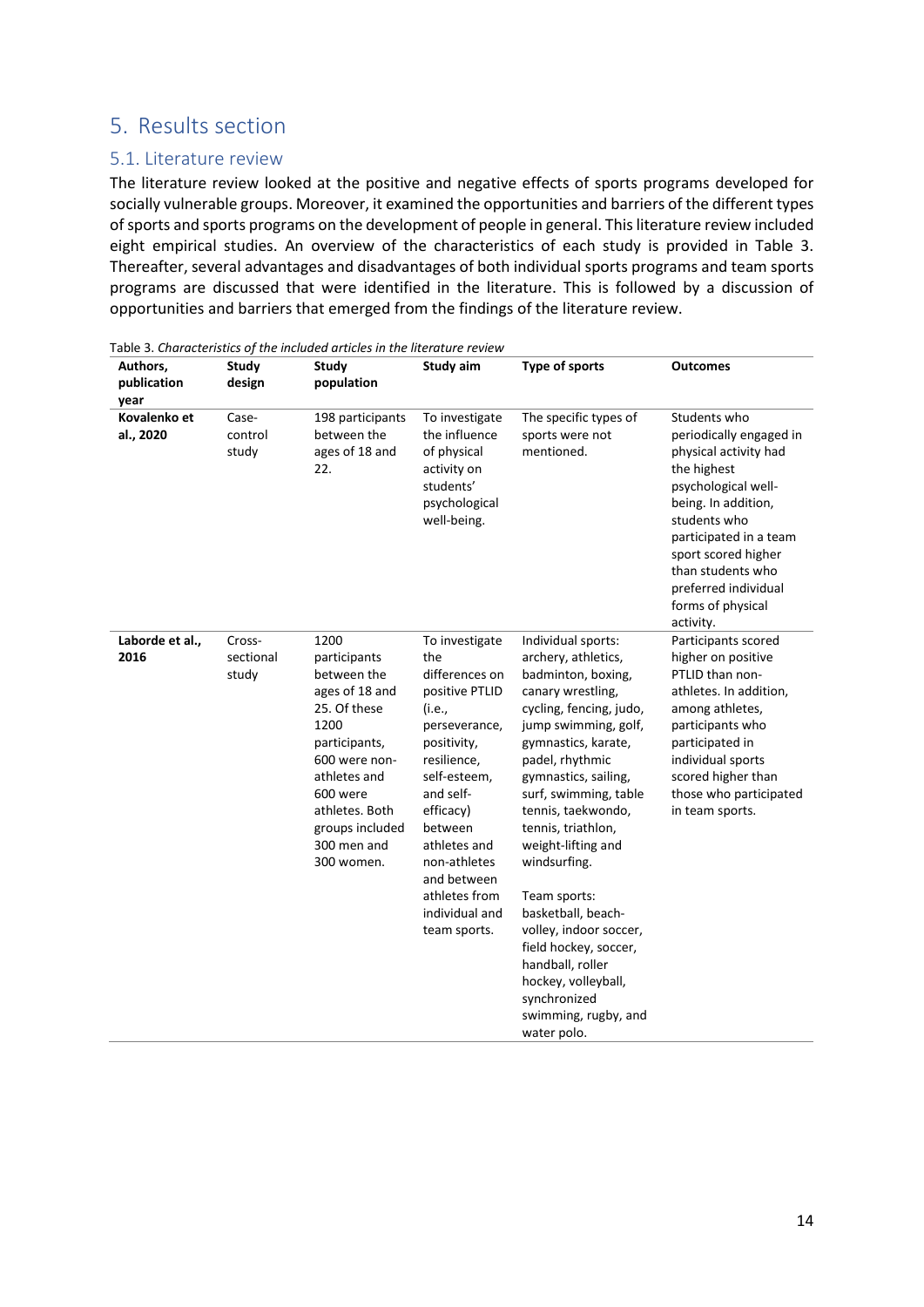| Mohammadi,<br>2011       | Cohort<br>study                 | 1300<br>participants<br>who were<br>studying in the<br>city of<br>Khoramdareh<br>during the<br>period of 2006-<br>2007.        | To investigate<br>the effect of<br>participating<br>in a team<br>sports or<br>individual<br>sports on<br>depression<br>among high<br>school<br>students.                            | Individual sports: table<br>tennis and badminton.<br>Team sports: soccer<br>and volleyball.                                                                                                                                       | Both participation in an<br>individual sport and a<br>team sport led to a<br>reduction in depressive<br>symptoms among<br>participants. However,<br>the effect of team<br>sports on reducing<br>depressive symptoms<br>was greater than the<br>effect of individual<br>sports.                                                               |
|--------------------------|---------------------------------|--------------------------------------------------------------------------------------------------------------------------------|-------------------------------------------------------------------------------------------------------------------------------------------------------------------------------------|-----------------------------------------------------------------------------------------------------------------------------------------------------------------------------------------------------------------------------------|----------------------------------------------------------------------------------------------------------------------------------------------------------------------------------------------------------------------------------------------------------------------------------------------------------------------------------------------|
| Nia & Besharat,<br>2010  | Case-<br>control<br>study       | 134 participants<br>from different<br>sports studies.<br>Of these 134<br>participants, 88<br>were men and<br>46 were<br>women. | To investigate<br>athletes'<br>personality<br>characteristics<br>in individual<br>sports and<br>team sports.                                                                        | Individual sports: track<br>and field, swimming,<br>wrestling, fitness, and<br>boxing.<br>Team sports:<br>volleyball, basketball,<br>football, handball, and<br>water polo.                                                       | Individual sport<br>athletes scored higher<br>on conscientiousness<br>and autonomy, while<br>team sport athletes<br>scored higher on<br>agreeableness and<br>sociotropy                                                                                                                                                                      |
| Nielsen et al.,<br>2014  | Case-<br>control<br>study       | 46 participants<br>between the<br>ages of 39 and<br>71. All of them<br>were male.                                              | To investigate<br>how and why<br>participants in<br>structured<br>exercise<br>intervention<br>programs<br>continue or<br>stop<br>exercising<br>after the<br>program is<br>finished. | Individual sports:<br>spinning and crossfit.<br>Team sports: football.                                                                                                                                                            | Team sports activities<br>seemed to be<br>intrinsically motivating<br>to the participants<br>through positive social<br>interaction and play.<br>Therefore, participants<br>who participated in a<br>team sport were more<br>likely to continue<br>exercising than those<br>who participated in<br>activities that rely on<br>better health. |
| Ottesen et al.,<br>2010  | Cohort<br>study                 | 50 participants<br>between the<br>ages 19 and 47.<br>All of them<br>were female.                                               | To investigate<br>the influence<br>of<br>participation<br>in soccer or<br>running<br>training on<br>the formation<br>of social<br>capital in<br>physically<br>inactive<br>women.    | Individual sports:<br>running.<br>Team sports:<br>football.                                                                                                                                                                       | Both participation in<br>soccer and running<br>training led to positive<br>development of social<br>capital. However, team<br>sports have advantages<br>in the development of<br>social capital than<br>individual sports.                                                                                                                   |
| Sabiston et al.,<br>2016 | Longitudinal<br>cohort<br>study | 860 participants<br>with an average<br>age of 20.4<br>years old. Both<br>men and<br>women<br>participated.                     | To investigate<br>the<br>association<br>between<br>number of<br>years of team<br>sport and<br>individual<br>sport<br>participation<br>during                                        | Individual sports:<br>swimming, track and<br>field, gymnastics,<br>dance, wrestling, judo,<br>and cross-country ski.<br>Team sports: football,<br>basketball, volleyball,<br>soccer, hockey,<br>softball, baseball, and<br>rugby. | Adolescents who<br>participated in more<br>years (average of 2.4<br>years) of team sports<br>during secondary<br>school reported lower<br>depressive symptoms<br>in early adulthood than<br>adolescents who<br>participated in more<br>years (average of 1.7                                                                                 |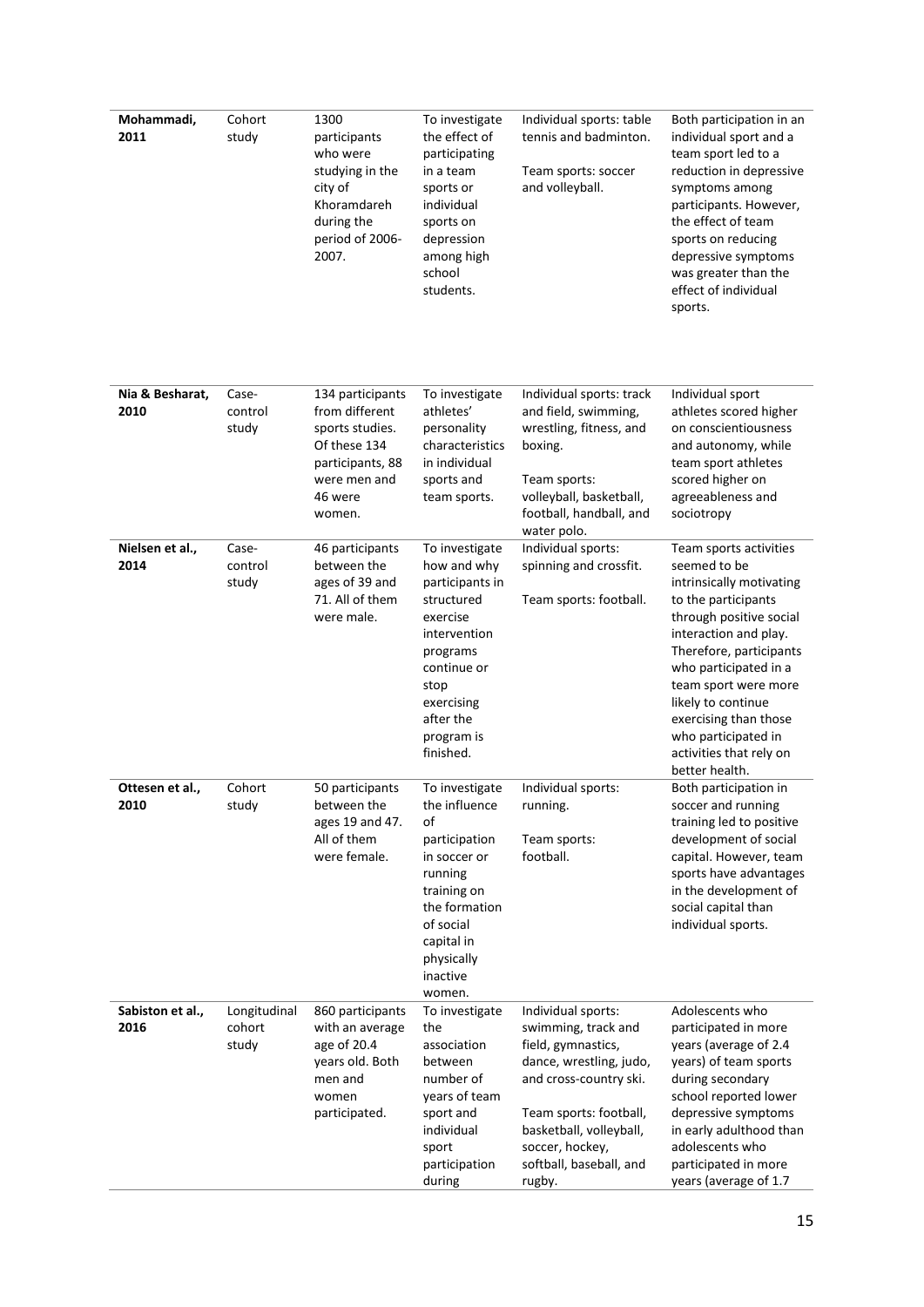|                       |                 |                                                                                | adolescence<br>and<br>depressive<br>symptoms<br>during early<br>adulthood.                                                                              |                                                                                                                                                                                                             | years) of individual<br>sports.                                                                                                                                                                                                             |
|-----------------------|-----------------|--------------------------------------------------------------------------------|---------------------------------------------------------------------------------------------------------------------------------------------------------|-------------------------------------------------------------------------------------------------------------------------------------------------------------------------------------------------------------|---------------------------------------------------------------------------------------------------------------------------------------------------------------------------------------------------------------------------------------------|
| Sagat et al.,<br>2021 | Cohort<br>study | 80 participants<br>between the<br>ages 18 and 26.<br>All of them<br>were male. | To investigate<br>and compare<br>the levels of<br>self-esteem<br>and self-<br>confidence of<br>athletes<br>practicing<br>individual and<br>team sports. | Individual sports:<br>alpine skiing, cross-<br>country skiing,<br>biathlon skiing, contact<br>sports, tennis, and<br>athletics.<br>Team sports: soccer,<br>basketball, handball,<br>volleyball, and hockey. | Both participation in an<br>individual sport and in<br>a team sport led to<br>increased levels of self-<br>esteem. However, the<br>participants who<br>participated in an<br>individual sport<br>presented higher levels<br>of self-esteem. |

#### <span id="page-16-0"></span>5.1.1. Difference in continuation between individual and team sports programs

Continuing a sports program is not easy for everyone. Dropout rates are high, especially if people have to exercise alone after participating in an intervention (Nielsen et al., 2014). The follow-up study by Nielsen et al. (2014) focused on the continuity of exercise after participation in an intervention. The participants in this study were elderly men who were previously involved in an intervention study that investigated the difference in health effects between participating in individual sports programs and team sports programs. Participants were randomly assigned to either an individual sports program, the spinning and crossfit intervention group, or a team sports program, the soccer intervention group. Focus group interviews were conducted to identify why elderly men continued or stopped exercising after the sports program was finished. The result of the focus group interviews showed that the participants of both the spinning and crossfit intervention group and the soccer intervention group felt healthier after participating in the intervention, which was a motivation to continue exercising (Nielsen et al., 2014). Participants referred to an improved physical functioning that is important in daily activities such as grocery shopping and climbing stairs. The participants also mentioned that they could walk more easily and had better control of their breathing (Nielsen et al., 2014). Despite the fact that extrinsic motives such as getting healthier was a very important motivation for both groups to participate in the intervention, the group who participated in the spinning/crossfit sports program did not manage to continue exercising after the intervention, while the participants who participated in soccer did continue exercising. This was related to social interaction and enjoyment of the different sports, which is further explained in section 5.1.3. (Nielsen et al., 2014).

#### <span id="page-16-1"></span>5.1.2. Differences between individual sports programs and team sports programs in terms of mental health

#### *5.1.2.1. Difference in increased self-esteem*

Numerous studies have examined the effect of physical activity on the development of self-esteem. One of these studies is the study by Sagat et al. (2021) in which individual sports programs were compared to team sports programs with the aim of examining the extent to which the type of sport influenced the level of self-esteem. Eighty male participants between the ages 18 and 26 participated in this study. The participants had practiced a variety of sports, both individually and as a team, for 10 to 15 years. Throughout the study, participants reported their level of self-esteem at two timepoints. A correlation was found between the level of self-esteem and the type of sport: those who participated in an individual sport reported significantly higher levels of self-esteem than participants who participated in a team sport (Sagat et al., 2021). A possible explanation could be that the participants have been practicing their sport for a long time and that the successes achieved, in addition to the support of a coach, were entirely attributable to the hard work of the individual (Sagat et al., 2021). However, sometimes failures also occur during exercise, which can cause participants to feel less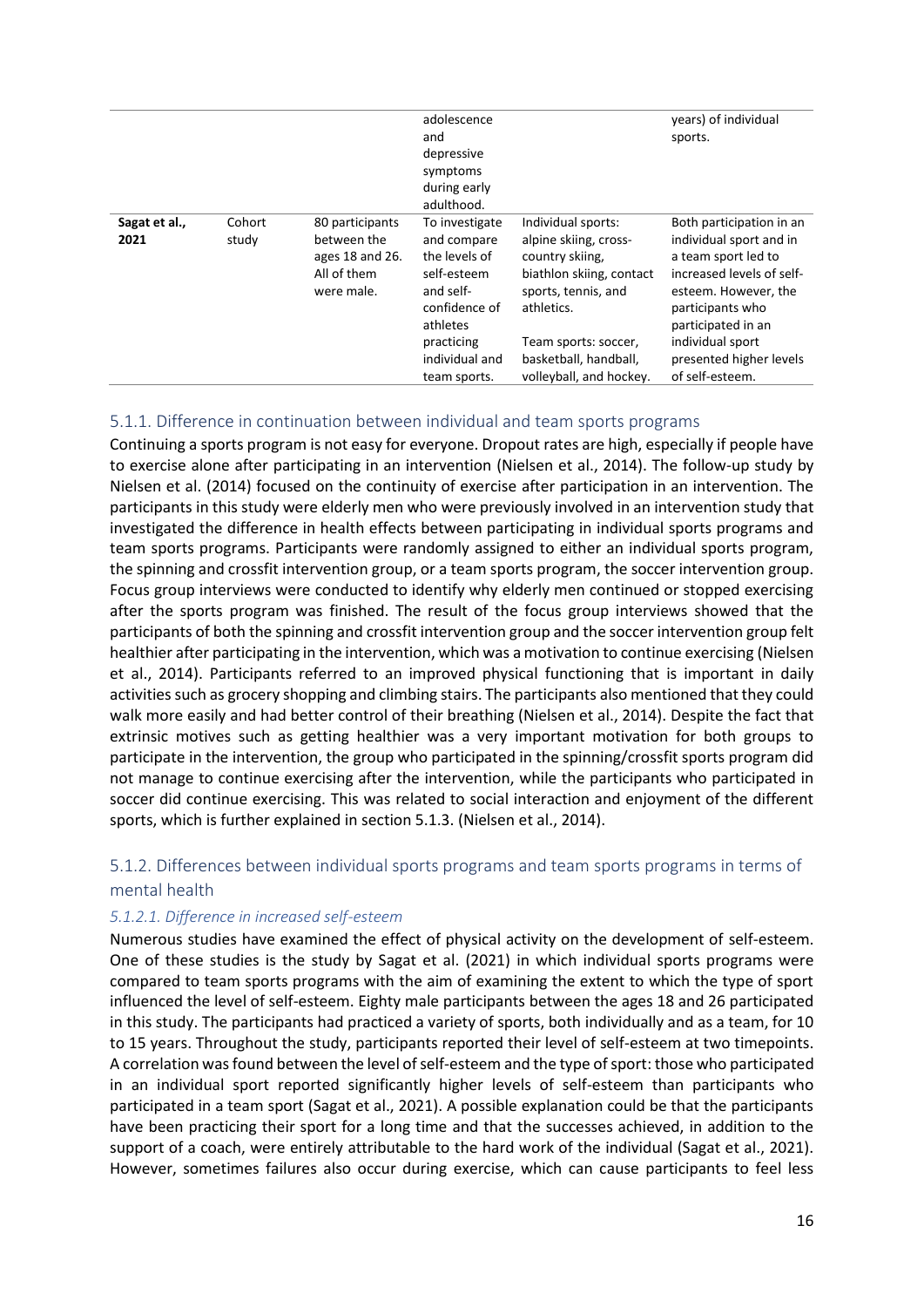confident about themselves (Sagat et al., 2021). In addition, the study by Laborde et al. (2016) also revealed a significant difference between the level of self-esteem and the type of sport. In this study, based on a large cross-sectional sample of men and women between the ages of 18 and 25, participants who participated in an individual sports program reported significantly higher perseverance, positivity, resilience, self-efficacy, and self-esteem than participants who participated in a team sports program (Laborde et al., 2016). According to Laborde et al. (2016), this result can be attributed to the fact that a participant participating in an individual sport can pursue personal performance goals without taking on responsibilities to a team. Independence, self-discipline, perseverance, and self-control allow a participant to progress at their own pace (Laborde et al., 2016). However, the causality of the results cannot be guaranteed by the authors, due to the cross-sectional design of this study and the non-random assignment of participants to sports (Laborde et al., 2016).

#### *5.1.2.2. Difference in reduction of depressive symptoms*

Studies have also examined the correlation between depressive symptoms and participation in individual sports programs and team sports programs. One study that has examined this correlation is the study by Sabiston et al. (2016). This study was designed to examine the longitudinal association between the number of years of participation in an individual sports program or a team sports program during adolescence and depressive symptoms during early adulthood. This study involved 860 adolescents who had chosen their own sport of choice. The participants reported their state of mind at different timepoints. The study showed that participants who consistently participated in a team sports program during high school had a lower risk of developing depressive symptoms in early adulthood compared to participants who participated in an individual sports program (Sabiston et al., 2016). In addition, the study by Mohammadi (2011) compared the team sports of soccer and volleyball to the individual sports of table tennis and badminton on reducing depressive symptoms in high school students. The study was conducted using a pretest, posttest, and a control group. Participants were randomly assigned to one of the four types of sports and reported their state of mind at the two timepoints. The results showed that there was a significantly greater effect on reducing depressive symptoms in team sports than in individual sports (Mohammadi, 2011). An explanation of a lower risk of developing depressive symptoms when participating in a team sports program could be the social nature of teams (Sabiston et al., 2016). The social nature contributes to higher positive psychological outcomes, such as lower depressive symptoms, compared to participating in an individual sports program (Sabiston et al., 2016). However, according to Pharr et al. (2019), the level of anxiety and depression is related to the character of the sport. According to them, the competitive nature and intensity of a sports, rather than whether it is a team or individual sports, can cause one to experience higher levels of anxiety and depression when the challenge of the sport does not match the skills a participant has (Pharr et al., 2019).

#### *5.1.2.3. Difference in sports program preferences*

The study by Kovalenko et al. (2020) examined the difference in psychological well-being between participation in an individual sports program and a team sports program. The study involved 198 participants between the ages of 18 and 22 who were divided into three groups based on their level of physical activity: no physical activity, periodic physical activity, or systematic physical activity. Several questionnaires were completed by the participants showing that participants who preferred team-based physical activity felt more comfortable in their relationships with family and friends than participants who preferred individual sports (Kovalenko et al., 2020). This difference may be due to the personality traits of participants who participate in different types of sports (Kovalenko et al., 2020). The study by Nia and Besharat (2010) examined 134 students to determine what personality traits were present in participants who participated in an individual sports program and who participated in a team sports program. Participants completed multiple questionnaires. The result showed that the participants who participated in an individual sports program scored significantly higher on conscientiousness and autonomy and that the participants who participated in a team sports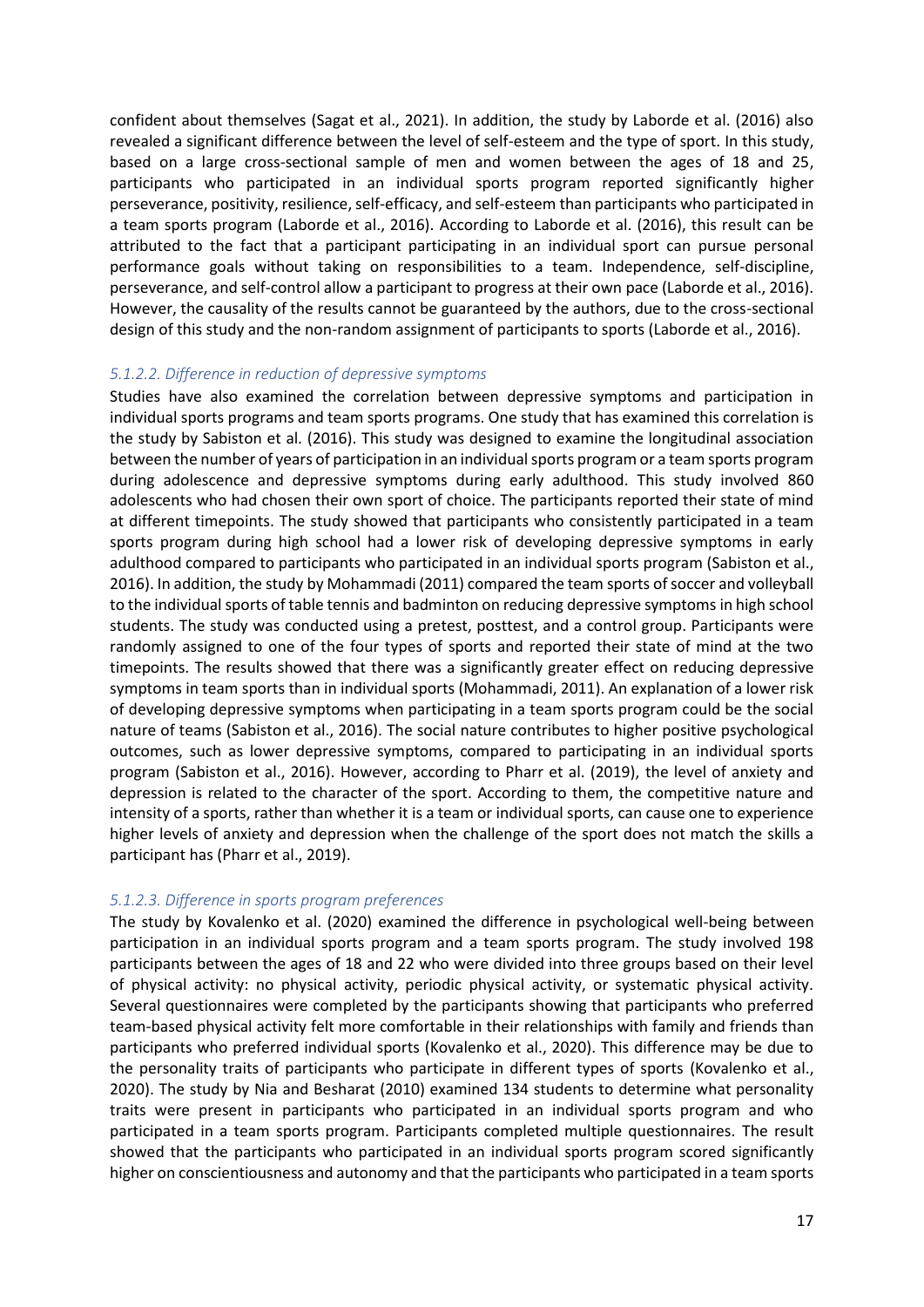program scored significantly higher on agreeableness and sociotropy, placing strong value on relationships over personal independence (Nia & Besharat, 2010). Therefore, it may be that participants who participate in a team sports program feel more comfortable in their relationships with family and friends because they are more engaged in interpersonal relationships.

#### <span id="page-18-0"></span>5.1.3. Differences between individual sports programs and team sports programs in terms of social health

#### *5.1.3.1. Difference in social interaction and enjoyment*

Multiple studies have investigated the difference in social aspects between individual sports programs and team sports programs. One of these studies is the follow-up study by Nielsen et al. (2014), previously highlighted in section 5.1.1. The result of this study shows that social interaction can take place more easily during practicing a team sport than practicing an individual sport. According to the participants who participated in the spinning and crossfit intervention group, there was little time for socializing during exercise, as they believe the sport is inherently individual in nature and it is physically demanding (Nielsen et al., 2014). Since the spinning and crossfit classes did take place in a group, social interaction occurred primarily before and after exercise. However, the participants who participated in the soccer intervention group perceived social interaction in the group as a major contributor to the enjoyment they experienced. According to the participants, social interaction took place both during the game, such as the physical interactions and the verbal comments with the related jokes, as well as outside of sports, such as in the changing rooms (Nielsen et al., 2014). In addition, it was indicated that the participants derived enjoyment from playing soccer because they enjoy the game, which was an important reason to continue with the sport (Nielsen et al., 2014). Furthermore, the study by Nielsen et al. (2014) revealed that social contacts gained in team sports programs continued to develop through the activities organized with the group outside the sports program. Participants who participated in the soccer intervention group regularly had drinks after exercise and celebrated birthdays and Christmas together, which happened to a lesser extent in the spinning and crossfit intervention group who met twice a year for a Christmas- and summer lunch. These additional social interactions outside the sports program were considered by both participants who participated in the soccer intervention group and participated in the spinning and crossfit intervention group as contributing to their quality of life in the social domain (Nielsen et al., 2014). It was seen by participants as one of the key benefits of exercising and as motivation to continue the program. Despite the positive effect of social relationships, Nielsen et al. (2014) suggest that the need for relatedness was provided to a lesser extent for participants in the spinning and crossfit intervention group compared to participants in the soccer intervention group. The participants of the soccer intervention group mentioned the word 'friendship' and 'making new friends' throughout the interviews, which did not come up in the interviews with the participants of the spinning and crossfit intervention group (Nielsen et al., 2014).

#### *5.1.3.2. Difference in building social capital*

The study by Ottesen et al. (2010) also examined the difference in social aspect between individual sports programs and team sports programs. This study focused on the development of social capital through participation in different types of sport. Participants in this study were physically inactive, healthy women between the ages of 18 and 47 who followed a 16-week program of either recreational soccer or continuous running training. Participants were randomly assigned to one of the two intervention groups. During the study, the participants were observed, focus group interviews were conducted with the participants and the participants reported their social capital through a questionnaire. The result showed that team sports programs had a significant advantage in the development of social capital compared to individual sports programs (Ottesen et al., 2010). The participants who participated in the soccer intervention group created social bonds, internal bonding, and networking to a greater extent than the participants in the running intervention group (Ottesen et al., 2010).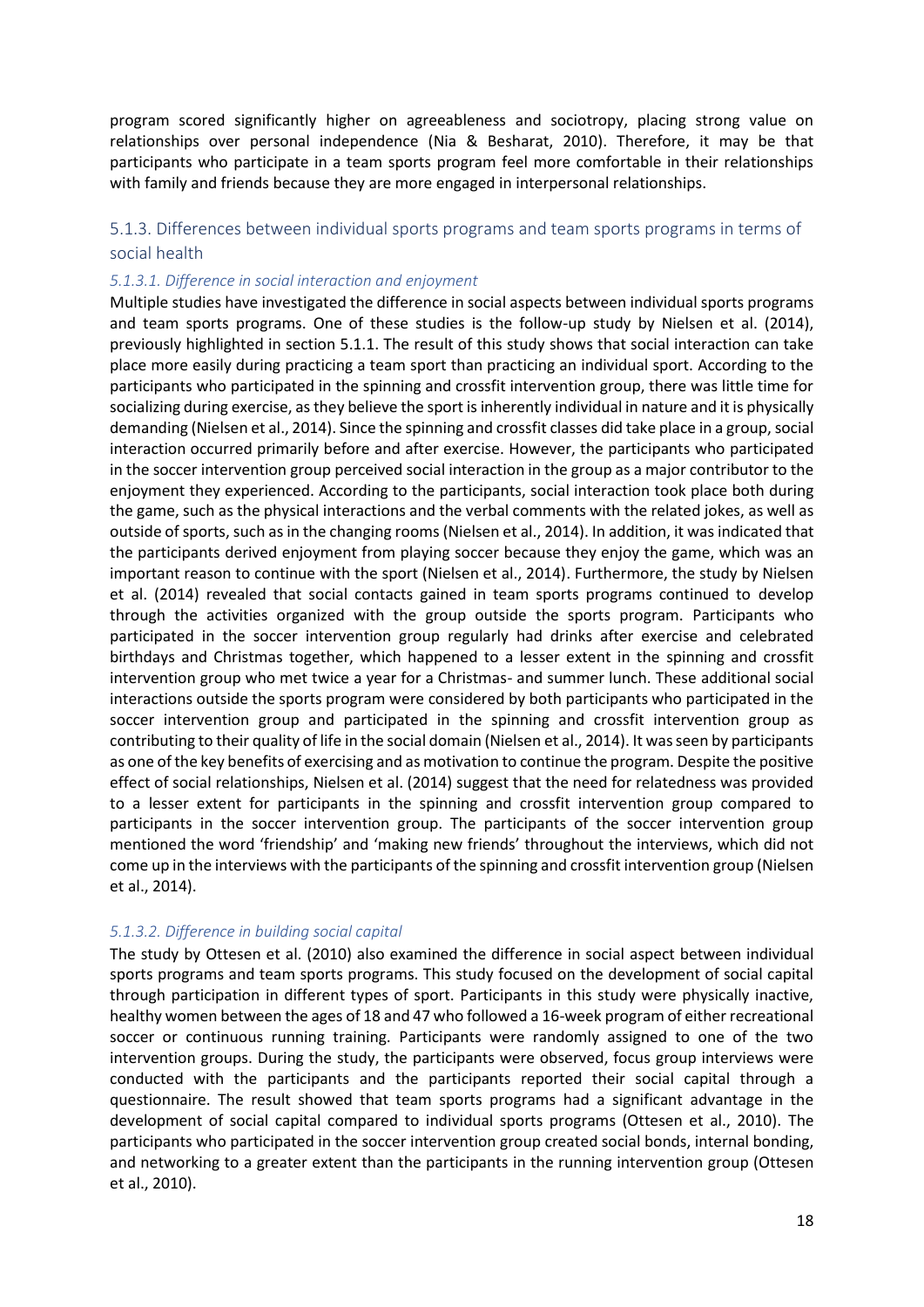#### <span id="page-19-0"></span>5.1.4. Opportunities and barriers of individual sports programs and team sports programs

Based on the differences between individual sports programs and team sports programs identified in the literature, a tentative statement can be made about the opportunities and barriers of both sports programs. Both participation in an individual sports program and participation in a team sports program can provide improved physical health (Nielsen et al., 2014). It would not matter which sports program a person would participate in if the personal goal is to become fitter, for example. However, if one would like to maintain exercise more easily, even after finishing a sports program, then it would be recommended to participate in a team sports program (Nielsen et al., 2014). In terms of mental health, it would be better to participate in an individual sports program if one has a low level of selfesteem. Both participation in an individual sports program and a team sports program provides a higher level of self-esteem, however, in an individual sports program the level of self-esteem becomes higher (Laborde et al., 2016; Sagat et al., 2021). Moreover, an individual sports program provides perseverance, positivity, resilience, and self-efficacy (Laborde et al., 2016). If the aim is to reduce depressive symptoms, then it would be recommended to participate in a team sports program. Both sports programs reduce depressive symptoms, but the effect is greater with a team sports program (Mohammadi, 2011; Sabiston et al., 2016). Therefore, if someone is prone to depression, this individual would be better off participating in a team sports program. However, personalities also tend to play a part in the preference for participation in a particular type of sports program (Nia & Beharat, 2010). This may cause participants who participate in a team sports program to feel more comfortable in their relationships with family and friends than participants who participate in an individual sports program (Kovalenko, 2020). If the social aspect of both sports programs is considered, a tentative conclusion can be drawn that team sports programs have a benefit on the development of social capital compared to individual sports programs (Ottesen et al., 2010). In addition, social interaction and making new social contacts would be easier in a team sports program (Nielsen et al., 2020). Hence, participating in a team sports program is beneficial to combat loneliness and to increase one's social network.

#### <span id="page-19-1"></span>5.2. Semi-structured interviews

The following section describes the results of the semi-structured interviews with coaches from the Life Goals foundation. The results are divided into themes that were derived from the interviews. The code frequency per interview for individual sports programs is presented in Table 4 and the code frequency for team sports programs is presented in Table 5. Below, the results of the analysis for each theme are elaborated through quotes of interest.

|                                | Interview      | Interview | Interview | Interview      | Interview      | Interview      | Interview      | Total          |
|--------------------------------|----------------|-----------|-----------|----------------|----------------|----------------|----------------|----------------|
|                                |                |           | 3         | 4              | 5              | 6              |                |                |
| INDIVIDUAL SPORTS - ACTIVITIES |                |           |           |                |                |                |                |                |
| Fit                            |                | 2         | 0         | 0              | $\overline{2}$ | 10             | 2              | 17             |
| Commitment (physically)        | $\mathbf{1}$   |           | 0         | 0              | O              | 0              | 1              | 3              |
| Low-threshold                  | 9              |           | 4         | 3              |                | 6              |                | 31             |
| Challenging                    | $\overline{2}$ |           | 0         | $\mathbf{1}$   | 0              | 3              | 3              | 10             |
| <b>Stamina</b>                 |                | 0         | 0         | 0              | 2              | 1              | 1              | 5              |
| <b>Discipline</b>              | 0              |           | 0         | 1              | 0              | 5              | 0              | 7              |
| Perseverance                   |                | O         | 0         | 0              | 0              | 3              | 0              | 4              |
| Self-esteem                    | $\Omega$       |           | 1         | 0              | 0              | 1              | $\overline{2}$ | 5              |
| <b>Emotional control</b>       | 0              | 3         | 0         | 0              | 0              | $\overline{2}$ | 0              |                |
| <b>Relaxation</b>              | 0              | O         | 4         |                | 0              | 0              | 0              | 5              |
| Personal                       | 4              | Δ         | 7         | $\mathfrak{p}$ | 4              | 7              | $\overline{2}$ | 30             |
| Enjoyment                      | 5.             |           | 1         | 3              |                | 9              | 3              | 23             |
| <b>Status</b>                  | 0              |           | 1         | 0              | 0              | 0              | $\overline{2}$ | 4              |
| Compare                        |                | O         | 0         | 0              | 0              | 3              | 2              | 6              |
| <b>Trust</b>                   |                | o         | 2         | 0              |                |                | 0              |                |
| Self-management                | $\Omega$       | 0         | 0         | 0              | 0              | $\overline{2}$ | 0              | $\overline{2}$ |
| Self-confidence                | 4              |           | 3         | 0              | 0              | 8              |                | 17             |
| Concerns problems              | 2              |           | 3         | 0              | 0              | 3              | 2              | 10             |

Table 4. *Code frequency per interview for individual sports programs*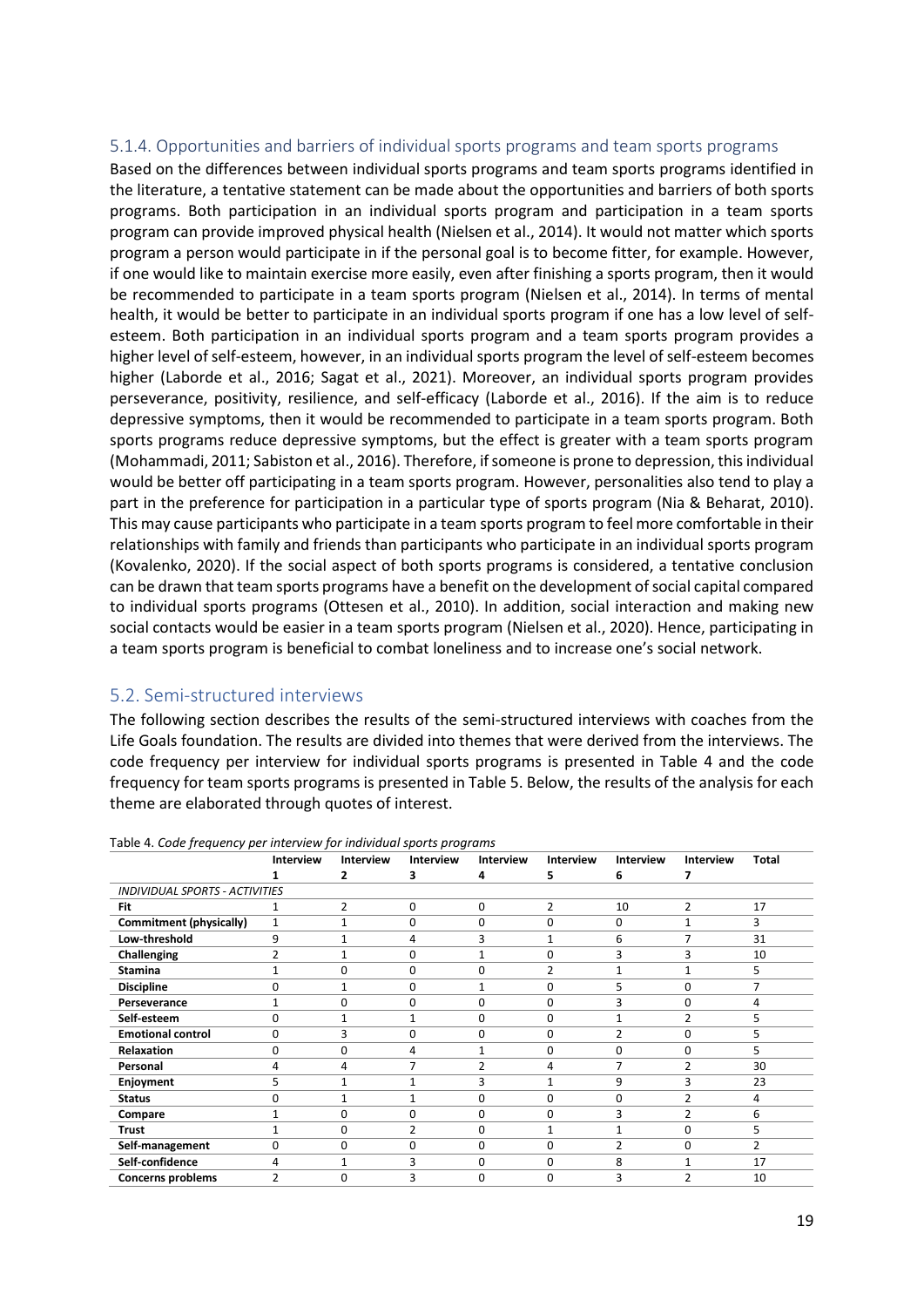| Engagement                       | 3              | 1              | 1              | 0              | 0              | 1              | 0              | 6              |
|----------------------------------|----------------|----------------|----------------|----------------|----------------|----------------|----------------|----------------|
| <b>External activities</b>       | $\mathbf{1}$   | 0              | $\mathbf 0$    | $\Omega$       | $\mathbf{1}$   | 1              | 0              | 3              |
| <b>Commitment (socially)</b>     | $\mathbf{1}$   | $\mathbf{1}$   | 0              | 0              | $\Omega$       | $\overline{2}$ | 0              | 4              |
| <b>Network</b>                   | $\Omega$       | $\Omega$       | 0              | $\Omega$       | $\mathbf{1}$   | 0              | 0              | 1              |
| Collaboration                    | $\mathbf{1}$   | 0              | $\mathbf{1}$   | 0              | 0              | 4              | 0              | 6              |
| <b>Social cohesion</b>           | $\mathbf{1}$   | $\Omega$       | 0              | 0              | 0              | 0              | 0              | $\mathbf{1}$   |
| <b>Social contacts</b>           | $\mathbf{1}$   | 4              | $\overline{2}$ | 3              | 1              | $\overline{2}$ | 0              | 13             |
| <b>Social interaction</b>        | $\overline{2}$ | 4              | 8              | 6              | 3              | 12             | 3              | 38             |
| Language                         | $\mathbf{1}$   | 0              | 0              | 0              | $\mathbf{1}$   | $\mathbf{1}$   | $\mathbf{1}$   | 4              |
| <b>Bonding</b>                   | $\mathbf{1}$   | 0              | 0              | $\mathbf{1}$   | 0              | 4              | 0              | 6              |
| <b>INDIVIDUAL SPORTS - COACH</b> |                |                |                |                |                |                |                |                |
| Engagement                       | 2              | 0              | 2              | 0              | 4              | 2              | 1              | 11             |
| <b>Emotional control</b>         | $\mathbf{1}$   | $\Omega$       | 0              | $\overline{0}$ | 0              | 0              | 0              | $\mathbf{1}$   |
| Equality                         | $\mathbf{1}$   | 0              | $\mathbf{1}$   | 0              | $\Omega$       | 4              | 0              | 6              |
| Commitment                       | $\mathbf{1}$   | 0              | 0              | 0              | 0              | 0              | 0              | $\mathbf{1}$   |
| Quality                          | $\overline{2}$ | $\overline{2}$ | $\mathbf{1}$   | 4              | 0              | 8              | 0              | 17             |
| <b>Motivation</b>                | $\overline{2}$ | 4              | 3              | 0              | 0              | 1              | $\overline{2}$ | 12             |
| <b>Personal attention</b>        | $\mathbf{1}$   | 0              | 6              | $\mathbf{1}$   | $\overline{2}$ | 7              | 3              | 20             |
| Personal goals                   | 0              | 0              | 3              | 0              | $\mathbf{1}$   | $\mathbf{1}$   | $\overline{2}$ | 7              |
| Enjoyment                        | $\mathbf{1}$   | $\mathbf{1}$   | $\mathbf{1}$   | $\mathbf{1}$   | 0              | 0              | 0              | 4              |
| Challenging                      | 3              | 0              | $\mathbf 0$    | 0              | 0              | $\overline{2}$ | 0              | 5              |
| <b>Bonding</b>                   | $\overline{2}$ | 0              | 0              | 0              | 0              | $\overline{2}$ | 0              | 4              |
| <b>Trust</b>                     | 6              | $\overline{2}$ | 4              | $\mathbf{1}$   | 4              | 3              | 0              | 20             |
| Self-confidence                  | $\Omega$       | 0              | 0              | 0              | 0              | 0              | $\mathbf{1}$   | $\mathbf{1}$   |
| <b>INDIVIDUAL SPORTS - RULES</b> |                |                |                |                |                |                |                |                |
| <b>Authority</b>                 | 1              | 0              | 2              | 0              | $\mathbf{1}$   | 2              | 1              | 7              |
| <b>Engagement</b>                | 3              | 0              | 0              | 0              | $\mathbf{1}$   | 3              | 0              | 7              |
| <b>Equality</b>                  | $\mathbf{1}$   | 0              | 0              | 0              | 0              | 0              | 1              | $\overline{2}$ |
| Respect                          | $\mathbf{1}$   | 3              | 3              | $\Omega$       | $\mathbf{1}$   | 3              | $\mathbf{1}$   | 12             |
| <b>Structure</b>                 | 4              | $\overline{2}$ | $\mathbf{1}$   | 3              | 0              | 6              | 0              | 16             |
| Language                         | 0              | 0              | $\mathbf 0$    | 0              | 0              | 0              | 1              | $\mathbf{1}$   |
| <b>Time management</b>           | 3              | 3              | 3              | $\mathbf{1}$   | $\mathbf{1}$   | 0              | 1              | 12             |
| Safety                           | 0              | 3              | 9              | $\mathbf{1}$   | $\overline{2}$ | $\overline{2}$ | 0              | 17             |

#### Table 5. *Code frequency per interview for team sports programs*

|                                 | Interview      | Interview    | <b>Interview</b> | Interview      | Interview      | Interview      | Interview                | <b>Total</b>   |
|---------------------------------|----------------|--------------|------------------|----------------|----------------|----------------|--------------------------|----------------|
|                                 | 1              | $\mathbf{z}$ | з                | 4              | 5              | 6              | $\overline{\phantom{a}}$ |                |
| <b>TEAM SPORTS - ACTIVITIES</b> |                |              |                  |                |                |                |                          |                |
| Fit                             | $\mathbf{1}$   | 1            | 0                | $\mathbf{1}$   | $\overline{2}$ | 0              | 0                        | 5              |
| Commitment (physically)         | $\mathbf{1}$   | $\mathbf{1}$ | 0                | $\Omega$       | 0              | $\Omega$       | 0                        | $\overline{2}$ |
| Low-threshold                   | 7              | $\mathbf{1}$ | 0                | 0              | $\mathbf{1}$   | 0              | 1                        | 10             |
| Challenging                     | 3              | $\mathbf{1}$ | $\Omega$         | $\mathbf{1}$   | 0              | $\Omega$       | 4                        | 9              |
| <b>Stamina</b>                  | 0              | 0            | 0                | 0              | 2              | 0              | 0                        | $\overline{2}$ |
| <b>Discipline</b>               | 0              | 0            | 0                | $\mathbf{1}$   | 0              | $\mathbf 0$    | 0                        | $\mathbf{1}$   |
| Perseverance                    | $\overline{2}$ | 0            | 0                | 0              | 0              | 0              | 0                        | $\overline{2}$ |
| Self-esteem                     | 1              | 0            | $\mathbf{1}$     | 0              | 0              | 0              | 0                        | $\overline{2}$ |
| <b>Emotional control</b>        | 0              | 3            | 0                | 0              | 0              | $\Omega$       | $\Omega$                 | 3              |
| <b>Relaxation</b>               | 0              | 0            | $\overline{2}$   | $\mathbf{1}$   | 0              | $\Omega$       | 0                        | 3              |
| Personal                        | 4              | 4            | 6                | $\overline{2}$ | 3              | 0              | 3                        | 22             |
| Enjoyment                       | 7              | 1            | 2                | 3              | $\mathbf 1$    | 2              | 4                        | 20             |
| <b>Status</b>                   | $\mathbf{1}$   | $\mathbf{1}$ | $\mathbf{1}$     | 0              | 0              | 0              | 0                        | 3              |
| Compare                         | 0              | 0            | 0                | 1              | 0              | 0              | $\mathbf{1}$             | $\overline{2}$ |
| <b>Trust</b>                    | 4              | 0            | $\mathbf{1}$     | $\mathbf{1}$   | $\overline{2}$ | 1              | 0                        | 9              |
| Self-confidence                 | $\overline{2}$ | 1            | 3                | 0              | $\overline{2}$ | 0              | 3                        | 11             |
| <b>Concerns problems</b>        | 4              | 0            | 0                | 0              | 0              | 0              | 3                        | 7              |
| Engagement                      | 3              | 1            | $\mathbf{1}$     | 0              | 0              | 0              | $\Omega$                 | 5              |
| <b>External activities</b>      | $\mathbf{1}$   | 0            | 0                | 0              | $\mathbf{1}$   | 0              | 0                        | $\overline{2}$ |
| <b>Commitment (socially)</b>    | 0              | $\mathbf{1}$ | $\Omega$         | $\Omega$       | 0              | $\mathbf{1}$   | 0                        | $\overline{2}$ |
| <b>Network</b>                  | 1              | 0            | 0                | 0              | $\mathbf 1$    | 0              | 0                        | $\overline{2}$ |
| Collaboration                   | 4              | $\mathbf{1}$ | $\mathbf{1}$     | 1              | 3              | $\overline{2}$ | $\mathbf{1}$             | 13             |
| Social cohesion                 | $\overline{2}$ | 0            | 0                | 0              | 0              | 0              | 0                        | $\overline{2}$ |
| <b>Social contacts</b>          | 3              | 6            | 4                | 1              | 0              | 1              | $\mathbf{1}$             | 16             |
| <b>Social interaction</b>       | $\overline{2}$ | 3            | 3                | 3              | 3              | 1              | $\overline{7}$           | 22             |
| <b>Game element</b>             | $\overline{2}$ | 0            | 0                | $\Omega$       | 0              | 0              | 0                        | $\overline{2}$ |
| Language                        | $\mathbf{1}$   | 0            | 0                | 0              | $\mathbf{1}$   | 0              | $\mathbf{1}$             | 3              |
| <b>Bonding</b>                  | $\overline{2}$ | 1            | $\mathbf{1}$     | $\overline{2}$ | 0              | 0              | $\mathbf{1}$             | $\overline{7}$ |
| <b>TEAM SPORTS - COACH</b>      |                |              |                  |                |                |                |                          |                |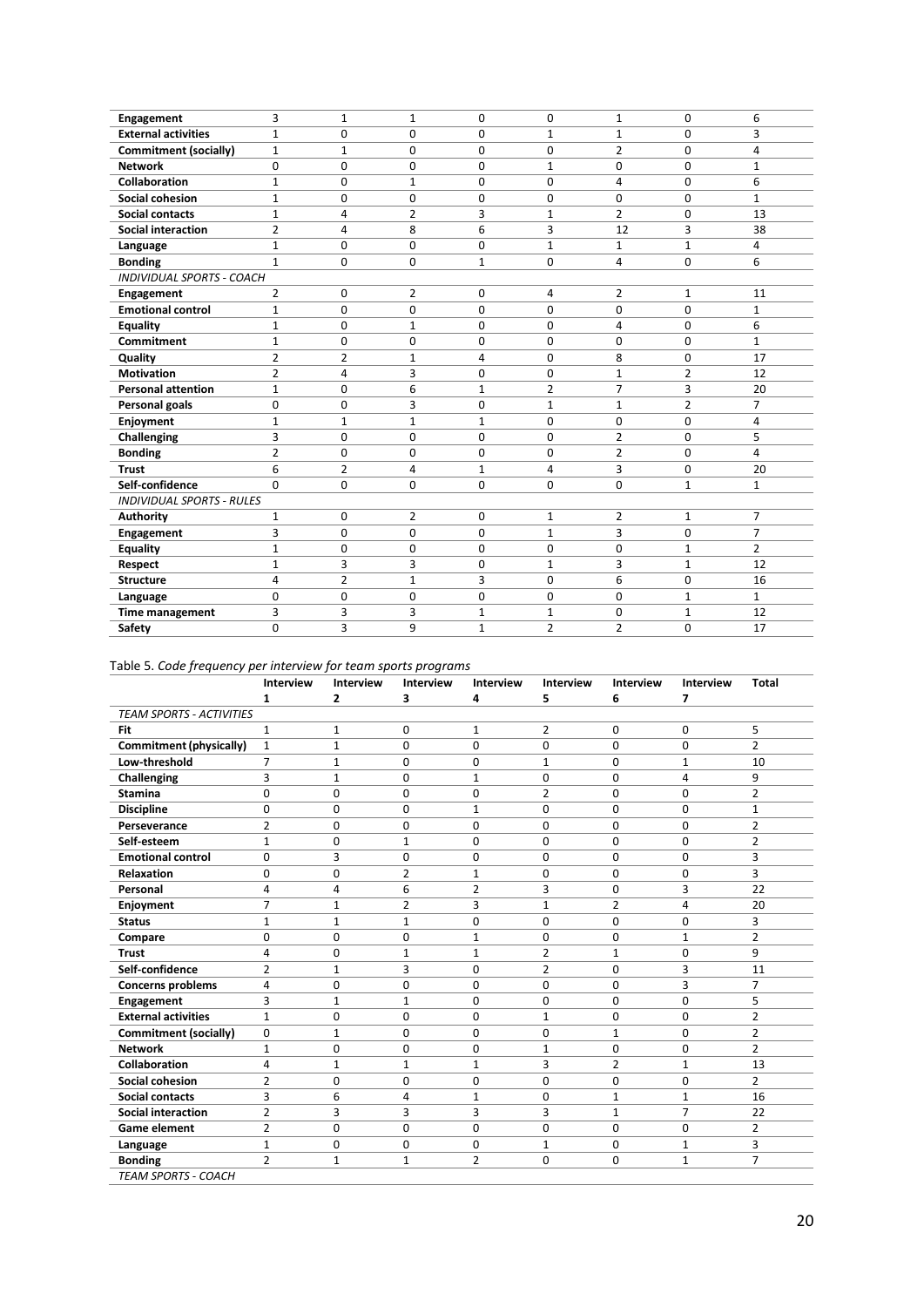| Engagement                 | 3              | 0              | 3              | 0            | 4              | 0           | 1            | 11           |
|----------------------------|----------------|----------------|----------------|--------------|----------------|-------------|--------------|--------------|
| <b>Emotional control</b>   | $\mathbf{1}$   | 0              | 0              | $\Omega$     | $\mathbf 0$    | $\Omega$    | 0            | 1            |
| <b>Equality</b>            | 1              | 0              | 0              | 0            | 0              | 0           | 0            | $\mathbf{1}$ |
| Commitment                 | $\mathbf{1}$   | 0              | 1              | 0            | 0              | 0           | 1            | 3            |
| Quality                    | $\overline{2}$ | $\overline{2}$ | 1              | 4            | 0              | 0           | 0            | 9            |
| <b>Motivation</b>          | $\overline{2}$ | $\overline{2}$ | 4              | 0            | 0              | 0           | 1            | 9            |
| <b>Personal attention</b>  | $\Omega$       | 0              | 4              | 0            | $\overline{2}$ | 0           | 2            | 8            |
| Personal goals             | 0              | 0              | $\overline{2}$ | 0            | 2              | 0           |              | 5            |
| Enjoyment                  | $\mathbf{1}$   | $\mathbf{1}$   | 1              | $\mathbf{1}$ | 0              | $\Omega$    | 0            | 4            |
| Challenging                | $\overline{2}$ | $\mathbf 0$    | 0              | 0            | $\mathbf 0$    | 0           |              | 3            |
| <b>Bonding</b>             | 1              | $\mathbf 0$    | 0              | 0            | 0              | 0           | 0            | $\mathbf{1}$ |
| <b>Trust</b>               | 7              | $\overline{2}$ | 4              | $\mathbf{1}$ | 4              | 0           | 0            | 18           |
| Self-confidence            | $\Omega$       | 0              | 0              | $\Omega$     | 0              | 0           | 1            | $\mathbf{1}$ |
| <b>TEAM SPORTS - RULES</b> |                |                |                |              |                |             |              |              |
| Authority                  | $\mathbf{1}$   | 0              | $\overline{2}$ | 0            | $\mathbf{1}$   | $\mathbf 0$ | $\mathbf{1}$ | 5            |
| Engagement                 | 3              | 0              | 1              | $\Omega$     | 1              | $\Omega$    | 0            | 5            |
| <b>Equality</b>            | 1              | $\mathbf 0$    | 0              | 0            | 0              | 0           | $\mathbf{1}$ | 2            |
| Respect                    | $\mathbf{1}$   | $\overline{2}$ | 4              |              | $\overline{2}$ | 0           | 1            | 11           |
| <b>Structure</b>           | 4              | $\mathbf{1}$   | $\overline{2}$ | 3            | 0              | 0           | 0            | 10           |
| Language                   | $\Omega$       | $\mathbf 0$    | 0              | 0            | 0              | 0           | 1            | $\mathbf{1}$ |
| <b>Time management</b>     | 3              | 3              | 3              |              | 1              | 0           |              | 12           |
| Safety                     | $\Omega$       | 3              | 9              |              | $\overline{2}$ | $\Omega$    | 0            | 15           |

#### <span id="page-21-0"></span>5.2.1. Low-threshold sports programs in terms of physical and sport skills

All interviewees considered it of great importance that the sports programs offered to socially vulnerable adults are designed in a physically accessible manner that requires few sports skills. Three interviewees (5, 6 and 7) indicated that it does not matter whether socially vulnerable adults participate in an individual sports program or in a team sports program, because both sports programs can be given in a physically accessible way. One interviewee (6) explained this as follows:

"I think the format we have [from the Life Goals foundation], is that that threshold is already lowered. I don't know if it is the sport [what makes a sports program approachable]." (Interviewee 6)

According to another interviewee (7), simple camping sports such as frisbee, volleyball and badminton are considered as sports that are generally quickly picked up by socially vulnerable adults despite having no experience with the sports. Besides that, it is important to keep people in the sports program and this can be done by the physical approachability and accessibility of the sports program. According to an interviewee (5), it is mainly about activation and the courage to take the step towards society. Sports in general are considered as an accessible way to lower the threshold towards society.

However, some interviewees (1, 3, 4 and 7) indicated that sometimes it is better for socially vulnerable adults to start with low-threshold individual sports programs and then move on to team sports programs. One interviewee (7) mentioned it as follows:

"For the people who are still really feeling down, I think individual [sports activity] is still the better solution." (Interviewee 7)

One interviewee (1) indicated that socially vulnerable adults often do not yet have the motoric skills to play a challenging and difficult team sport at the beginning of the program. Despite participants indicating that they would like to play a game, it is important to start with the basics. This is not always experienced as fun by the participants, but is sometimes necessary, according to the interviewee, in order to first gain new skills and then be able to move on to more challenging team sports programs. Therefore, the interviewee sometimes chooses to perform the sport in a mini variant, such as pawn soccer. According to two other interviewees (3 and 4), walking and playing sports in the gym is a good low-threshold activity for a bit of physical activation. Few skills are needed, socially vulnerable adults can talk easily during these sports and they are more likely to discuss their issues because the sport is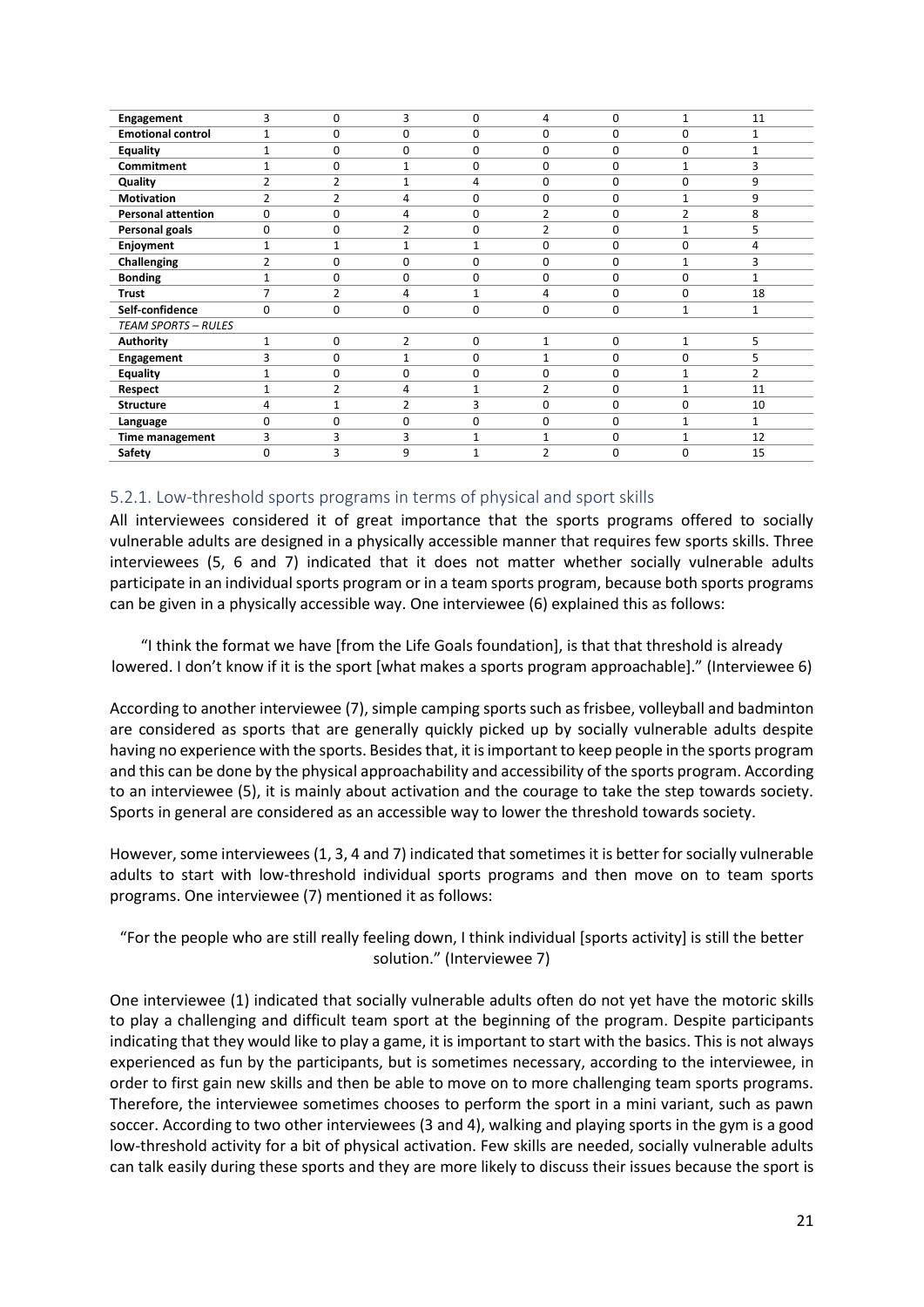physically accessible. Another interviewee (4) sees that especially people with a mental health indication have difficulty participating in sports and game activities. Moreover, some socially vulnerable adults, for example status holders, are not at all familiar with some sports that are practiced in the Netherlands. Therefore, one interviewee (1) chooses to start with low-threshold sports such as badminton, tennis, or the game kubb with status holders. Interviewee (7) indicated that they had even started a program for socially vulnerable adults to learn how to cycle and swim. They had arranged for an adult bicycle with training wheels and they made sure that people could get their swimming certificate.

In addition, several interviewees (1, 2 and 6) believed that an individual sport can easily be performed at different levels of skill. For example, the coach may tell one participant to run three laps, while another may be asked to sprint two laps. A participant can be pushed to his or her limits in order to develop physically in this way. The other participants can then continue to exercise at their own level without having to take a step back themselves. An individual sport then can more easily remain challenging for each participant. Interviewee 2 considered bootcamp to be a good example of a sport that can be practiced at various levels. The interviewee mentioned it as follows:

"Bootcamp is a lot of fun because everyone can participate easily at their own level. The moment you cannot do it physically or conditionally, you can take a step back." (Interviewee 2)

However, one interviewee (7) indicated that within a team sport there can also be enough challenge per person. Within a team, groups can be made and if part of a lesson is done in groups then a team sport can remain challenging enough for everyone. In addition, in the other part of the lesson, the participants who are a little less good at a sport can learn from the participants who have already gained enough skills in that sport.

#### <span id="page-22-0"></span>5.2.2. Personalized sports programs

All interviewees indicated that the effects of individual sports programs and team sports programs are different for each participant. Therefore, it is important to identify what the participant feels comfortable with, and which sports he or she likes in order to make an informed choice about which sports program to participate in. One interviewee (2) stated this as follows:

"We would like them to feel comfortable, to come to the sports activity from their own motivation." (Interviewee 2)

The same interviewee (2) indicated that one participant feels more comfortable with an individual sport, while another prefers to seek out social contacts, as that person has no point of contact and social network outside of the sports program. Three other interviewees (3, 6 and 7) added that as a coach, you have to provide customization with each participant. The coach considers where the needs of the participants lie and what is needed to activate these people. The personal goals of participants are diverse. Some would like to participate in a sports program to lose weight, while others come to relax, to build up social contacts or to clear their minds. One interviewee (7) mentioned:

"We try to align ourselves with them, to what they want rather than what we think is good for them." (Interviewee 7)

According to interviewee 4, the background of the participants also determines the choice, which the participant and coach make together, to participate in a group sport or not. People with a mental health indication, for example, need more time to participate in a group and to blossom there, while people from the street are often communicative and can easily talk in a group. Another interviewee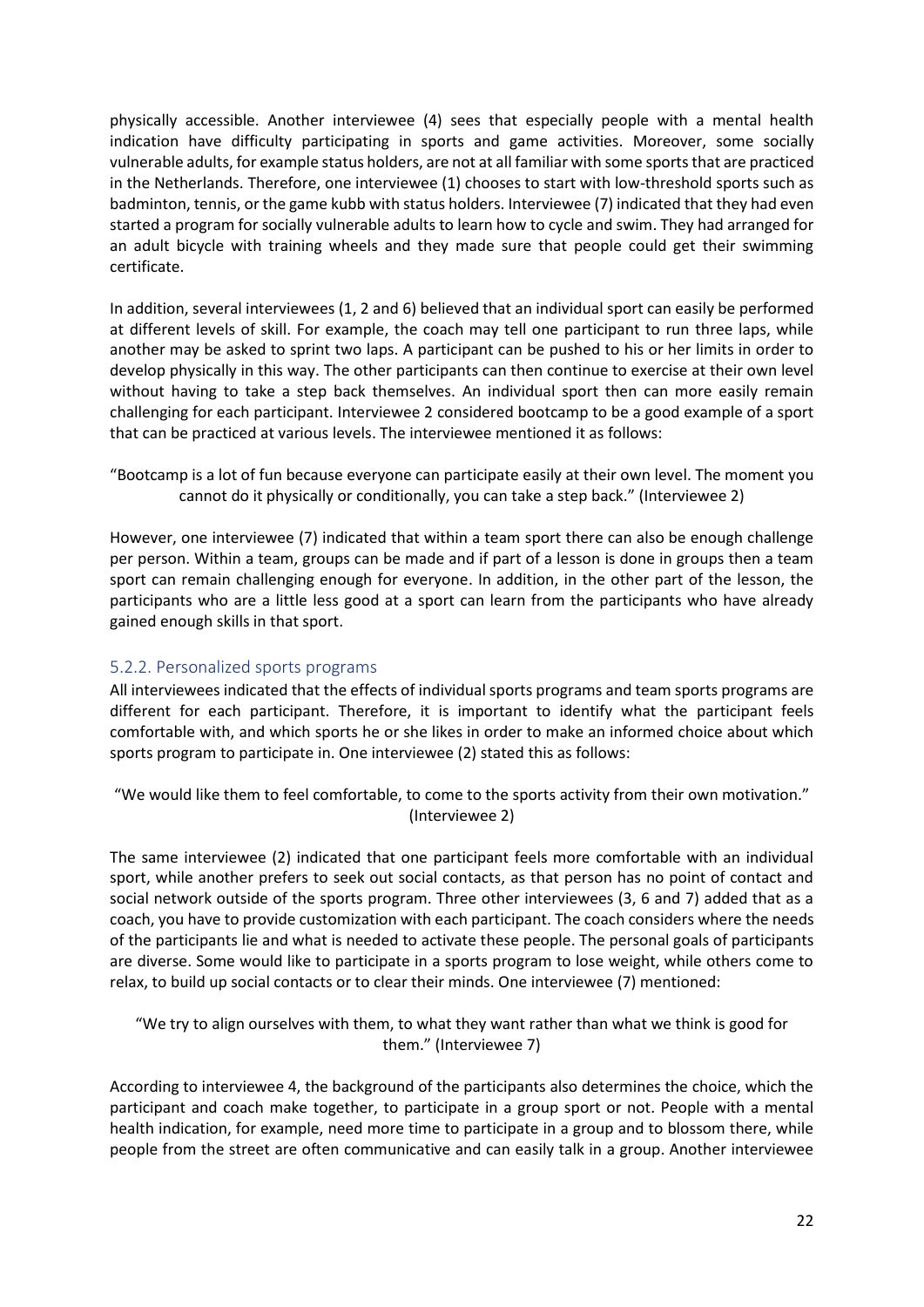(5) added that status holders experience fighting sports as less enjoyable, due to traumatic experiences in the past.

#### <span id="page-23-0"></span>5.2.3. Self-confidence

Creating self-confidence is an important aspect of the sports programs offered to socially vulnerable adults according to the interviewees. Six of the seven interviewees (1, 2, 3, 5, 6 and 7) mentioned that increasing self-confidence can happen in different ways and in both sports programs. Three interviewees (1, 2 and 7) indicated that receiving compliments increases participants' self-confidence. These compliments could be, for example, that a participant performed an exercise well or that a coach is proud because the participant has been coming to training for several weeks and is improving conditionally from the beginning of the program. Both compliments from the coach and from fellow participants are experienced as positive by socially vulnerable adults. In addition, according to two interviewees (3 and 6), it is important that a participant can see his or her own growth. What is difficult in the beginning of the program, goes a lot better after a few weeks. Participants can see their improvement throughout the sports program, which gives one self-confidence. The choice of sport also plays a part. One interviewee (1) named this as follows:

"If they individually choose something, which they also think they are good at, it gives them a little self-confidence." (Interviewee 1)

An interviewee (3) gave an example of a success story where a woman had low self-esteem, but through playing soccer has developed more self-confidence and even dared to play soccer together with the men. However, sports programs not always have a positive effect on increasing selfconfidence of socially vulnerable adults. Two interviewees (1 and 6) indicated that participants are sometimes watched by other people during exercise. One interviewee (1) mentioned it as follows:

"Being watched in a park where a lot of people are just sitting outside, that can be very unpleasant for someone, causing them not to exercise." (Interviewee 1)

The unpleasant feeling can affect the self-confidence of socially vulnerable adults, making them prefer not to participate in sports. Furthermore, developing less self-confidence can also happen within the group. Sometimes the level of skills within a group is different, causing someone to doubt their ability. According to one interviewee (5), comparing yourself to another, especially in the beginning, is a disadvantage of sports programs given in a group. A participant may look up to others' skills or feel uncomfortable with the dominance of others in the group. Here the interviewee did not literally mention the participant's self-confidence, but it may be indirectly related to it.

#### <span id="page-23-1"></span>5.2.4. Enjoyment

All interviewees mentioned that participating in a sports program should be enjoyable for socially vulnerable adults. As one interviewee (4) mentioned:

"It is not about winning, participating is the most important thing! It just makes it even more fun that everyone participates with their own background." (Interviewee 4)

Two other interviewees (3 and 5) also indicated that the participants are not obligated to participate in every exercise. The most important thing is that they feel relaxed and that they enjoy coming to the sports program. One interviewee (5) mentioned the following:

"Often, I indicate that if something is wrong, if they are not feeling well, then they should indicate their limits. Nothing is compulsory." (Interviewee 5)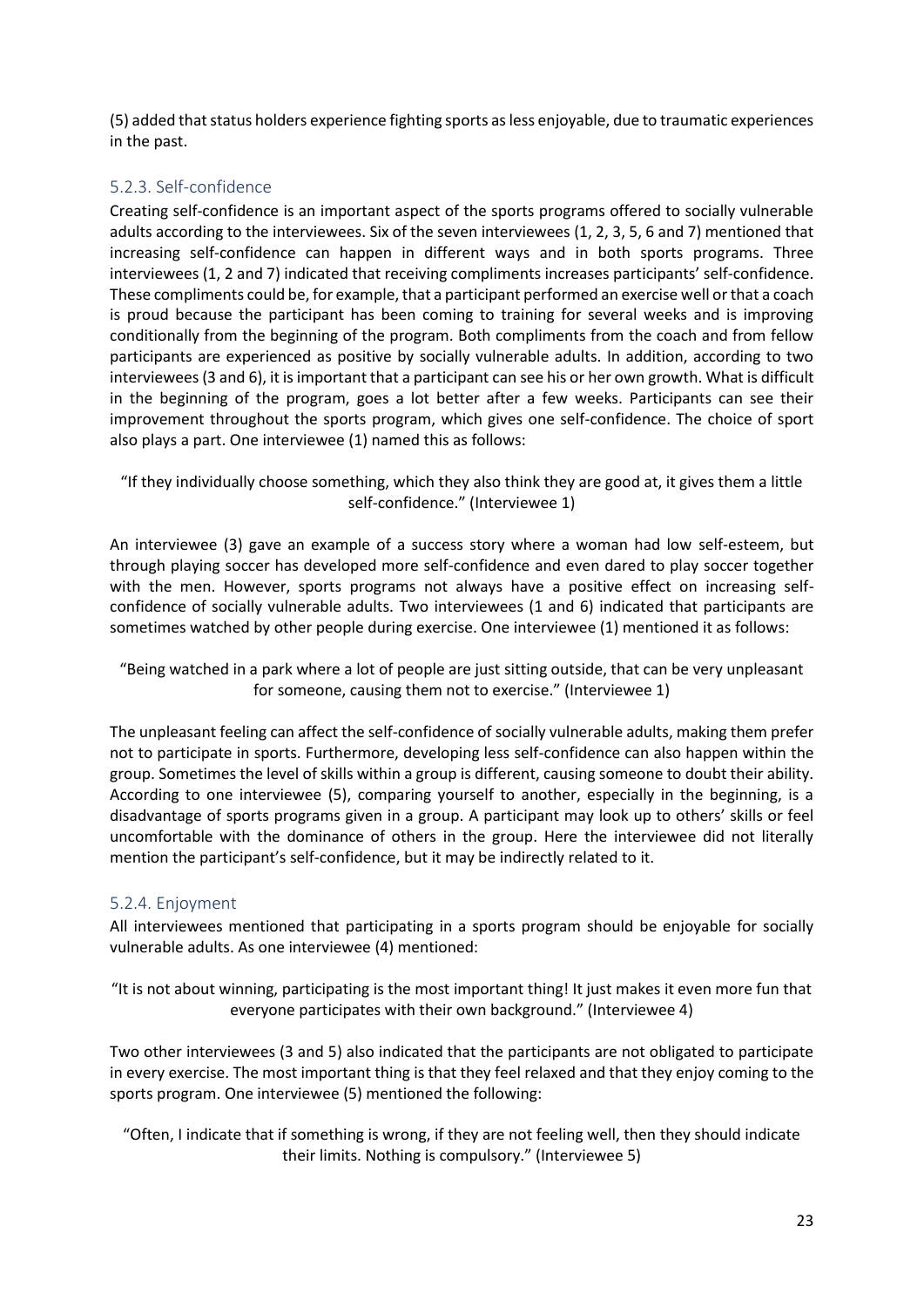Two other interviewees (6 and 7) stated that socially vulnerable adults always appreciate a variety of sports in order to keep the sports programs fun. Three interviewees (2, 4 and 6) indicated that sports cause the production of endorphins in the body, which make participants go home with a happy feeling. According to interviewee 1, a game element in a sport is a good strategy to make participating in sport more fun for socially vulnerable adults. A game element makes participants not realize they are exercising at all, because they are having so much fun. If the focus is more on physical progress or they do not experience success during exercise, participants are less happy and less motivated to continue exercising.

#### <span id="page-24-0"></span>5.2.5. Social interaction, connection, and collaboration in sports programs

All interviewees indicated that both individual sports programs and team sports programs provide the opportunity for social interaction. What is important to note, is that six of the seven interviewees (1, 2, 3, 4, 5 and 6) especially saw a difference in social interaction between one-on-one sports programs and sports programs given in a group, which could be either an individual sport or a team sport. These interviewees indicated that a disadvantage of one-on-one sports programs is that the contact is limited to one person. In group sports programs, socially vulnerable adults receive signals, both verbal and nonverbal communication, from multiple people during the sports activities that need to be responded to. This social interaction happens in a safe way according to interviewee 2. The participant learns how to interact with others and can then apply these experiences in a different context. In addition, one interviewee (3) indicated that social interaction can occur more easily if the sport is not too challenging. As the interviewee (3) mentioned:

"During running, the participant often has a higher respiratory rate and then it is harder to talk concretely. The same goes for mountain biking and cycling." (Interviewee 3)

Social interaction enables socially vulnerable adults to build new social contacts and broaden their social network. In both individual sports programs and team sports programs, socially vulnerable adults can gain social contacts, provided the sport is played in a group. All interviewees indicated that for the majority of this target group, group sports are the best fit. Most socially vulnerable adults participate in sports programs with the goal of gaining social contacts and building a broader network. As one interviewee (1) mentioned:

"I think a lot of people look forward to that [making social contacts], it is not even the sport that they come for." (Interviewee 1)

Another interviewee (6) gave a clear example of how social contacts can be gained in a kickboxing class. The strategy is to have the participants spar opposite a different person each time. Through the pass-through system, participants are always sparring with a different person, which allows contact to be made with multiple participants in the program.

All interviewees mentioned that working together is an important part of sports programs. There can be cooperation during individual sports programs as well as team sports programs. As mentioned above, kickboxing is an example of an individual sport where working together with another person is possible. Another interviewee (1) gave an example of a circuit, where participants had to help each other perform the exercises. However, cooperation is somewhat easier to create in team sports programs, since the sport cannot be played alone. One interviewee (5) mentioned that socially vulnerable adults often feel anxious about working together in the beginning, because they do not know each other well yet, but that this changes after a few weeks. Another interviewee (3) mentioned that it is nice to see that the more active participants often help the less active ones. According to another interviewee (7), participants can pull themselves up to each other when exercising together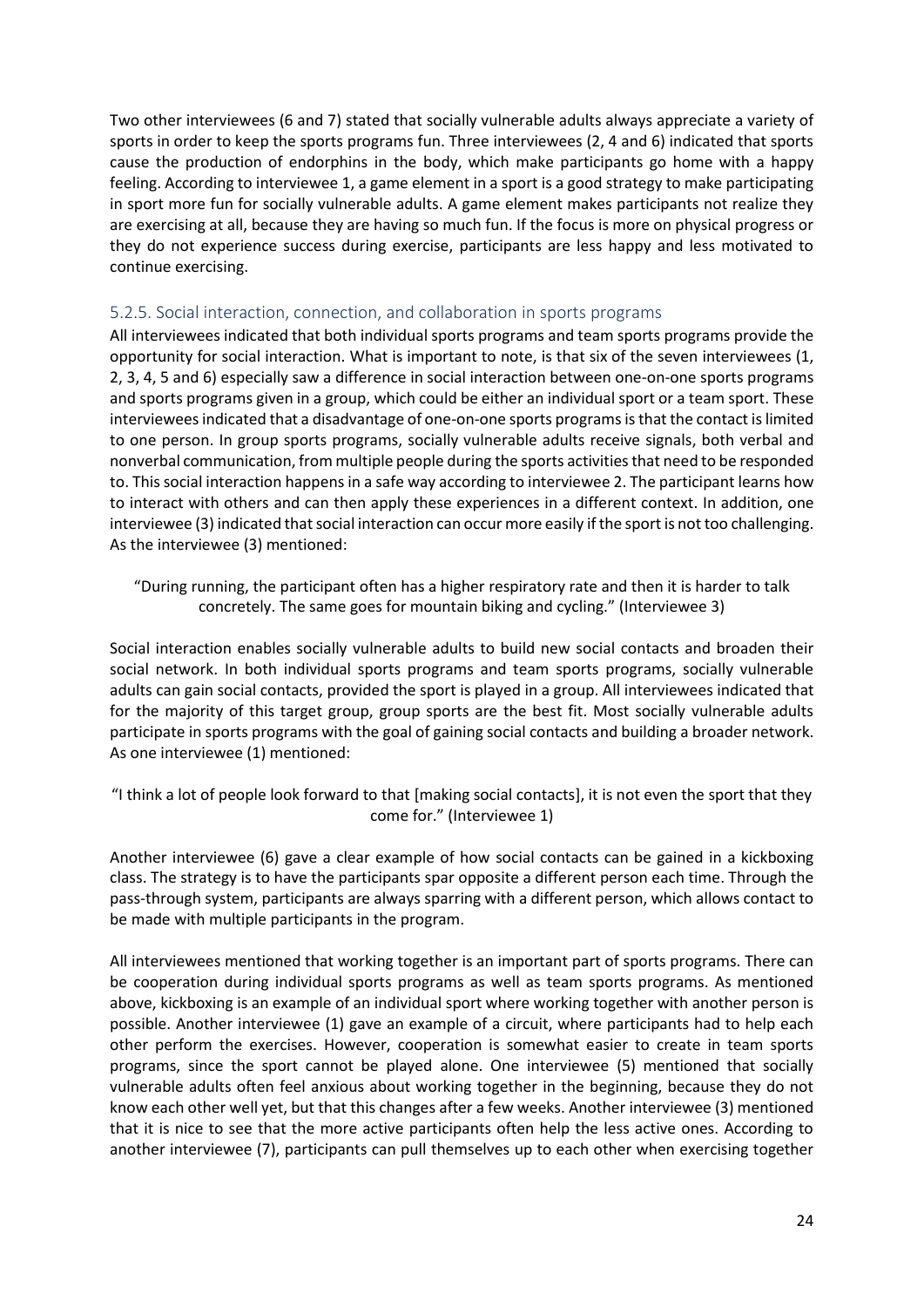in a group. Therefore, by exercising in a group, it can motivate other participants to reach the same level in sports.

#### <span id="page-25-0"></span>5.2.6. Influence of community or social sports coaches

All interviewees indicated that the coach plays a significant role in the developmental process of socially vulnerable adults. Four interviewees (1, 2, 4 and 6) mentioned that a coach can be seen as a confidant for the participants. As one interviewee (4) mentioned:

#### "I feel like a father figure." (Interviewee 4)

According to interviewee 4, socially vulnerable adults regularly ask for a variety of advice. This can be regarding their problems and situation that they are worried about, but also smaller things, such as where to find the shoemaker in the village. According to interviewee 1, socially vulnerable adults have a great need for a professional coach who is always there. A familiar face is experienced as pleasant by the participants and this interviewee (1) notices that there are more cancellations when someone else comes to give the training, because it is unfamiliar to them.

Personal attention and conversations are very important for a trusting relationship between coach and participant. All interviewees mentioned that in an individual sports program it is easier to give personal attention and encourage one to persevere. Therefore, a trusting relationship can be established more quickly between coach and participant when participating in an individual sports program. One interviewee (3) had given an example about a strategy to connect with a participant within an individual sport in a group:

"What I do is consciously walk next to one or two people and start the conversation there. You take them out of the group for a moment and they can continue." (Interviewee 3)

According to two other interviewees (5 and 6), staying in touch and having those personal conversations is important to keep people involved in the sports program. Personal conversations can also be carried out in team sports programs. However, two interviewees (5 and 7) indicated that personal conversations during a team sports program can be done less often, because the attention has to be spread over the whole group.

In addition, enthusiasm from the coach and compliments to the participants were considered by three interviewees (1, 2 and 3) to have a positive effect on the involvement and commitment of socially vulnerable adults. In this way, participants get excited about going to the sports programs.

#### <span id="page-25-1"></span>5.2.7. Rules of sports programs

The interviewees did not make a distinction in rules between individual sports programs and team sports programs. Rules and agreements are considered by all interviewees to be of great importance in ensuring that a sports program takes place in a respectful, structural and safe manner.

An important rule for all interviewees is to participate sober in a sports program. However, the target group includes some who are regularly under influence of alcohol or drugs or they are addicted to smoking. However, this is not accepted during the sports programs. As one interviewee (2) mentioned:

"Sure, it can happen once that someone has just smoked weed before going there [the sports program], because he felt miserable. Then I think you should be able to address someone about that [that someone cannot participate in the sports program that day]." (Interviewee 2)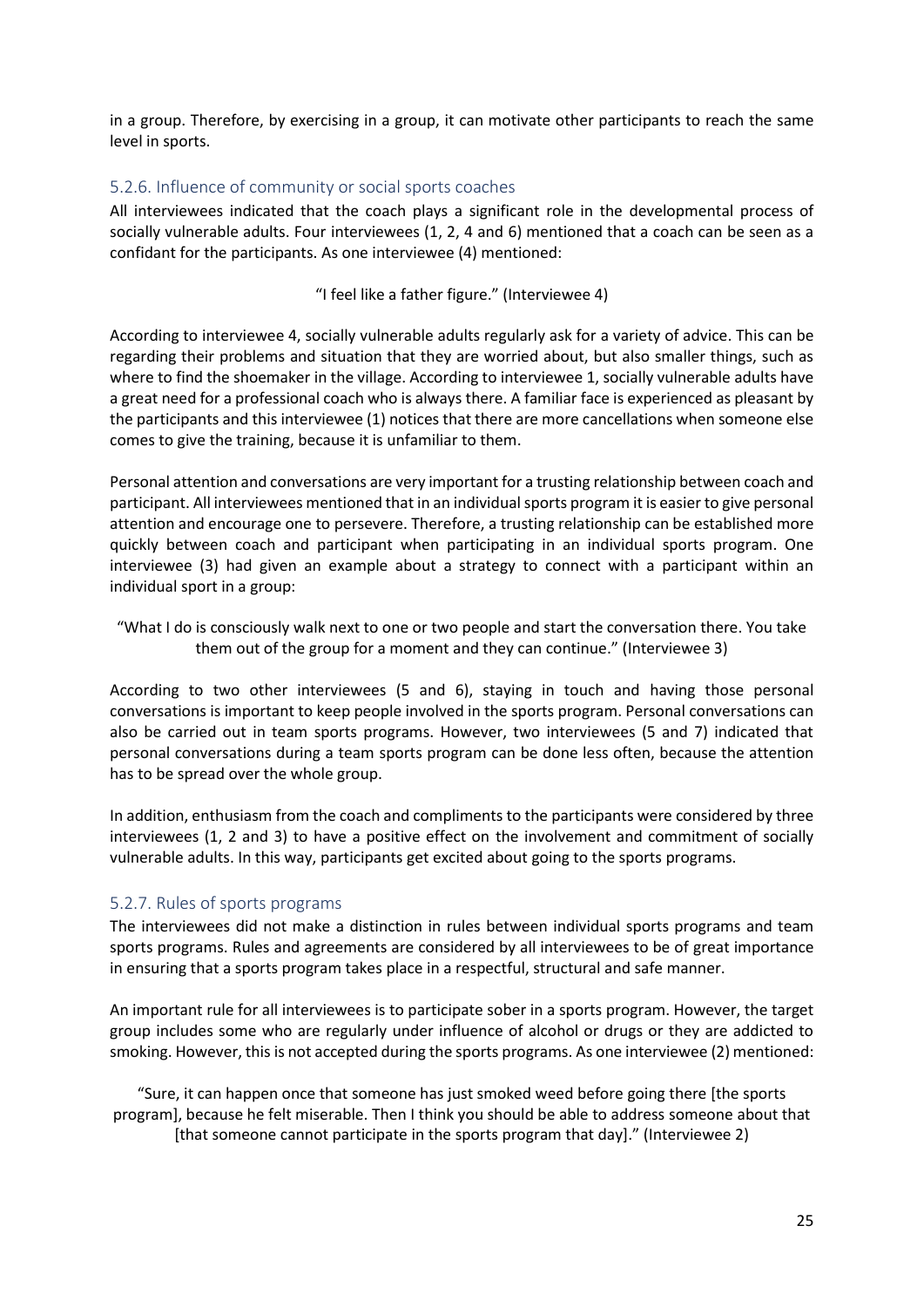If the interviewee (2) realizes that someone is under the influence and has checked with the person in question, the participant is not allowed to participate in the sports program for that day. To ensure safety, another interviewee (3) gives sports programs both to a group with only men and to a group with only women. If participants do not feel safe in a mixed group, they can go to one of these groups. The sense of safety is very important according to this interviewee (3), because if safety is compromised, then participants will not show up. Socially vulnerable adults can more easily feel less safe in sports programs that are given in a group. The reason according to this interviewee (3) is that socially vulnerable adults have to deal with the standards and values within a group and have to respect each other. If the standards and values are not ensured by some participants, then participants may feel less safe in a group. Feeling safe is an aspiration of interviewee (3), but unfortunately it does not always succeed.

Another rule is to arrive on time to a training session or to sign out of a training session on time. Socially vulnerable adults sometimes still have difficulty following this rule. One interviewee (5) mentioned:

"Showing up on time is a rule that is very difficult to implement in the beginning." (Interviewee 5)

According to this interviewee (5), socially vulnerable adults follow the rule better the more often they are reminded of it. Structure in life and a day and night rhythm is something that socially vulnerable adults often lack, but which is difficult to change. The more emphasis that is placed on arriving on time to a training session, the more a participant learns to have some structure in life.

# <span id="page-26-0"></span>5.2.8. General consideration; preference for individual sports programs or team sports

#### programs

In general, all interviewees agree that it hardly matters whether a participant participates in an individual sports program or in a team sports program as long as the sport is performed in a group setting. Social interaction, social contacts, and being able to increase a social network are aspects that all interviewees believe are of great importance for the development of socially vulnerable adults. These aspects can be more easily achieved if the sport is given in a group. In addition, it depends on the personal goals of the participant which sports program to participate in. One participant may find an individual sport more enjoyable to practice and another may be more interested in a team sport. According to the interviewees, it does not matter which sport is chosen, as long as participants can be active, relax and not have to worry about their problems.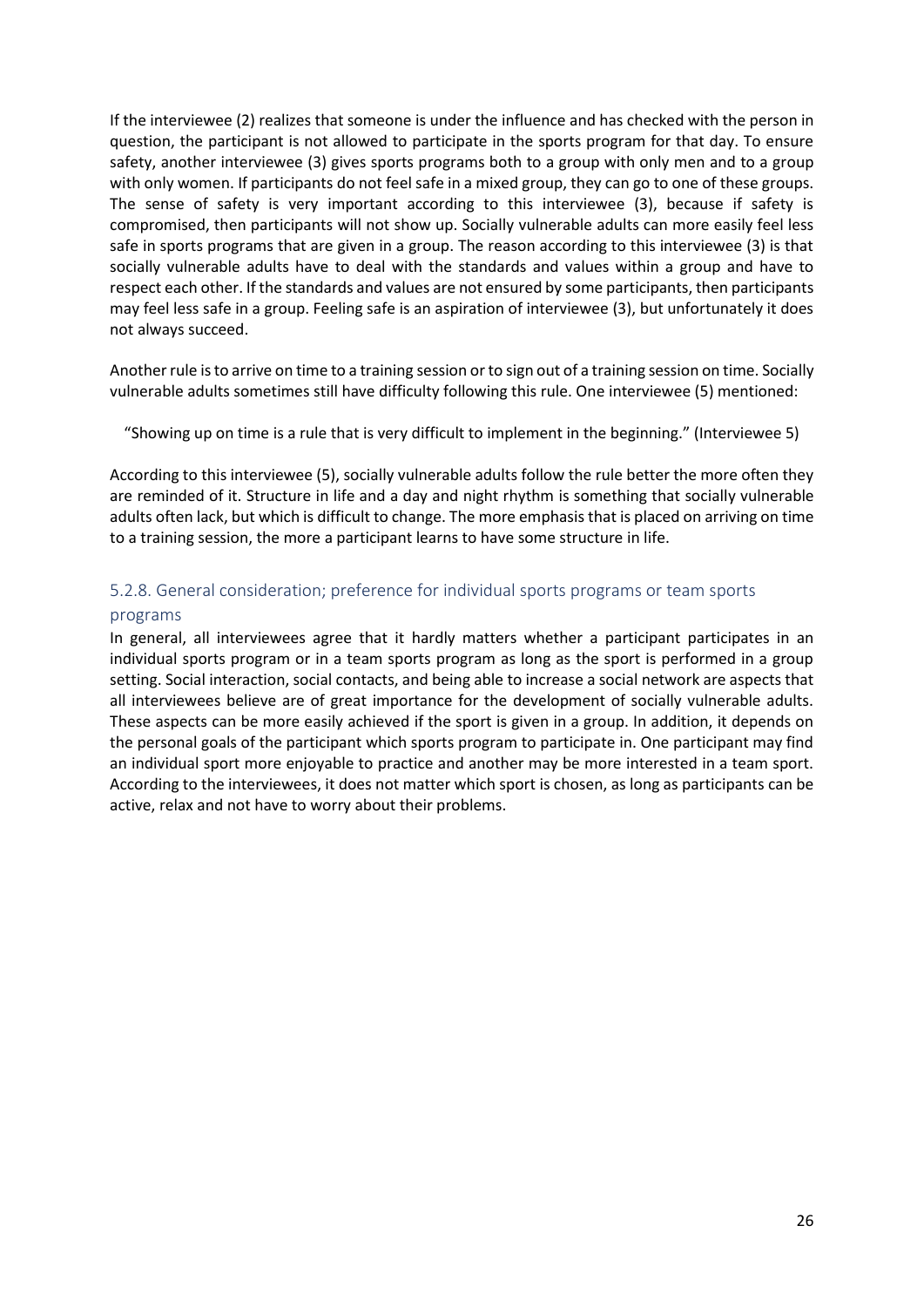### <span id="page-27-0"></span>6. Discussion

To fill the knowledge gap on the differences between individual sports programs and team sports programs regarding the development of socially vulnerable adults, this research aims to gain new insights into the opportunities and barriers of both sports programs and how these are related to the development of socially vulnerable adults. To date, no research has been done on the differences in sports programs specifically regarding the development of socially vulnerable adults. In addition, it will look at what the implications of the found opportunities and barriers are for the design and implementation of sports programs for socially vulnerable adults.

#### <span id="page-27-1"></span>6.1. Main results

In general, whether socially vulnerable adults participate in an individual sports program or a team program hardly matters for their development. Both sports programs have sufficient opportunities for socially vulnerable adults to develop in different areas with the goal of staying connected to society. In both sports programs, socially vulnerable adults can develop physically and mentally. In addition, they can develop their social skills through the social interaction and social contacts that are gained. However, it is important that the individual sports programs are given in a group, just as in team sports programs, in order to be able to increase participants' social network. In addition, it is important that socially vulnerable adults enjoy participating in the sports programs, so they keep coming to the sports programs with enthusiasm. Furthermore, it is important to carefully consider the personal goals and needs of socially vulnerable adults and to determine which sports program they feel most comfortable with, so that sports programs are customized to fit each individual. Overall, it can be concluded that individual sports programs and team sports programs have sufficient opportunities that could promote the development of socially vulnerable adults in different areas.

#### <span id="page-27-2"></span>6.1.1. First research question: what are the differences in opportunities and barriers between individual sports programs and team sports programs regarding the development of socially vulnerable adults?

The data suggests that there are differences in opportunities and barriers between individual sports programs and team sports programs regarding the development of socially vulnerable adults. In Table 6 an overview is given of the opportunities and barriers that were obtained from the literature review and the analysis of the semi-structured interviews with coaches of the Life Goals foundation. What is striking is that the differences in opportunities and barriers do not differ greatly. No barriers were found when participating in team sports programs and only two barriers were found when participating in individual sports programs. One reason could be that participation in sports in general improves both physical and mental health and is of great importance on social and societal level (Sherry & Strybosch, 2012; Van der Veken et al., 2020b; De Greef et al., 2012). Therefore, participation in any sports program, individual or team, will always have some positive effect and will not give great differences.

|                                   | Individual sports program | Team sports program |
|-----------------------------------|---------------------------|---------------------|
| <b>Physical functioning</b>       |                           |                     |
| <b>Stamina</b>                    | O                         |                     |
| <b>Continuation of exercising</b> | B                         | O                   |
| <b>Low-threshold activities</b>   | $O (++)$                  | $O(+)$              |
| Self-esteem                       | $O (++)$                  | $O (+)$             |
| Self-confidence                   | O                         | O                   |
| Reducing depressive symptoms      | $O (+)$                   | $O (++)$            |
| <b>Enjoyment in life</b>          | O                         | O                   |
| <b>Social interaction</b>         | $O (+)$                   | $O (++)$            |
| <b>Social contacts</b>            | $O (+)$                   | $O (++)$            |
| <b>Collaboration skills</b>       | B                         | O                   |

Table 6. *Opportunities and barriers of individual sports programs and team sports programs*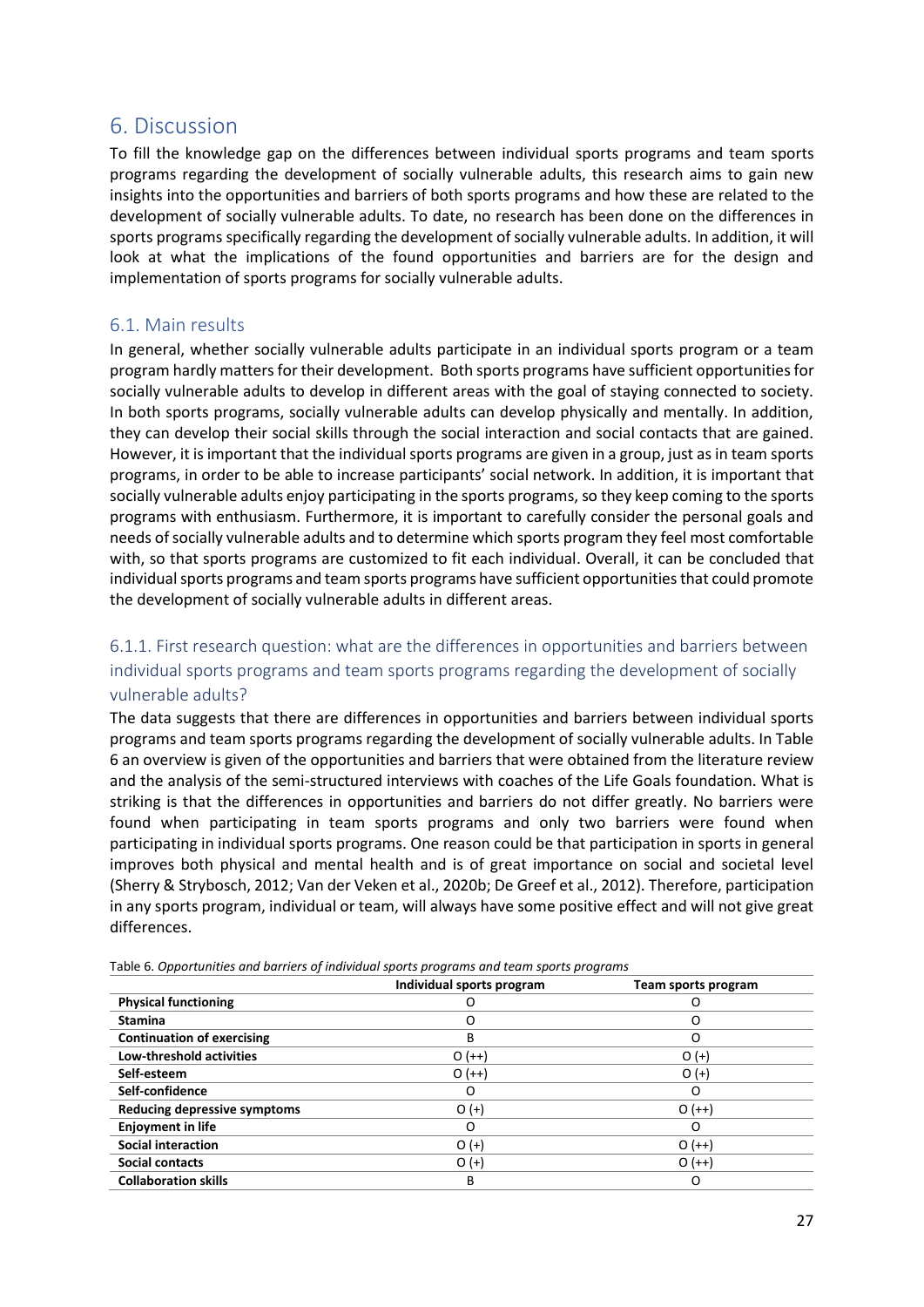| Trusting relationship with coach | 777   |  |
|----------------------------------|-------|--|
| <b>Personal attention</b>        | المسا |  |
| Structure in life                |       |  |

\* O = Opportunity and B = Barrier

\* The (+) and (++) indicate that the outcomes occur in both sports programs, however, in the sports program with a (++) the development of that outcome is greater.

A first barrier found in the results is that when participating in an individual sports program, socially vulnerable adults are less likely to continue exercising than when participating in a team sports program. The way social interaction takes place in different sports programs could be a reason for this (Nielsen et al., 2014; Andersen et al., 2018). As shown in Table 6, social interaction can take place in both individual sports programs and team sports programs. It is important to note that these are individual sports programs given in a group. According to McAuley (2000), more social interaction can take place in a group compared to an individual sports program given one-on-one. However, in team sports programs, collaboration during sports plays a significant role, which is less applicable in an individual sports program because those sports can be performed alone. Through collaboration, more social interaction can occur, and fun situations can be created, which is what drives socially vulnerable adults to participate in team sports programs and continue to show up and participate as well. Continuing to play sports can ensure that socially vulnerable adults can continue to develop physically, mentally, and socially, which in turn can lead to the development of even more skills.

A second barrier found in individual sports programs regarding the development of socially vulnerable adults is that little collaboration takes place during individual sports. Research indicates that the development of skills is related to the structuring of the sports environment (Jones & Lavallee, 2008). This means that the requirements of a sports context will reflect the skills that people learn. For example, socially vulnerable adults who participate in team sports such as soccer will be required to learn teamwork skills, because this is needed to play the game (Jones & Lavallee, 2008). In individual sports programs, collaboration skills are less important because individual sports can be performed alone. However, in everyday life multiple situations occur where people need to collaborate, so it would be beneficial forsocially vulnerable adults to learn these skills. Besides, collaboration can ensure that new social contacts can be made more easily, which can expand the social network of socially vulnerable adults. The collaboration skills and the social network that can be more easily expanded are opportunities of team sports programs to eventually become more included in society.

In terms of mental health, differences were also found in opportunities between individual sports programs and team sports programs (Table 6). Both sports programs can improve the mental health of socially vulnerable adults, however, each program may have different mental health outcomes. Participating in team sports programs provides a lower risk of developing depressive symptoms than participating in individual sports programs. One probable reason could be the social nature of teams (Sabiston et al., 2016). However, research has shown that people with high reported depression symptoms are less likely to participate in team sports programs compared to people with low stable depression symptoms (Sabiston et al, 2013). Therefore, it is important to consider the personal needs of participants before participating in a sports program, as not all socially vulnerable adults with a depression indication would like to participate in a team sports program, due to its social nature. On the other hand, individual sports programs do result in a higher level of self-esteem because successes are entirely attributable to the hard work of the individual in contrast with group sports successes being a team effort (Laborde et al., 2016; Sagat et al., 2021). For both groups it is important to realize that not everything works for everyone. It is quite difficult to determine someone's exact level of depression and what results in more self-esteem for someone might actually lead to a decreased selfesteem for someone else.

The interaction processes between coach and socially vulnerable adults can also bring about different opportunities for the development of socially vulnerable adults in individual sports programs in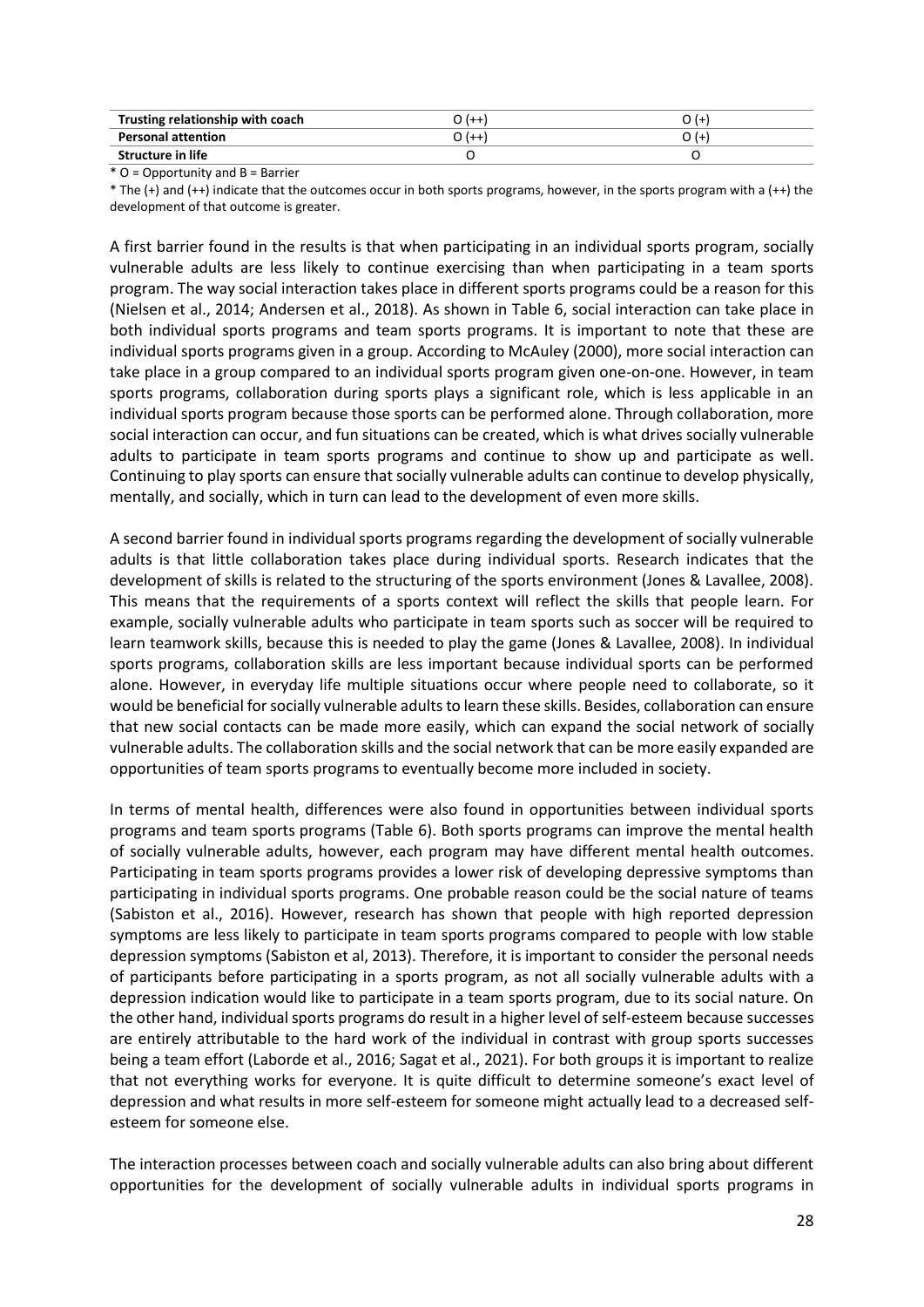comparison with team sports programs. As shown in Table 6, it is easier for socially vulnerable adults to build a trusting relationship with the coach when participating in an individual sports program than when participating in a team sports program. One reason for this may be that there is more time in individual sports programs for personal conversations and attention. In an individual sports program, the attention does not have to be divided over a whole team and a conversation can easily be started with a participant, because the sport is performed alone. The personal attention that is more easily given in an individual sports program could create an opportunity to focus on one's own personal goals and achievements whereas individual goals might get lost in team sport groups.

The provision of low-threshold sports activities is a final opportunity found in the results in which individual sports programs and team sports programs may differ from each other. Since sports activities for socially vulnerable adults are not given at a high level and are not competitive in nature (Van der Veken et al., 2020b), both sports programs can be offered in a low-threshold manner, making the sports setting a good fit for socially vulnerable adults. However, according to some interviewees, an individual sports program is easier to keep accessible and at the same time challenging, as everyone can participate at his or her own level, while not hindering others. Hence, socially vulnerable adults who participate in an individual sports program may be able to develop more effectively in the physical area, due to the individual nature of individual sports. In addition, at the beginning of a sports program, socially vulnerable adults may not have the motoric skills to play a challenging and difficult team sport. Therefore, the degree of difficulty of some team sports could be a barrier for socially vulnerable adults to participate in a team sports program.

#### <span id="page-29-0"></span>6.1.2. Second research question: what are the implications of the found opportunities and barriers for the design and implementation of sports programs for socially vulnerable adults?

The found opportunities and barriers can influence the design and implementation of sports programs for socially vulnerable adults. The found opportunities and barriers suggest that it is important to offer physically, mentally, and socially accessible sports programs to socially vulnerable adults. However, some interviewees indicated that individual sports programs could sometimes be offered in a more accessible manner than team sports programs. One reason for this is that some socially vulnerable adults do not yet have the motoric skills needed to play a team sport. In addition, an individual sport can easily be performed at different levels of skill and can more easily remain challenging for everyone. Additionally, some socially vulnerable adults with mental health indications may find the social aspect of sports programs difficult to cope with. Therefore, in the implementation of sports programs it is important to make sure that the programs target the personal goals, needs and motoric and social skills of individuals in order to provide customized programs that fit the individual. As mentioned in the main results, providing the sports programs in a group is of great value for the development of socially vulnerable adults, however the personal challenge of the individual and the social skills one has must be taken into account. In the design of the sports programs there should be sufficient time for personal conversations between coach and participant to keep the personal goals in mind. The coach can keep socially vulnerable adults involved in the sports programs and can ensure that the sports programs are customized.

A second implication for the design of sports programs for socially vulnerable adults is that the priority should be on keeping socially vulnerable adults enthusiastic about sporting. As enjoyment is considered as an opportunity for both sports programs, it is important to identify how enjoyment could be optimized. To create a more enjoyable experience for socially vulnerable adults, it is recommended to add a game element to each sport. Socially vulnerable adults will then be less aware of the fact that they are exercising and will not be worried about their physical improvements. Furthermore, socially vulnerable adults are more likely to be motivated to continue participating in a sports program if they enjoy it.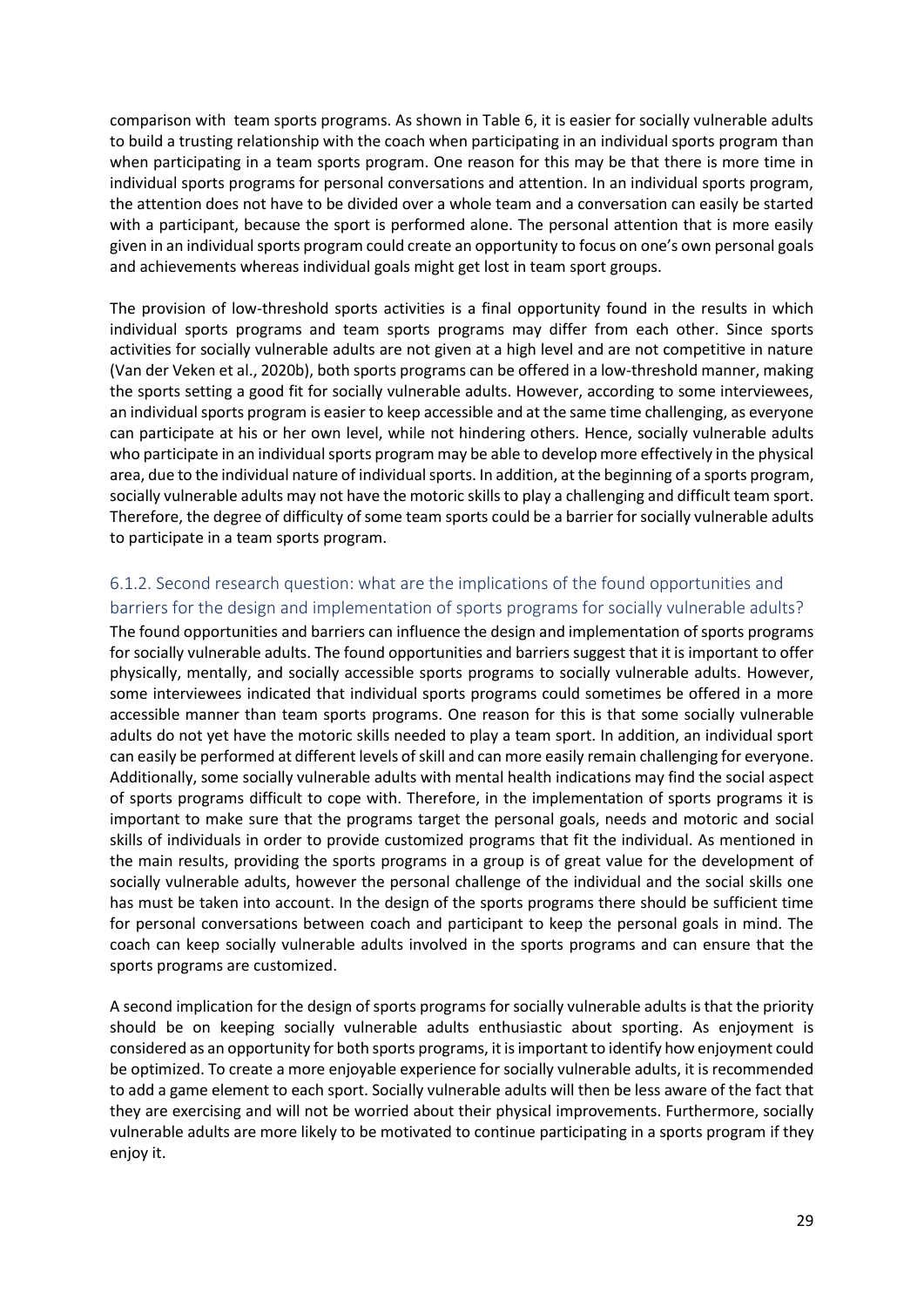Finally, it is important to identify opportunities for collaboration in individual sports programs, as social interaction takes place during collaboration, and it is important to develop collaboration skills. Although an individual sport can be played alone, there may be opportunities for participants to help each other with an exercise, for example, assisting with the handstand during gymnastics. In addition, attention could be paid to collaboration outside of participating in sports. For example, a schedule can be made of who is coming to help clean up where collaboration skills can be developed.

#### <span id="page-30-0"></span>6.2. Strengths and limitations

To date, no research has been done on the differences in opportunities and barriers between individual sports programs and team sports programs regarding the development of socially vulnerable adults. Most research has been done on the effects of sports programs with respect to the development of socially vulnerable youth or has examined differences in development between individual sports programs and team sports programs in other population groups. Therefore, this thesis is the first study that has focused on both the differences in opportunities and barriers between individual sports programs and team sports programs and the target group of socially vulnerable adults, which makes this thesis unique.

Nevertheless, the results of this study should be interpreted with caution and a number of limitations should be taken into account. First of all, a limitation of this study could be that the selection of interviewees is biased. The coordinator of the Life Goals Academy approached coaches to participate in this study after the inclusion criteria were discussed. The coordinator determined which coaches were selected and whose opinions and views were included in this study and whose opinions and views were excluded. This may have had effect on the results of this study (Diefenbach, 2008). By approaching the coaches and asking them to join on voluntary base, there may be a risk that the coaches who were willing to participate in the study might have primarily recognized the positive aspects of sports programs due to their enthusiasm about the concept of sports programs established for socially vulnerable adults. As a result, there is a possibility that the barriers of individual sports programs and team sports programs may not be captured as well. However, an attempt was made to select the coaches on a number of criteria. These criteria will have prevented a selection bias as far as possible.

Secondly, a limitation of this study could be researcher bias. Researcher bias may have occurred during the conduct of interviews with the coordinator of the Life Goals Academy and the coaches of the Life Goals foundation. Despite the fact that semi-structured interviews were conducted, and the interview questions were prepared in advance, the questions and the order of the questions may have changed during the conduct of the interviews. One question may influence the answers to the subsequent questions, and questions may have been formulated in such a way that a particular answer could be expected. Therefore, the results should be interpreted with caution. Besides, researcher bias can also occur when interpreting and processing interviewees' responses (Kumar, 2014; Diefenbach, 2008). It is possible that while analyzing and interpreting the interviews, relevant data was excluded because it was thought that this information was not relevant to answering the research question. To minimize this, the codebook, based on the results of the theoretical framework and the literature review, was used as a guide. However, it is important to note that the codebook was not discussed with a second researcher to reach consensus. Moreover, the processing of the results can be considered subjective. Table 6 summarizes various opportunities and barriers of individual sports programs and team sports programs. However, these results are based on the interpretation of the researcher. Therefore, the table should be interpreted with caution. Hence, researcher bias cannot be ruled out in qualitative research because it relies on the judgement of the researcher.

Lastly, due to the Covid-19 pandemic and the measures in place at the time, including working from home, no face-to-face interviews were conducted with the coordinator of the Life Goals Academy and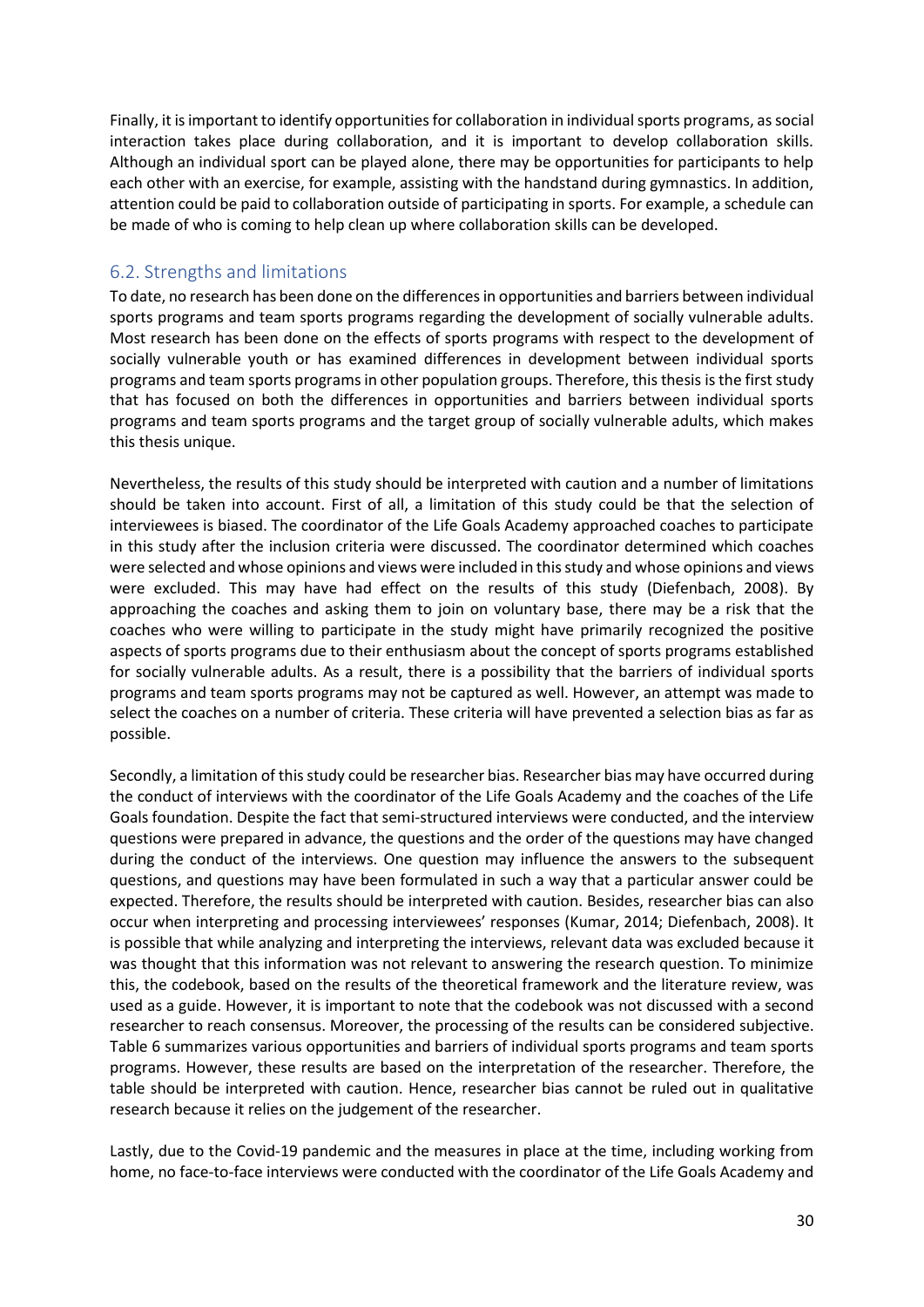the seven coaches of the Life Goals foundation. Therefore, the interviews were conducted online. Previous research has shown that online interviews are as useful as interviews conducted face-to-face (Hensen et al., 2021). In addition, remote data collection offers the opportunity to collect data more efficiently because conducting interviews online is less expensive and time consuming (Hensen et al., 2021). However, there are also some risks associated with conducting interviews online. The study by Davis et al. (2004) showed that online interviews may contain ambiguities due to technical limitations. Besides, when interviews are conducted online, it is difficult to observe the body language of the interviewees. The body language of an interviewee can indicate how an answer should be interpreted. These risks could be reduced because the interviews were recorded and the recordings could be reviewed multiple times. The recordings also allowed the interviews to be transcribed verbatim, which also avoided differences in interpretation (Davis et al., 2004).

#### <span id="page-31-0"></span>6.3. Recommendations for future research

The results of this study have led to two recommendations for future research. First of all, research is recommended on the impact of group size regarding the development of socially vulnerable adults. The interviewees indicated that it is important for the target group to offer sports programs in a group, due to the opportunity for social interaction, building new social contacts and thereby being able to increase their social network. On the other hand, this study has shown that the interaction processes between coach and participant are also very important for the development of socially vulnerable adults. Through personal conversations and attention, socially vulnerable adults can build a trusting relationship with their coach. Additionally, due to personal attention the focus can be placed on the personal goals and achievements of an individual. However, personal goals might get lost if a sports program consists of a large group. Therefore, it is important to identify the perfect group size for the development of socially vulnerable adults. From what group size is the quality of sports programs reduced? What group sizes do socially vulnerable adults experience as positive and what group size do they feel less comfortable with? These are questions that can affect the development of socially vulnerable adults and are therefore important to explore.

Furthermore, future research should investigate how socially vulnerable adults experience their own development during participation in the sports programs. This study was focused on the development of socially vulnerable adults from the perspective of coaches. Coaches experience the development of socially vulnerable adults up close. In addition, they can keep track on the development of socially vulnerable adults through a monitor, which identifies the areas in which a participant is developing. However, how socially vulnerable adults experience the sports programs is also of great importance. What do socially vulnerable adults experience as strengths from sports programs and where do they see improvement? In-depth interviews with socially vulnerable adults could be an added value in optimizing the sports programs.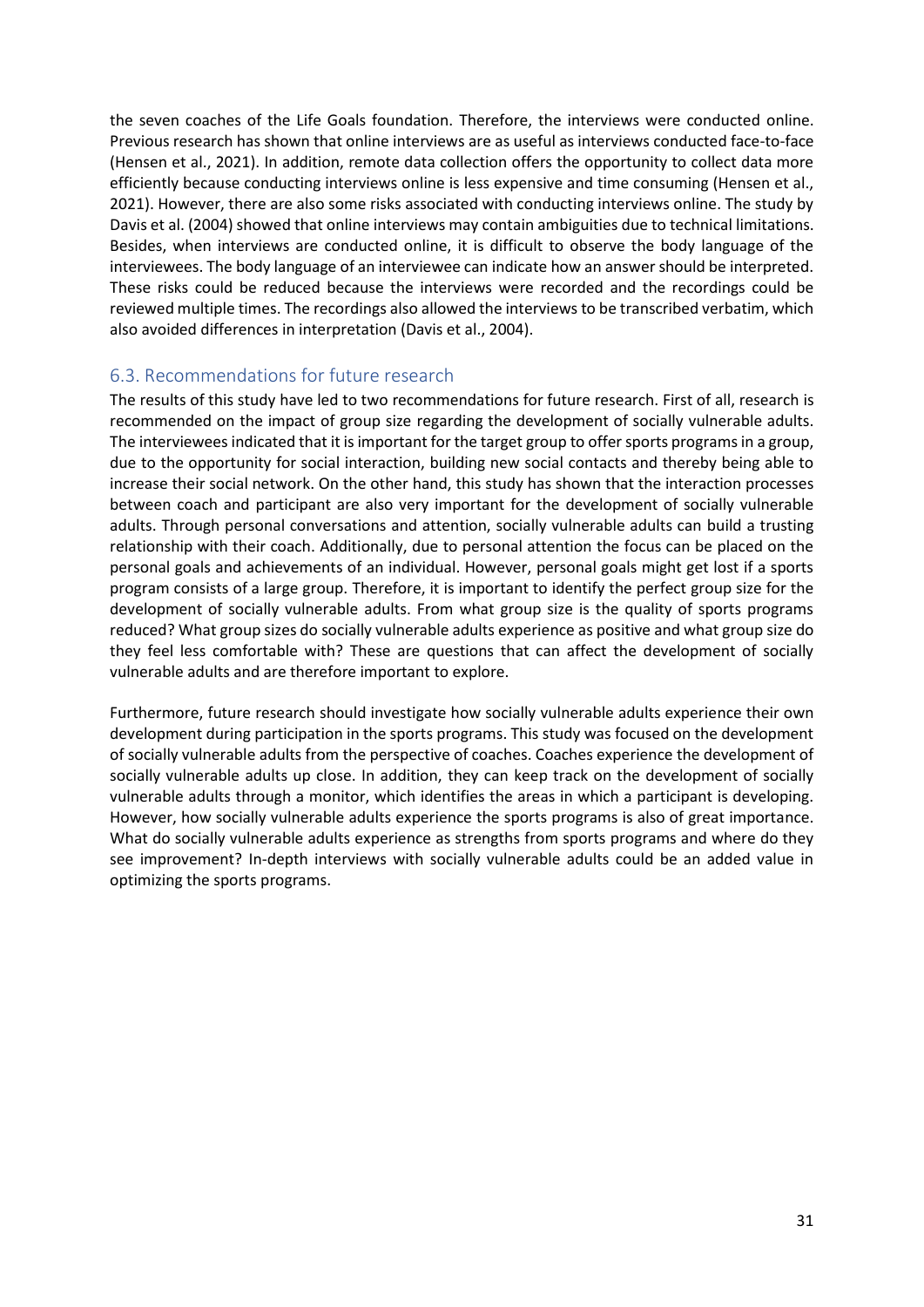## <span id="page-32-0"></span>7. Bibliography

Andersen, M.H., Ottesen, L., & Thing, L.F. (2018). The social and psychological health outcomes of team sport participation in adults: an integrative review of research. *Scandinavian Journal of Public Health*, 47(8), 832-850.

Bailey, R. (2007). Evaluating the relationship between physical education, sport, and social inclusion. *Educational Review, 57*(1), 71-90.

Centraal Bureau voor de Statistiek. (2020, December 16th). *Sociale uitsluiting in Nederland: wie staat aan de kant?* [https://www.cbs.nl/nl-nl/longread/statistische-trends/2020/sociale-uitsluiting-in](https://www.cbs.nl/nl-nl/longread/statistische-trends/2020/sociale-uitsluiting-in-nederland-wie-staat-aan-de-kant-?onepage=true)[nederland-wie-staat-aan-de-kant-?onepage=true](https://www.cbs.nl/nl-nl/longread/statistische-trends/2020/sociale-uitsluiting-in-nederland-wie-staat-aan-de-kant-?onepage=true)

Collins, M. & Kay, T. (2014). *Sport and social exclusion.* London: Routledge.

Davis, M., Bolding, G., Hart, G., Sherr, L., & Elford, J. (2004). Reflecting on the experience of interviewing online: perspectives from the internet and HIV study in London. *AIDS care, 16*(8), 944- 952.

De Greef, M., Segers, M., & Verté, D. (2012). Understanding the effects of training programs for vulnerable adults on social inclusion as part of continuing education*. Studies in Continuing Education, 34*(3), 357-380.

Diefenbach, T. (2008). Are case studies more than sophisticated storytelling?: Methodological problems of qualitative empirical research mainly based on semi-structured interviews. *Quality & Quantity, 43*, 875-894.

Dooris, M. (2009) Holistic and sustainable health improvement: the contribution of the settings-based approach to health promotion. *SAGE Journals, 129*(1), 29-36.

Drummond, M., Drummond, C., Elliott, S., Prichard, I., Pennesi, J., Lewis, L.K., Bailey, C., & Bevan, N. (2021). Girls and young women in community sport: a South Australian perspective. *Frontiers in Sports and Active Living, 3*.

Fernández-Gavira, J., Huete-García, Á., & Velez-Colón, L. (2017). Vulnerable groups at risk for sport and social exclusion. *Journal of Physical Education and Sport, 17*(1), 312-326.

Geidne, S. Kokko, S., Lane, A., Ooms, L., Vuillemin, A., Seghers, J., Koski, P., Kudlacek, M., Johnson, S., & Van Hoye, A. (2019). Health promotion interventions in sports clubs: can we talk about a settingbased approach? A systematic mapping review. *SAGE Journals, 46*(4), 592-601.

Haudenhuyse, R.P., Theeboom, M., & Coalter, F. (2012). The potential of sports-based social interventions for vulnerable youth: implications for sport coaches and youth workers. Journal of Youth Studies, 15(4), 437-454.

Haudenhuyse, R.P., Theeboom, M., & Skille, E.A. (2013). Towards understanding the potential of sports-based practices for socially vulnerable youth. *Sport in Society, 17*(2), 139-156.

Hensen, B., Mackworth-Young, C.R.S., Simwinga, M., Abdelmagid, N., Banda, J., Mavodza, C., Doyle, A.M., Bonell, C., & Weiss, H.A. (2021). Remote data collection for public health research in a Covid-19 era: ethical implications, challenges, and opportunities. *Health Policy and Planning, 36*(3), 350-368.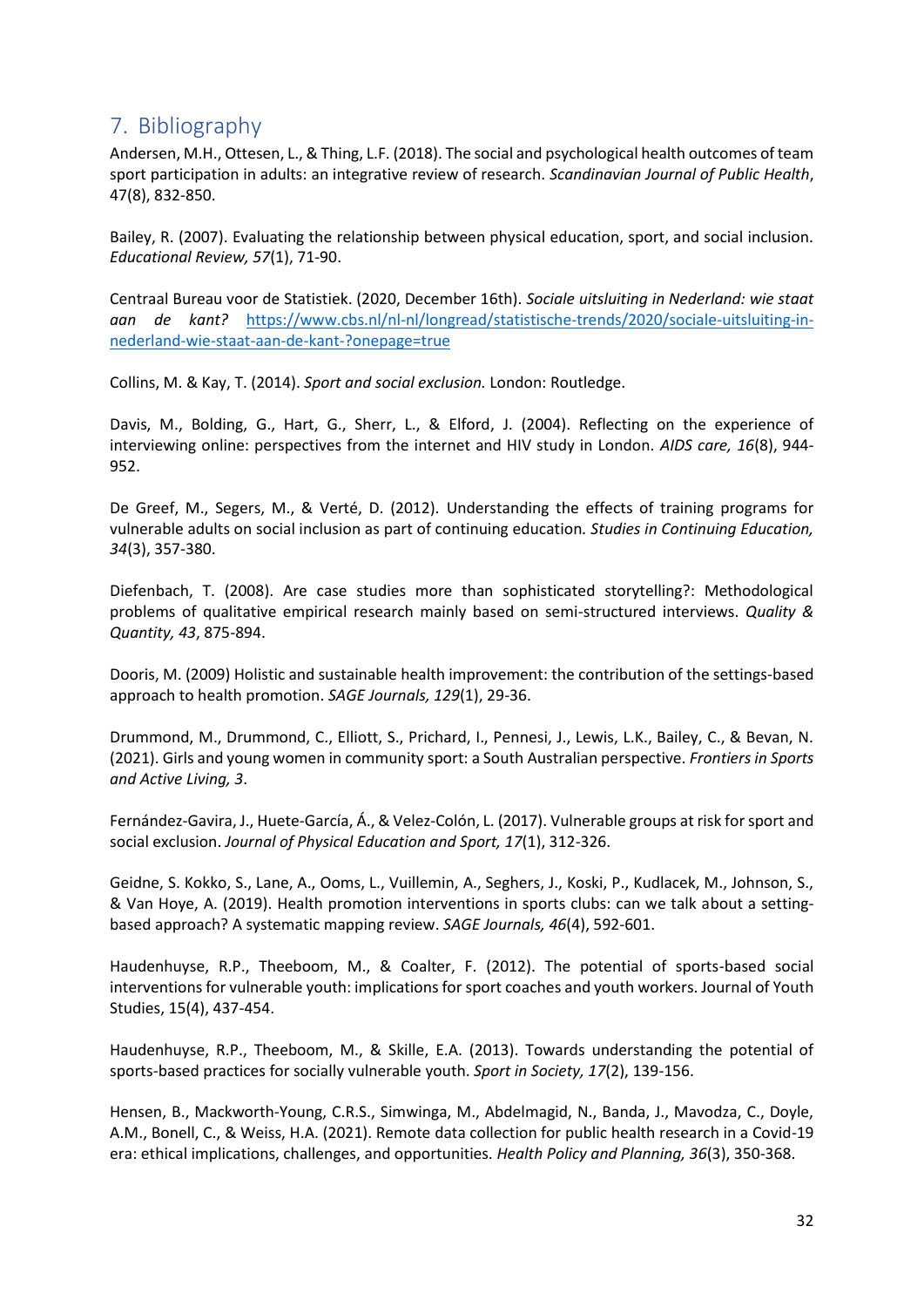Jones, M.I., & Lavallee, D. (2008). Exploring perceived life skills development and participation in sport. *Qualitative Research in Sport and Exercise, 1*(1), 36-50.

Kovalenko, A., Grishchuk, E., Rogal, N., Potop, V., Korobeynikov, G., Glazyrin, I., Glayrina, V., Gorascenco, A., Korobeynikova, L., & Dudnyk, O. (2020). The influence of physical activity on students' psychological well-being. *Revista Romaneasa pentru Educatie Multidimensionala, 12*(2), 86-96.

Kumar, R. (2014). Research Methodology: a step-by-step guide for beginners ( $4<sup>th</sup>$  ed.). SAGE Publications Ltd.

Laborde, S., Guillén, F., & Mosley, E. (2016). Positive personality-trait-like individual differences in athletes from individual- and team sports and in non-athletes. *Psychology of Sport and Exercise, 26*, 9- 13.

Life Goals. (n.d.-a). Home: Sport, een doeltreffend middel voor nieuw perspectief. Retrieved from <https://stichtinglifegoals.nl/>

Life Goals. (n.d.-b). Over ons: Stichting Life Goals Nederland ziet sport als een doeltreffend middel voor nieuw perspectief. Retrieved from<https://stichtinglifegoals.nl/over-ons/>

Life Goals. (n.d.-c). Life Goals Academie: Een breed aanbod aan opleidingen. Retrieved from <https://stichtinglifegoals.nl/academie/>

Life Goals Academie. (n.d.). Factsheet Life Goals Monitor. Retrieved from <file:///C:/Users/Mijn%20Lenovo/Downloads/LGA-Factsheet-LifeGoalsMonitor.pdf>

Marsollier, E., Trottier, C., & Falcão, W.R. (2020). Development and transfer of life skills in figure skating: Experiences of athletes and their coaches. *Qualitative Research in Sport, Exercise and Health, 12*(5), 664-682. DOI: 10.1080/2159676X.2019.1659392

Martin, L., Bruner, M., Eys, M., & Spink, K. (2013). The social environment in sport: selected topics. *International Review of Sport and Exercise Psychology, 7*(1), 87-105.

McAuley, E., Blissmer, B., Marquez, D.X., Jerome, G.J., Kramer, A.F., & Katula, J. (2000). Social relations, physical activity, and well-being in older adults. Preventive Medicine, 31, 608-617.

Mohammadi, M. (2011). A study and comparison of the effect of team sports (soccer and volleyball) and individual sports (table tennis and badminton) on depression among high school students. *Australian Journal of Basic and Applied Sciences, 5*(12), 1005-1011.

Nia, M.E., & Besharat, M.A. (2010). Comparison of athletes' personality characteristics in individual and team sports. *Elsevier, 5,* 808-812.

Nielsen, G., Wikman, J.M., Jensen, C.J., Schmidt, J.F., Gliemann, L., & Andersen, T.R. (2014). Health promotion: the impact of beliefs of health benefits, social relations, and enjoyment on exercise continuation. *Scandinavian Journal of Medicine & Science in Sports, 24*(1), 66-75.

Nutbeam, D. & Kickbusch, I. (1998). Health promotion glossary. Health Promotion International, 13(4), 349-364.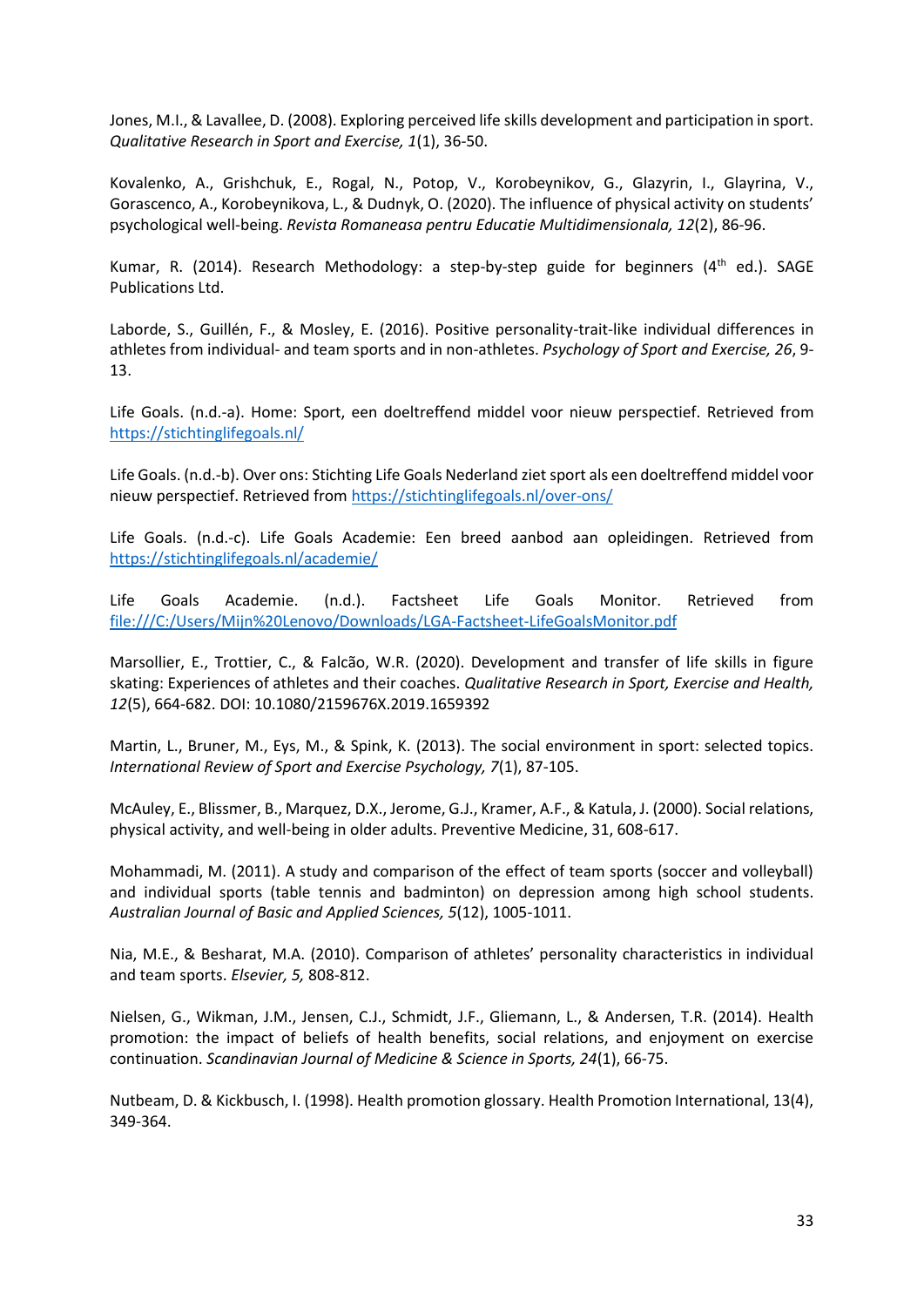Ottesen, L., Jeppesen, R.S., & Krustrup, B.R. (2010). The development of social capital through football and running: studying an intervention program for inactive women. *Scandinavian Journal of Medicine & Science in Sports, 20*(1), 118-131.

Pharr, J.R., Lough, N.L., & Terencio, M.A. (2019). Health and sociodemographic differences between individual and team sport participants. *Sports 2019, 7*(6), 150.

Pierce, S., Gould, D., & Camiré, M. (2016). Definition and model of life skills transfer. *International Review of Sport and Exercise Psychology, 10*(1), 186-211.

Pluhar, E., McCracken, C., Griffith, K.L., Christino, M.A., Sugimoto, D., & Meehan, W.P. (2019). Team sport athletes may be less likely to suffer anxiety or depression than individual sport athletes. *Journal of Sports Science and Medicine, 18*(3), 490-496.

Poland, B., Krupa, G., & McCall, D. (2009). Settings for health promotion: an analytic framework to guide intervention design and implementation. *Health Promotion Practice, 10*(4), 505-516.

Sabiston, C.M., O'Loughlin, E., Brunet, J., Chaiton, M., Low, N.C., Barnett, T., & O'Loughlin, J. (2013). Linking depression symptom trajectories in adolescence to physical activity and team sports participation in young adults. *Elsevier, 56*(2), 95-98.

Sabiston, C.M., Jewett, R., Ashdown-Franks, G., Belanger, M., Brunet, J., O'Loughlin, E., & O'Loughlin, J. (2016). Number of years of team and individual sport participation during adolescence and depressive symptoms in early adulthood. *Journal of Sport & Exercise Psychology, 38*, 105-110.

Sagat, P., Bartik, P., Lazic, A., Tohanean, D.I., Koronas, V., Turcu, I., Knjaz, D., Alexe, C.I., & Curitianu, I.M. (2021). Self-esteem, individual versus team sports. *International Journal of Environmental Research and Public Health, 18*(24).

Schaillée, H., Haudenhuyse, R., & Bradt, L. (2019). Community sport and social inclusion: international perspectives. *Sport in Society, 22*(6), 885-896.

Sherry, E. (2010). (Re)engaging marginalized groups through sport: the homeless world cup. *International Review for the Sociology of Sport, 45*(1), 59-71.

Sherry, E., & Strybosch, V. (2012). A kick in the right direction: longitudinal outcomes of the Australian community street soccer program. Soccer & Society, 13(4), 495-509.

Sociaal en Cultureel Planbureau. (2003, April). *Rapportage sport 2003.* <https://www.yumpu.com/nl/document/read/19813030/rapportage-sport-2003-nrit-digidoc>

Son, H., & Berdychevsky, L. (2022). Social-ecological analysis of the sport and recreation programs' impacts on positive development of youth from socially vulnerable backgrounds. *Leisure Studies*, DOI: [10.1080/02614367.2022.2037151](https://doi.org/10.1080/02614367.2022.2037151)

Super, S., Hermens, N., Verkooijen, K., & Koelen, M. (2018). Examining the relationship between sports participation and youth developmental outcomes for socially vulnerable youth. *BMC Public Health, 18*(1).

Theeboom, M. (2011). De sociale waarde van sport. Alternatieven voor kansgroepen op lokaal vlak. *Momenten*, 10-16.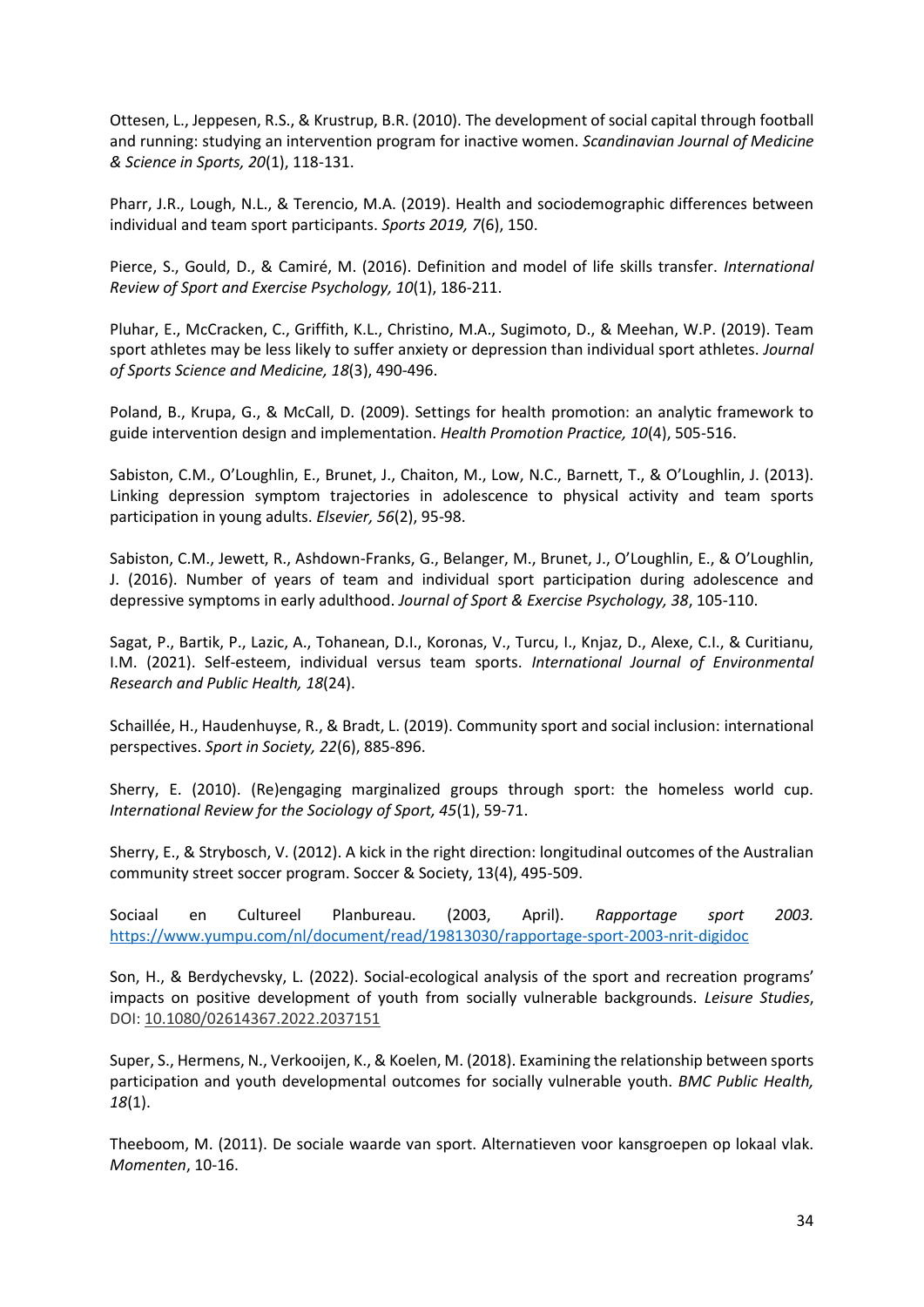Van den Brink, C., Smulders, G., Wolf, J., Van Oers, H., & Van de Goor, I. (2015). Monitor sociaal kwetsbare groepen. Vereniging van Nederlandse Gemeenten. Retrieved from [https://vng.nl/files/vng/publicatie\\_bijlagen/2015/20150522-e-book-monitor-sociaal-kwetsbare](https://vng.nl/files/vng/publicatie_bijlagen/2015/20150522-e-book-monitor-sociaal-kwetsbare-groepen.pdf?utm_source=e-mailnieuwsbrief&utm_medium=email&utm_campaign=Woon-+en+Leefomgeving)[groepen.pdf?utm\\_source=e-mailnieuwsbrief&utm\\_medium=email&utm\\_campaign=Woon-](https://vng.nl/files/vng/publicatie_bijlagen/2015/20150522-e-book-monitor-sociaal-kwetsbare-groepen.pdf?utm_source=e-mailnieuwsbrief&utm_medium=email&utm_campaign=Woon-+en+Leefomgeving) [+en+Leefomgeving](https://vng.nl/files/vng/publicatie_bijlagen/2015/20150522-e-book-monitor-sociaal-kwetsbare-groepen.pdf?utm_source=e-mailnieuwsbrief&utm_medium=email&utm_campaign=Woon-+en+Leefomgeving)

Van der Veken, K., Lauwerier, E., & Willems, S. (2020a). "To mean something to someone": sport-fordevelopment as a lever for social inclusion. *International Journal for Equity in Health, 19*(11).

Van der Veken, K., Lauwerier, E., & Willems, S. (2020b). How community sport programs may improve the health of vulnerable population groups: a program theory. *International Journal for Equity in Health, 19*(74).

Vettenburg, N. (1998). Junevile delinquency and the cultural characteristics of the family. International Journal of Adolescent Medicine and Health, 10(3), 193-209.

World Health Organization. (1986). Ottawa Charter for health promotion. Retrieved from <https://www.who.int/teams/health-promotion/enhanced-wellbeing/first-global-conference>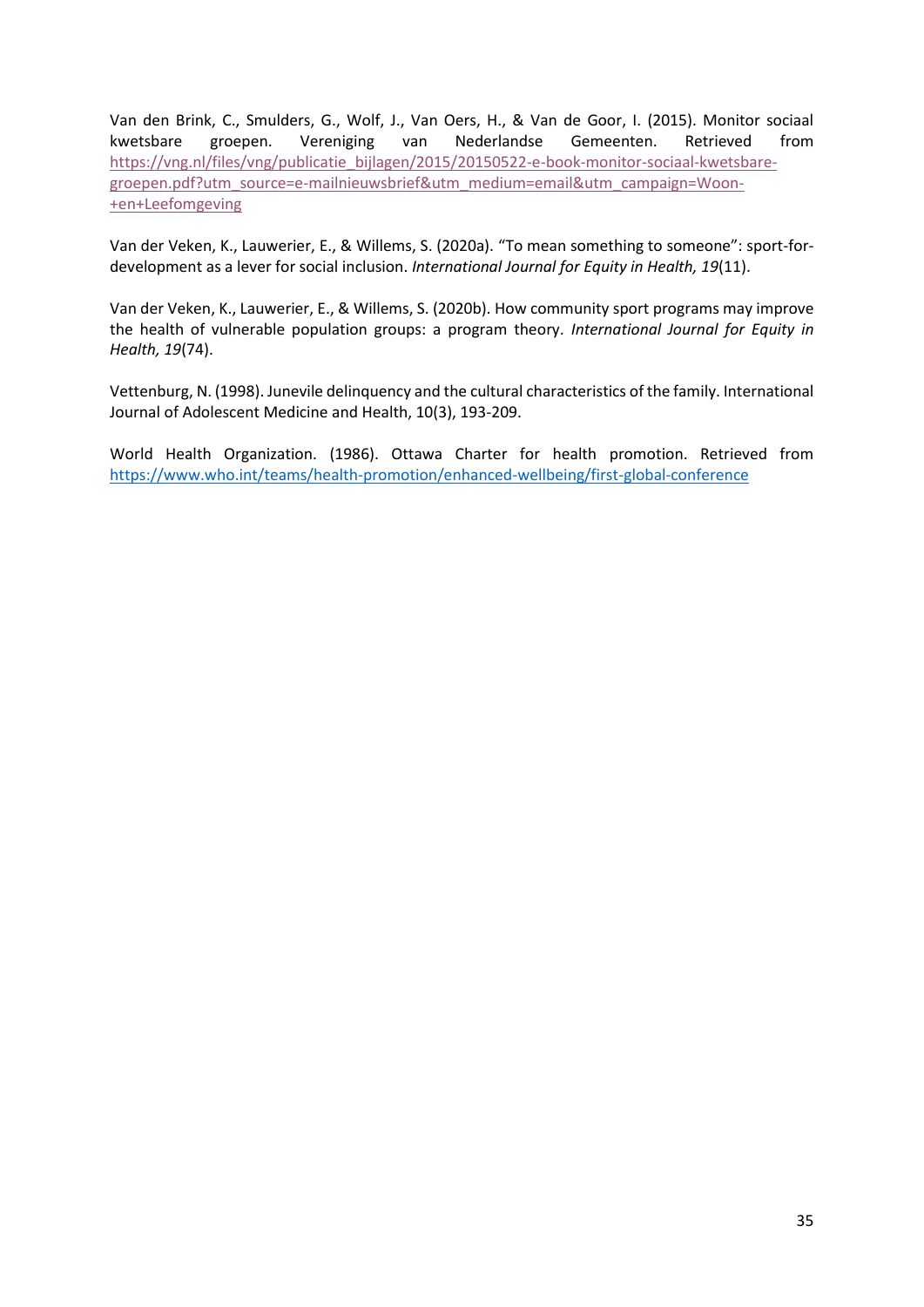# <span id="page-36-0"></span>Appendix I. Interview format and interview questions expert interview

| <b>Interview format - Expert</b> |                                                                                      |                                                                                                                                                                                                                                                                                                                                                                                                                 |  |
|----------------------------------|--------------------------------------------------------------------------------------|-----------------------------------------------------------------------------------------------------------------------------------------------------------------------------------------------------------------------------------------------------------------------------------------------------------------------------------------------------------------------------------------------------------------|--|
| 1.                               | Samenvatting van het onderzoek                                                       | Het doel van dit onderzoek is om meer inzicht te krijgen in<br>de verschillen in kansen en belemmeringen tussen<br>individuele- en teamsportprogramma's op de ontwikkeling<br>van sociaal kwetsbare volwassenen. Daarnaast wordt er<br>onderzocht wat de gevolgen zijn van de gevonden kansen<br>en belemmeringen voor het ontwerp en de uitvoering van<br>sportprogramma's voor sociaal kwetsbare volwassenen. |  |
| 2.                               | Maak duidelijk waar deelnemers extra informatie<br>kunnen vinden over het onderzoek  | Gedurende het onderzoek zullen er geen tussentijdse<br>resultaten worden gepubliceerd. In overleg is het mogelijk<br>om inzicht te krijgen in de getranscribeerde tekst. Na<br>afloop van het onderzoek kan het eindrapport worden<br>opgevraagd aan de onderzoeker.                                                                                                                                            |  |
| 3.                               | Verklaar wat er gaat gebeuren met de resultaten<br>van het interview                 | De antwoorden van het expertinterview worden gebruikt<br>voor het opstellen van relevante interviewvragen die<br>gesteld gaan worden tijdens de interviews met de coaches<br>van Stichting Life Goals. Daarnaast zullen de antwoorden<br>gebruikt worden voor het ontwikkelen van een codeboek<br>en kunnen antwoorden verwerkt worden in het<br>eindrapport.                                                   |  |
| 4.                               | Vraag of het interview mag worden opgenomen                                          | Opnames zullen worden gebruikt voor de analyse van het<br>interview.                                                                                                                                                                                                                                                                                                                                            |  |
| 5.                               | Verklaar wat er gaat gebeuren met de opnames                                         | Alle opnames zullen worden verwijderd, nadat het<br>onderzoek is afgerond.                                                                                                                                                                                                                                                                                                                                      |  |
| 6.                               | Geef een indicatie van de duur van het interview                                     | Het interview zal worden afgenomen via Microsoft Teams<br>vanwege Covid-19 en zal ongeveer 45 minuten in beslag<br>nemen.                                                                                                                                                                                                                                                                                       |  |
| 7.                               | Geef aan dat deelnemer ten alle tijden vragen<br>kunnen stellen over het onderzoek   | De deelnemer is vrij om voor, tijdens en na het interview<br>vragen te stellen met betrekking tot het onderzoek.                                                                                                                                                                                                                                                                                                |  |
| 8.                               | Geef aan dat de deelnemer op ieder moment zich<br>mag terugtrekken van het interview | De deelnemer is vrij om op ieder moment te stoppen met<br>het interview.                                                                                                                                                                                                                                                                                                                                        |  |

#### **Interview vragen – Expert**

#### *Biografie*

- 1. Hoe bent u in aanraking gekomen met Stichting Life Goals?
- 2. Wat is de reden waarom u bij Stichting Life Goals bent gaan werken?
	- a. Wat is uw persoonlijke doel binnen Stichting Life Goals?
- 3. Wat is uw functie binnen Stichting Life Goals?
	- a. Wat zijn uw werkzaamheden binnen Stichting Life Goals?

#### *Stichting Life Goals sportprogramma's: individueel vs. teamsport*

Op de website van Stichting Life Goals wordt aangegeven dat het doel van de stichting is om sociaal kwetsbare mensen te inspireren om aangesloten te blijven bij de maatschappij door middel van het deelnemen aan een sportprogramma.

- 4. Welke sporten worden er beoefend in de aangeboden sportprogramma's?
- 5. Zijn er weloverwogen keuzes gemaakt met betrekking tot het aanbieden van een sport?
	- a. Waarom zijn bepaalde sporten wel meegenomen in een sportprogramma en andere sporten niet?
- 6. Zijn er sporten die uit ervaring beter aansluiten op de ontwikkeling van sociaal kwetsbare volwassenen?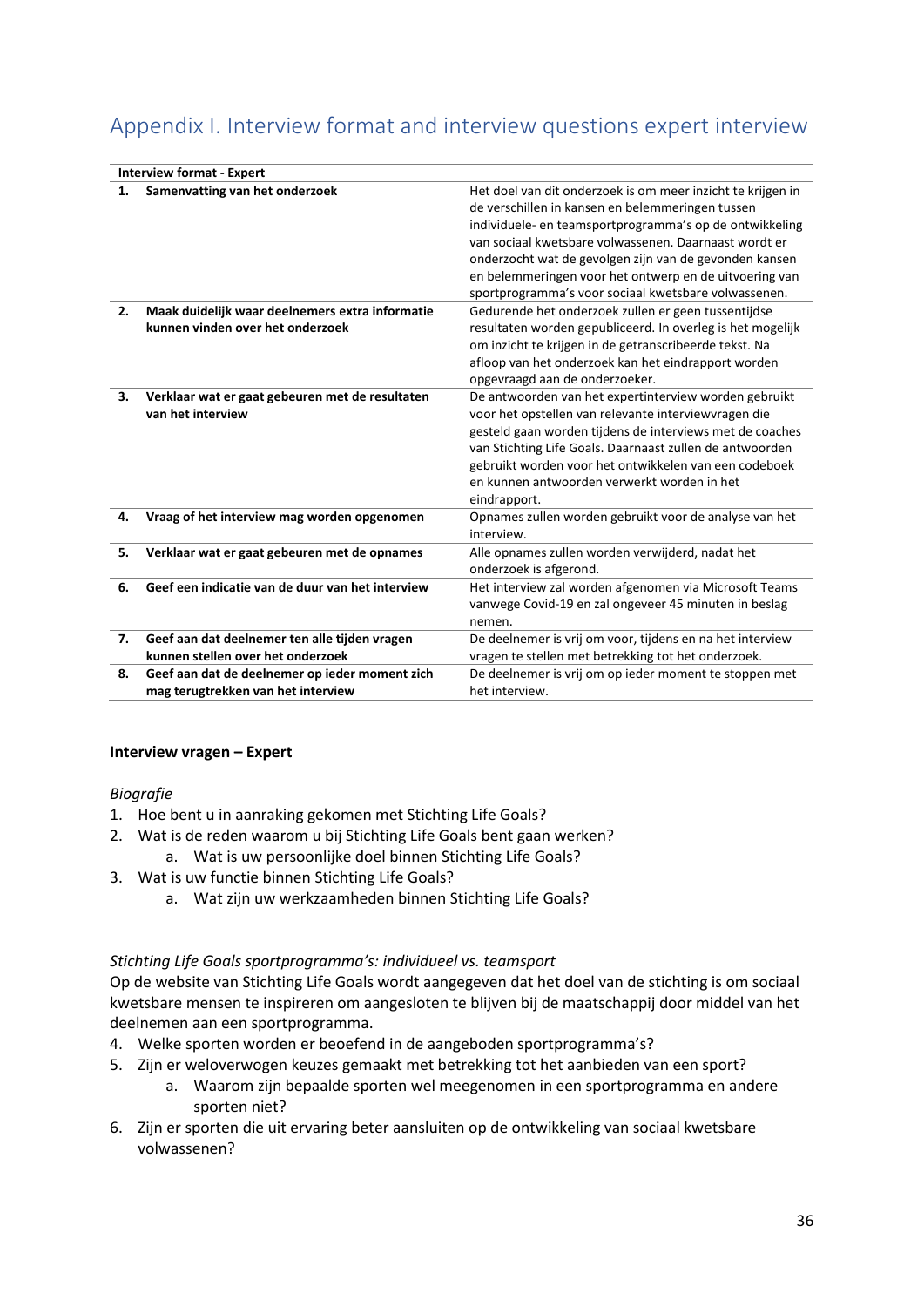- a. Zo ja, welke sporten zijn volgens u het meest geschikt? En welke sporten zijn volgens u het minst geschikt?
- 7. Wat voor soort sportprogramma's worden opgezet voor sociaal kwetsbare volwassenen?
	- a. Worden er individuele sportprogramma's opgezet?
		- i. Worden sportprogramma's waarin een individuele sport wordt beoefend zowel gegeven in een groep als individueel?
		- ii. Is er bewust gekozen voor het geven van individuele sporten in een groep? 1. Zo ja, waarom?
	- b. Worden er teamsportprogramma's opgezet?
- 8. Welke weloverwogen keuzes worden er gemaakt met betrekking tot het aanbieden van een sportprogramma?
- 9. Wordt er stilgestaan bij het onderscheid tussen individuele sportprogramma's en teamsportprogramma's?

Door middel van het opzetten van doelgerichte sportprogramma's kunnen sociaal kwetsbare mensen een kans krijgen om nieuwe (sociale) vaardigheden en contacten op te doen die zij in een andere context kunnen gebruiken.

- 10. Op welke manier verschillen individuele sportprogramma's ten opzichte van teamsportprogramma's?
	- a. In doel.
	- b. In aanpak.
	- c. In structuur.
	- d. In coaches.
	- e. In uitkomsten/ontwikkeling.
	- f. In uitstroom; bijvoorbeeld vrijwilligerswerk, betaald werk, lidmaatschap bij een sportvereniging of een opleiding volgen.

#### *Theoretisch model*

- 11. Hebben de sportactiviteiten van een individueel sportprogramma, naar uw mening, een andere invloed op de ontwikkeling van sociaal kwetsbare mensen dan de activiteiten van een teamsportprogramma?
- 12. Hebben de coaches van een individueel sportprogramma, naar uw mening, een andere invloed op de ontwikkeling van sociaal kwetsbare mensen dan de coaches van een teamsportprogramma?
	- a. Is er een verschil in persoonlijke aandacht van de coach tussen een individueel sportprogramma en een teamsportprogramma?
- 13. Hangt er aan individuele sportprogramma's, naar uw mening, een ander reglement dan aan teamsportprogramma's?

#### *Ervaring met sportprogramma's expert*

- 14. Wat zijn naar uw inzien kansen van individuele sportprogramma's op de ontwikkeling van sociaal kwetsbare mensen?
- 15. Wat zijn naar uw inzien barrières van individuele sportprogramma's op de ontwikkeling van sociaal kwetsbare mensen?
- 16. Wat zijn naar uw inzien kansen van teamsportprogramma's op de ontwikkeling van sociaal kwetsbare mensen?
- 17. Wat zijn naar uw inzien barrières van teamsportprogramma's op de ontwikkeling van sociaal kwetsbare mensen?

*Toekomst Stichting Life Goals met betrekking tot sportprogramma's*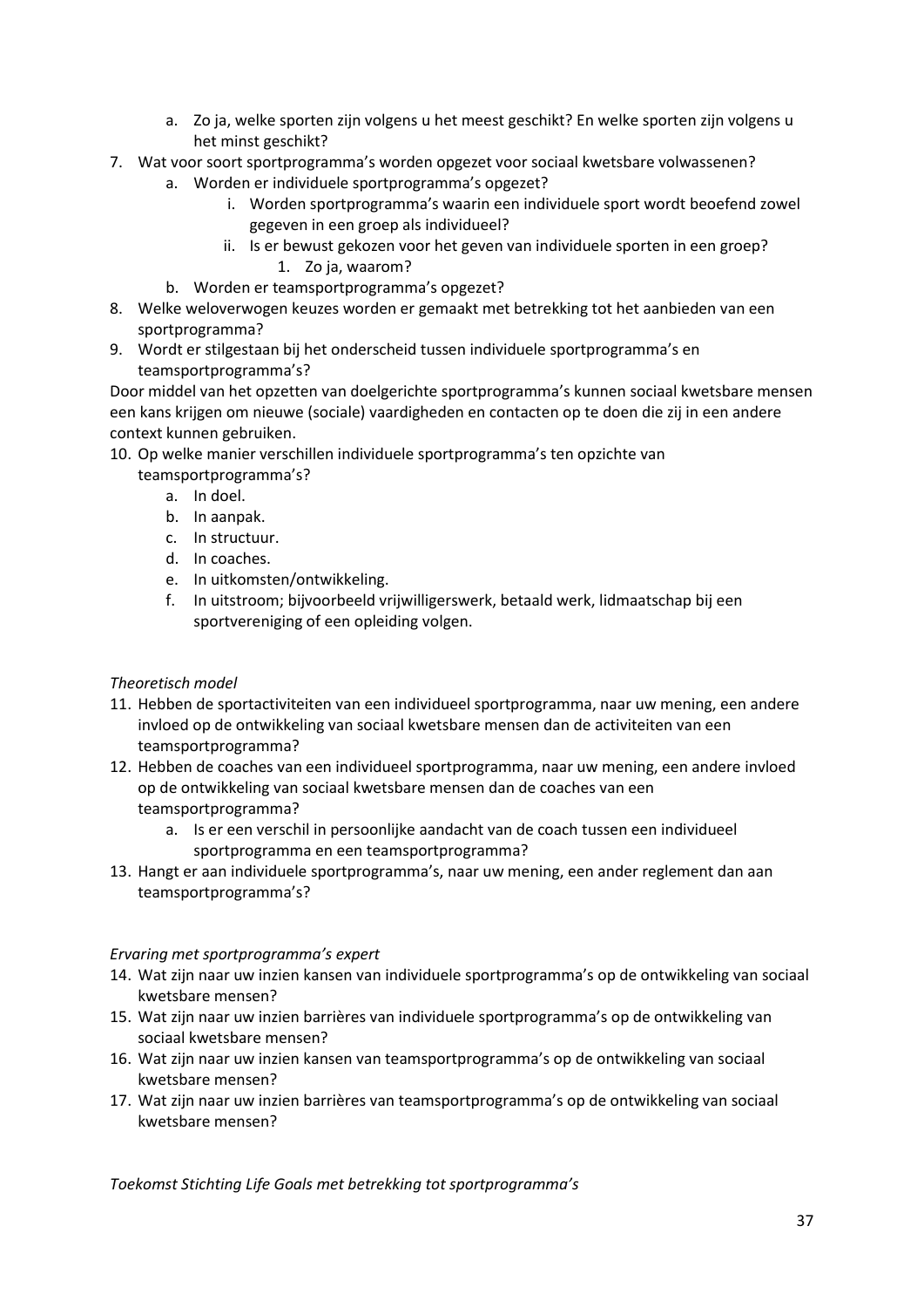- 18. Op welke vlakken zouden individuele sportprogramma's geoptimaliseerd kunnen worden om de ontwikkeling van sociaal kwetsbare mensen te vergroten?
- 19. Op welke vlakken zouden teamsportprogramma's geoptimaliseerd kunnen worden om de ontwikkeling van sociaal kwetsbare mensen te vergroten?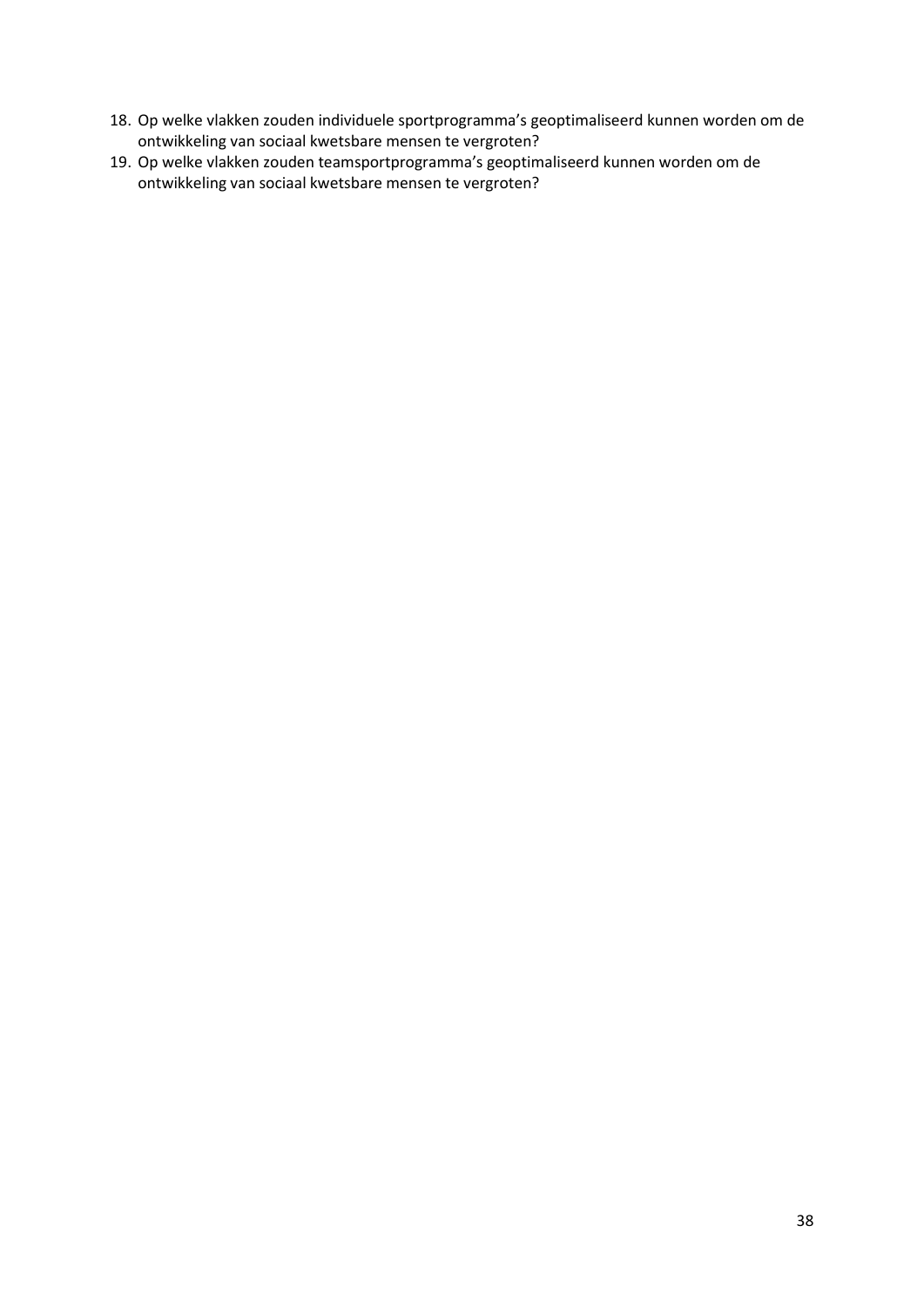# <span id="page-39-0"></span>Appendix II. Interview format and interview questions semi-structured interviews with coaches

|    | <b>Interview format - Coaches</b>                                                    |                                                                                                                                                                                                                                                                                                                                                                                                                                                      |  |  |
|----|--------------------------------------------------------------------------------------|------------------------------------------------------------------------------------------------------------------------------------------------------------------------------------------------------------------------------------------------------------------------------------------------------------------------------------------------------------------------------------------------------------------------------------------------------|--|--|
| 1. | Samenvatting van het onderzoek                                                       | Het doel van dit onderzoek is om meer inzicht te krijgen in<br>de verschillen tussen individuele sportprogramma's<br>(inclusief het beoefenen van een individuele sport in een<br>groep) en teamsportprogramma's met betrekking tot de<br>ontwikkeling van sociaal kwetsbare volwassenen. Hierbij<br>wordt er gekeken naar de kansen en belemmeringen van<br>verschillende sportprogramma's op de ontwikkeling van<br>sociaal kwetsbare volwassenen. |  |  |
| 2. | Maak duidelijk waar deelnemers extra informatie<br>kunnen vinden over het onderzoek  | Gedurende het onderzoek zullen er geen tussentijdse<br>resultaten worden gepubliceerd. Na afloop van het<br>onderzoek kan het eindrapport worden opgevraagd aan<br>de onderzoeker.                                                                                                                                                                                                                                                                   |  |  |
| 3. | Verklaar wat er gaat gebeuren met de resultaten<br>van het interview                 | De antwoorden van het interview worden verwerkt in het<br>eindrapport met als doel om meer inzicht te krijgen in de<br>verschillen tussen individuele sportprogramma's en<br>teamsportprogramma's vanuit het perspectief van de<br>coach. De antwoorden zullen niet terug te herleiden zijn<br>en worden anoniem verwerkt.                                                                                                                           |  |  |
| 4. | Vraag of het interview mag worden opgenomen                                          | Opnames zullen worden gebruikt voor de analyse van het<br>interview.                                                                                                                                                                                                                                                                                                                                                                                 |  |  |
| 5. | Verklaar wat er gaat gebeuren met de opnames                                         | Alle opnames zullen worden verwijderd, nadat het<br>onderzoek is afgerond.                                                                                                                                                                                                                                                                                                                                                                           |  |  |
| 6. | Geef een indicatie van de duur van het interview                                     | Het interview zal worden afgenomen via Microsoft Teams<br>vanwege Covid-19 en zal ongeveer 45 minuten in beslag<br>nemen.                                                                                                                                                                                                                                                                                                                            |  |  |
| 7. | Geef aan dat deelnemer ten alle tijden vragen<br>kunnen stellen over het onderzoek   | De deelnemer is vrij om voor, tijdens en na het interview<br>vragen te stellen met betrekking tot het onderzoek.                                                                                                                                                                                                                                                                                                                                     |  |  |
| 8. | Geef aan dat de deelnemer op ieder moment zich<br>mag terugtrekken van het interview | De deelnemer is vrij om op ieder moment te stoppen met<br>het interview.                                                                                                                                                                                                                                                                                                                                                                             |  |  |
|    |                                                                                      |                                                                                                                                                                                                                                                                                                                                                                                                                                                      |  |  |

#### **Interview vragen – Coaches**

#### *Biografie*

Via Dico, de coördinator van de Life Goals Academie, ben ik in contact gekomen met verschillende coaches die sportprogramma's geven/aanbieden aan sociaal kwetsbare volwassenen.

- 1. Wat houdt de functie als (sport/buurt)coach voor u precies in?
- 2. Wat is de reden waarom u (sport/buurt)coach bent geworden voor sociaal kwetsbare volwassenen?
- 3. Aan welke doelgroep geeft u sportprogramma's? (bijvoorbeeld specifiek gericht op daklozen, verslaafden, leeftijdscategorie, etc.)
- 4. Wat voor soort sportprogramma's geeft u aan sociaal kwetsbare volwassenen?
	- a. Individuele sportprogramma's, teamsportprogramma's of beiden?

#### *Individuele sportprogramma's vs. teamsportprogramma's*

- 5. Welke sport(en) worden er in het aangeboden programma / de aangeboden programma's beoefend?
- 6. Zijn er weloverwogen keuzes gemaakt met betrekking tot het aanbieden van een sport?
	- a. Waarom zijn bepaalde sporten wel meegenomen in een sportprogramma en andere sporten niet?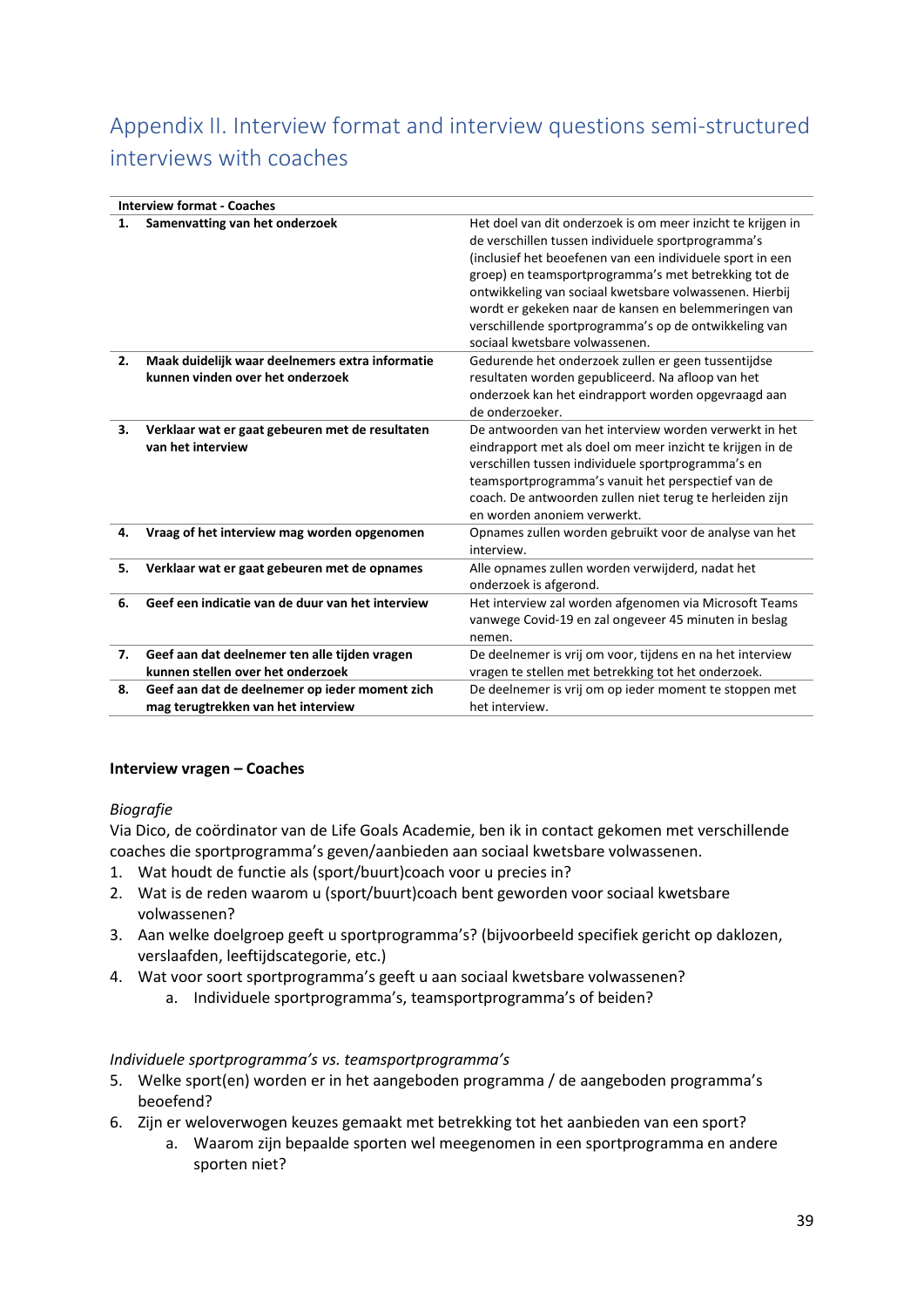- 7. Zijn er sporten die uit ervaring beter aansluiten op de ontwikkeling van sociaal kwetsbare volwassenen?
	- a. Zo ja, welke sporten zijn volgens u het meest geschikt? En welke sporten zijn volgens u het minst geschikt?
	- b. Zou u voor bepaalde doelgroepen een individuele sport aanraden en voor andere doelgroepen eerder een teamsport?
	- c. Ziet u een verschil in ontwikkeling op fysiek gebied tussen individuele sporten en teamsporten?
	- d. Ziet u een verschil in ontwikkeling op mentaal gebied tussen individuele sporten en teamsporten?
	- e. Ziet u een verschil in ontwikkeling op sociaal gebied tussen individuele sporten en teamsporten?

U gaf aan dat u … \*individuele sportprogramma's, teamsportprogramma's, beide sportprogramma's\* … geeft aan sociaal kwetsbare volwassenen.

- 8. Welke weloverwogen keuzes zijn er gemaakt met betrekking tot het aanbieden van dit sportprogramma / deze sportprogramma's?
	- a. \*Als er individuele sportprogramma's worden gegeven\*: Wordt/worden de individuele sport(en) zowel gegeven in een groep als individueel?
		- i. Is er bewust gekozen voor het geven van een individuele sport in een groep? 1. Zo ja, waarom?
- 9. Wordt er stilgestaan bij het onderscheid tussen individuele sportprogramma's en teamsportprogramma's?

#### *Theoretisch model (gebaseerd op het sportprogramma wat de coach geeft)*

- 10. Wat voor invloed denkt u dat de keuze van de specifieke sportactiviteiten en de manier waarop ze worden aangeboden hebben op de betrokkenheid van sociaal kwetsbare volwassenen?
- 11. Wat voor invloed denkt u dat de keuze van de specifieke sportactiviteiten en de manier waarop ze worden aangeboden hebben op de status van sociaal kwetsbare volwassenen?
- 12. Zijn er sportactiviteiten waarbij de betrokkenheid en status hoger ogen ten opzichte van andere sportactiviteiten? (hierbij kunt u denken aan individuele sport vs. teamsport of twee teamsporten vergelijken).
	- a. Waarom denkt u dat juist bij die sportactiviteiten de betrokkenheid en status hoog is?
- 13. Wat voor invloed denkt u dat u als coach heeft op de ontwikkeling van sociaal kwetsbare volwassenen?
	- a. Denkt u dat er een verschil in invloed is tussen een coach die een individueel sportprogramma geeft en een coach die een teamsportprogramma geeft? (denk aan individuele sport, meer persoonlijke aandacht).
	- b. Denkt u dat een coach een grote rol speelt in het vormen van genegenheid (warm/prettig gevoel) en verbondenheid? (zowel naar andere mensen en de coach als naar het sportprogramma zelf).
- 14. Wat voor invloed denkt u dat de regels en structuur omtrent de aangeboden sportprogramma's hebben op de ontwikkeling van sociaal kwetsbare volwassenen?
	- a. Door wie en op welke manier zijn de regels van het sportprogramma opgesteld?
	- b. Denkt u dat regels en structuur zorgen voor respect en gelijkheid/gelijkwaardigheid?
- 15. In hoeverre denkt u dat de organisatorische sportomgeving van invloed is op de ontwikkeling van sociaal kwetsbare volwassenen?
- 16. In hoeverre denkt u dat de achtergrondkenmerken (bijv. huishouden, buurt, sociale stratificatie) van de deelnemers van invloed zijn op de ontwikkeling van sociaal kwetsbare volwassenen?